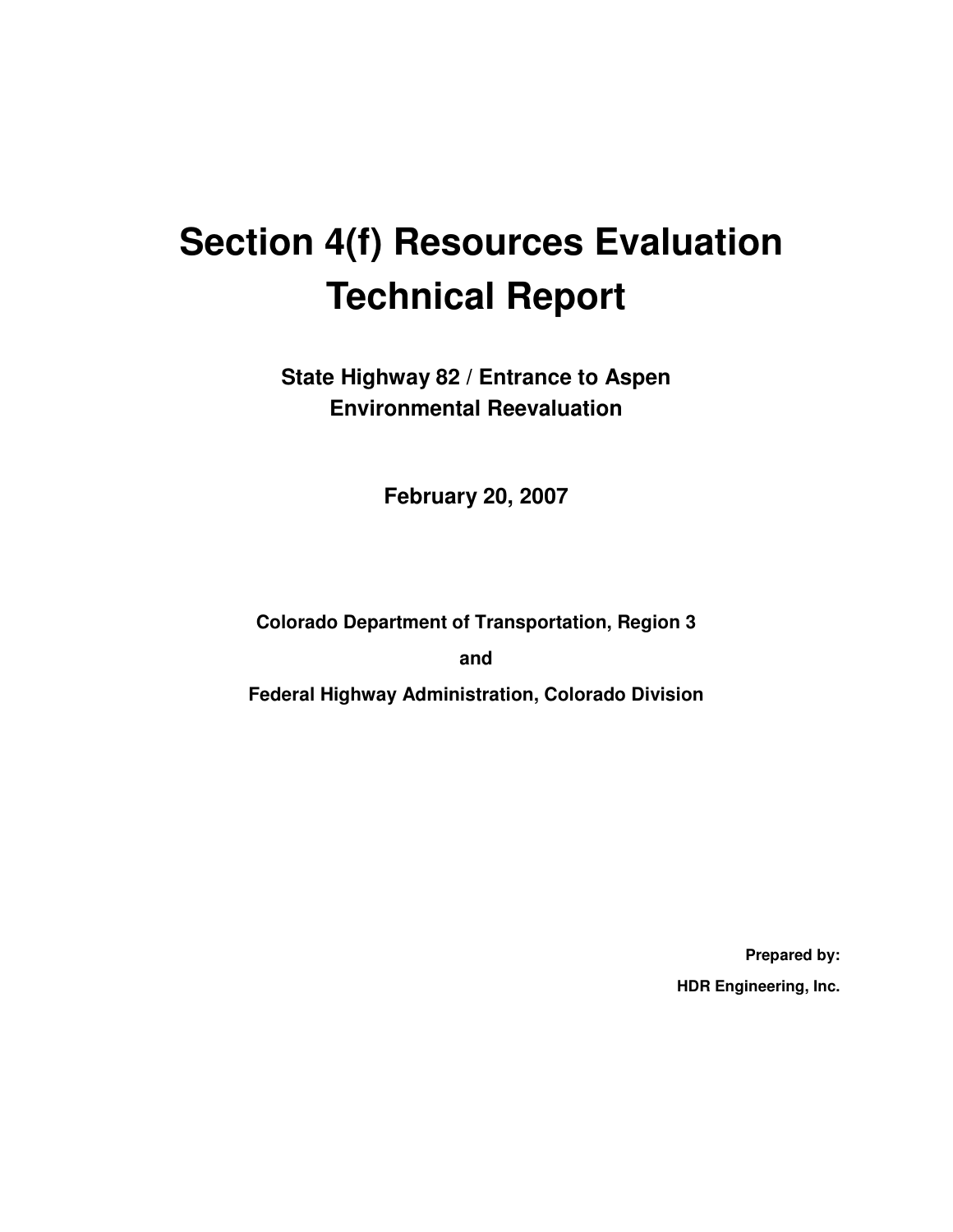### **Contents**

| 1.0  |     |       |  |
|------|-----|-------|--|
| 2.0  |     |       |  |
| 3.0  |     |       |  |
| 4.0  |     |       |  |
|      | 4.1 |       |  |
|      | 4.2 |       |  |
|      | 4.3 |       |  |
| 5.0  |     |       |  |
|      | 5.1 |       |  |
|      | 5.2 |       |  |
|      | 5.3 |       |  |
|      | 5.4 |       |  |
|      |     | 5.4.1 |  |
|      |     | 5.4.2 |  |
|      |     | 5.4.3 |  |
| 6.0  |     |       |  |
|      | 6.1 |       |  |
|      | 6.2 |       |  |
|      | 6.3 |       |  |
| 7.0  |     |       |  |
| 8.0  |     |       |  |
| 9.0  |     |       |  |
| 10.0 |     |       |  |
| 11.0 |     |       |  |

**APPENDIX A - AGREEMENT FOR TEMPORARY OCCUPANCY OF BERGMAN TRAIL**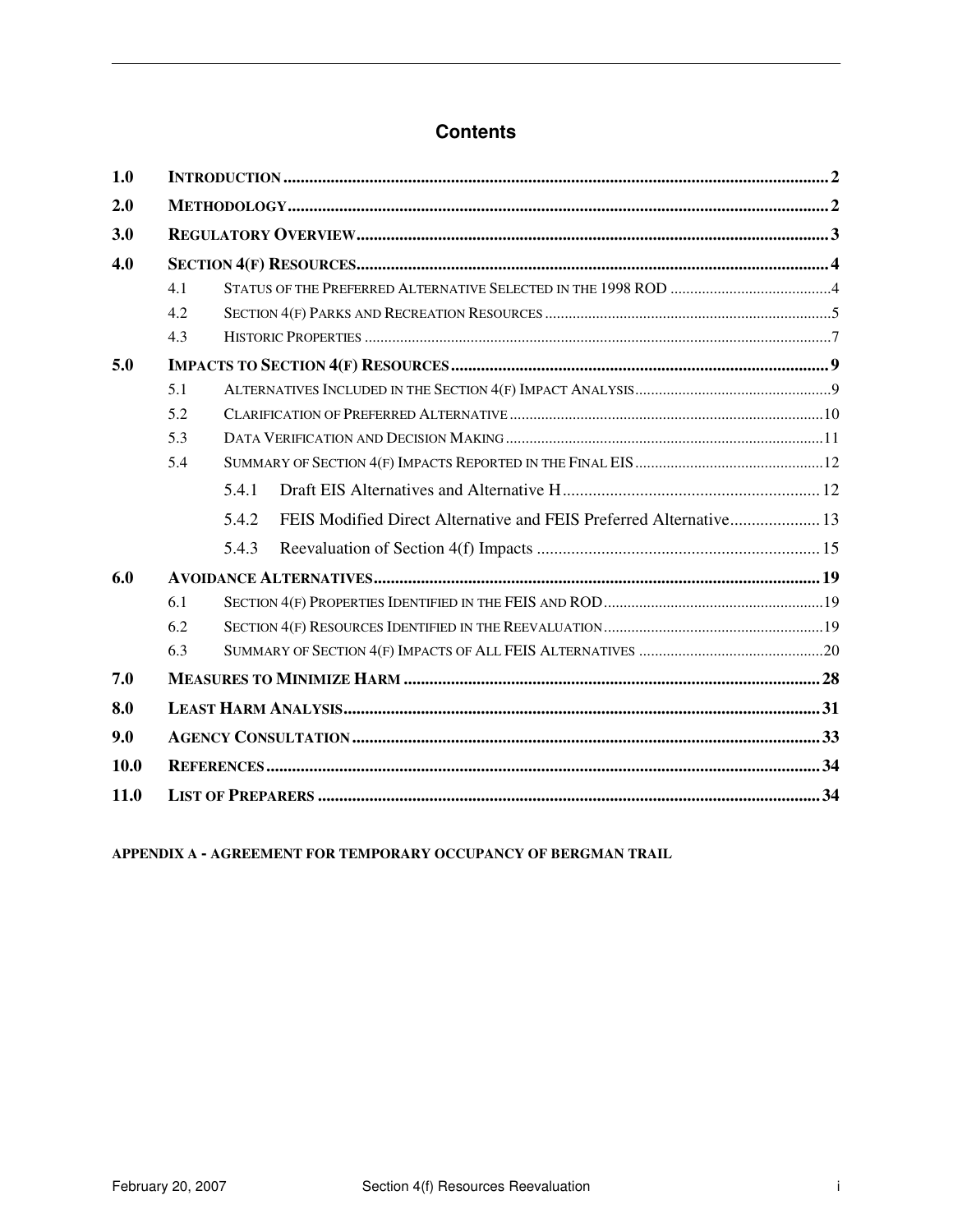# **1.0 Introduction**

This report provides a reevaluation of the analysis of Section 4(f) resources presented in the 1997 State Highway 82/Entrance to Aspen Final Environmental Impact Study (FEIS) and the 1998 Record of Decision. The Section 4(f) Resources Evaluation is in Appendix A of the FEIS, and on pages 25 through 31 of the ROD.

While the overall Entrance to Aspen Environmental Reevaluation focuses on the Preferred Alternative selected in the 1998 ROD, Section 4(f) analysis requires that all alternatives be considered and compared in regard to potential use of Section 4(f) resources in order to conduct an appropriate analysis of Avoidance Alternatives and of Least Harm. Therefore, this technical report summarizes information for alternatives that were considered in the Entrance to Aspen Draft EIS, Draft Supplemental EIS, Final EIS, and ROD.

# **2.0 Methodology**

The information contained in the recreation section and cultural resource sections of the FEIS and ROD as well as the Section 4(f) evaluation sections of these documents were reviewed for information on resources that are protected under Section 4(f). To determine if new parks, recreation, wildlife or waterfowl refuges have been developed since the FEIS and ROD, City of Aspen and Pitkin County park and recreation maps and land use documents were reviewed (accessed at: http://www.aspenpitkin.com/depts/21/ ).

An updated historic properties inventory was completed for this reevaluation to determine if additional properties have become eligible for or listed on the National Register of Historic Places (NRHP) since publication of the FEIS and ROD.

Additionally, the Memoranda of Understanding between the City of Aspen, Colorado Department of Transportation (CDOT), and the Federal Highway Administration (FHWA), and between Pitkin County, CDOT and FHWA were reviewed to understand the mitigation and least harm measures that were part of the Preferred Alternative.

The existing conditions within the study area with respect to Section 4(f) resources were compared to those described in the FEIS and ROD to determine whether previously reported conditions have changed. Measures to minimize harm and the least-harm analysis were reviewed in light of any changed conditions.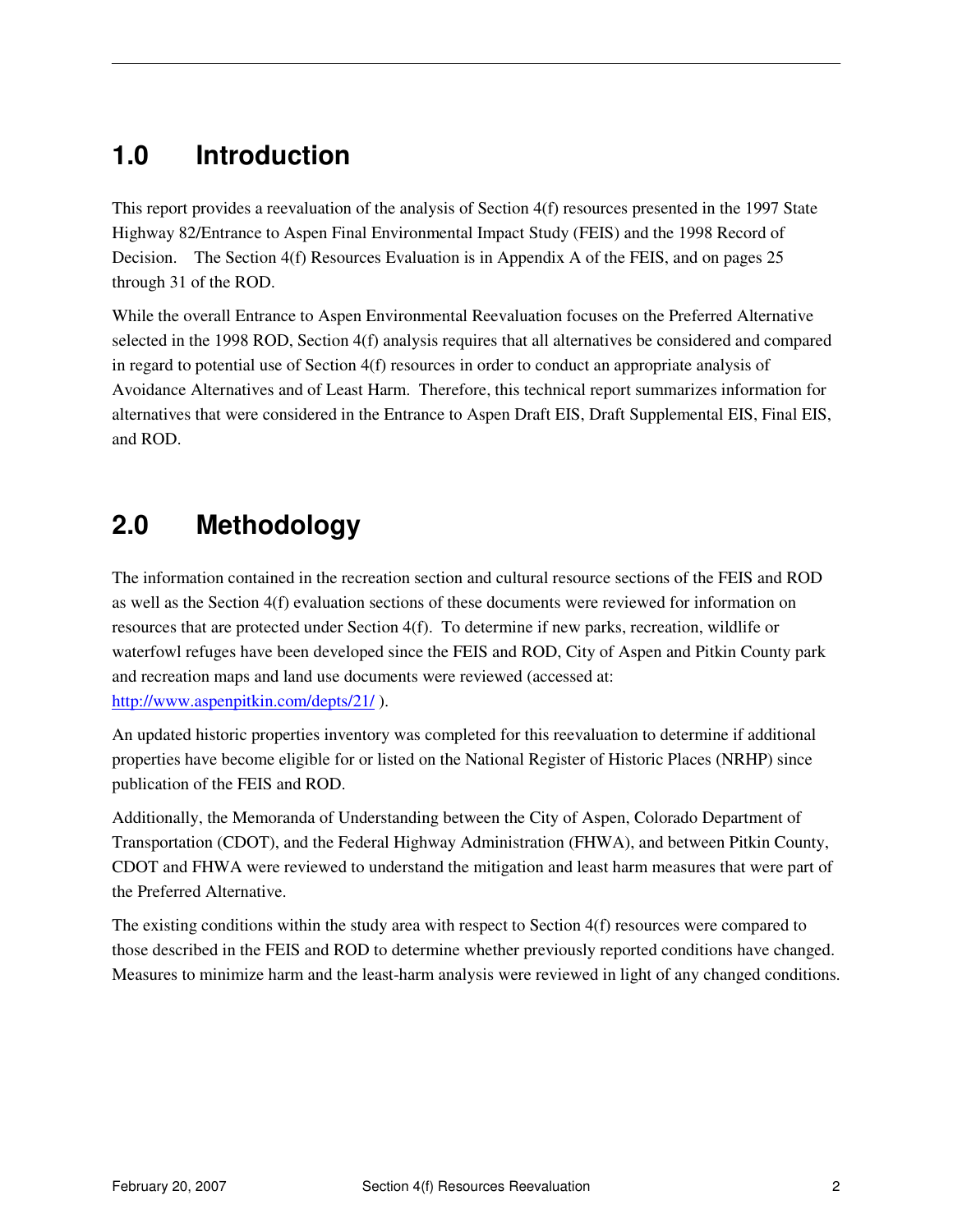# **3.0 Regulatory Overview**

Section 4(f) applies to publicly owned parks, recreations areas, wildlife or waterfowl refuges, as well as historic sites regardless of ownership. Protection of Section 4(f) resources is covered by Section 4(f) of the Department of Transportation Act of 1966, which is codified at 49 U.S.C. 303 and 23 U.S.C. 138. FHWA has adopted 23 CFR 771.135 as the implementing regulations for this section of federal law. FHWA also has policy guidance for questions related to Section 4(f).

The Section 4(f) law has been amended as part of the latest federal transportation bill, which was signed following the 1997 FEIS and 1998 ROD. Section 6009 of the Safe, Accountable, Flexible, Efficient Transportation Equity Act: A Legacy for Users (SAFETEA-LU), Pub. L. 109-59, amended existing Section 4(f) legislation at Section 138 of Title 23 and Section 303 of Title 49, United States Code. SAFETEA-LU was signed into law August 10, 2005. Section 6009 amends 49 U.S.C. § 303 and 23 U.S.C § 138; see specifically 49 U.S.C. § 303(d) and 23 U.S.C §138(b).

While the *de minimis* impact criteria may be applied to any project meeting the specified requirements, Section 6009(a) of SAFETEA-LU does not require the U.S. DOT to re-open decisions already made concerning Section 4(f) impacts of individual projects. Project sponsors are encouraged to examine projects currently in the environmental process to see if any would benefit from application of the *de minimis* impact criteria, but the decision must be made on a case-by-case basis.

Where multiple Section 4(f) resources are present in the study area and potentially used by a transportation project, *de minimis* impact findings must be made for the individual Section 4(f) resources. The impacts to Section 4(f) resources and any impact avoidance, minimization, and mitigation or enhancement measures must be considered on an individual resource basis and *de minimis* impact findings made individually for each Section 4(f) resource. However, when there are multiple resources for which *de minimis* impact findings are appropriate, the procedural requirements of Section 4(f) can and should be completed in a single process, document and circulation, so long as it is clear that distinct determinations are being made. Also in these cases, the written concurrence of the official(s) with jurisdiction may be provided for the project as a whole, so as long as the *de minimis* impacts findings have been made on an individual resource basis.

On July 27, 2006, the Federal Highway Administration (FHWA) and Federal Transit Authority (FTA) published a Notice of Proposed Rulemaking regarding modification of procedures for granting approvals under Section 4(f) [Federal Register, Volume 71, No. 144, pages 42611-42622]. Comments received on the proposed rules are now being addressed The proposed rules, among other things, (1) clarify factors to be considered and standards to be applied when determining if an alternative for avoiding the use of Section 4(f) property is "feasible and prudent"; (2) clarify factors to be considered when selecting a project alternative where all alternatives use Section 4(f) property and no feasible and prudent avoidance alternative exists; (3) establish procedures for determining that the use of a Section 4(f) property has *de minimus* impacts (i.e., incorporate the *de minimus* standards from SAFETEA-LU into these rules); and (4) updates the regulation to recognize statutory and common-sense exceptions for uses that advance Section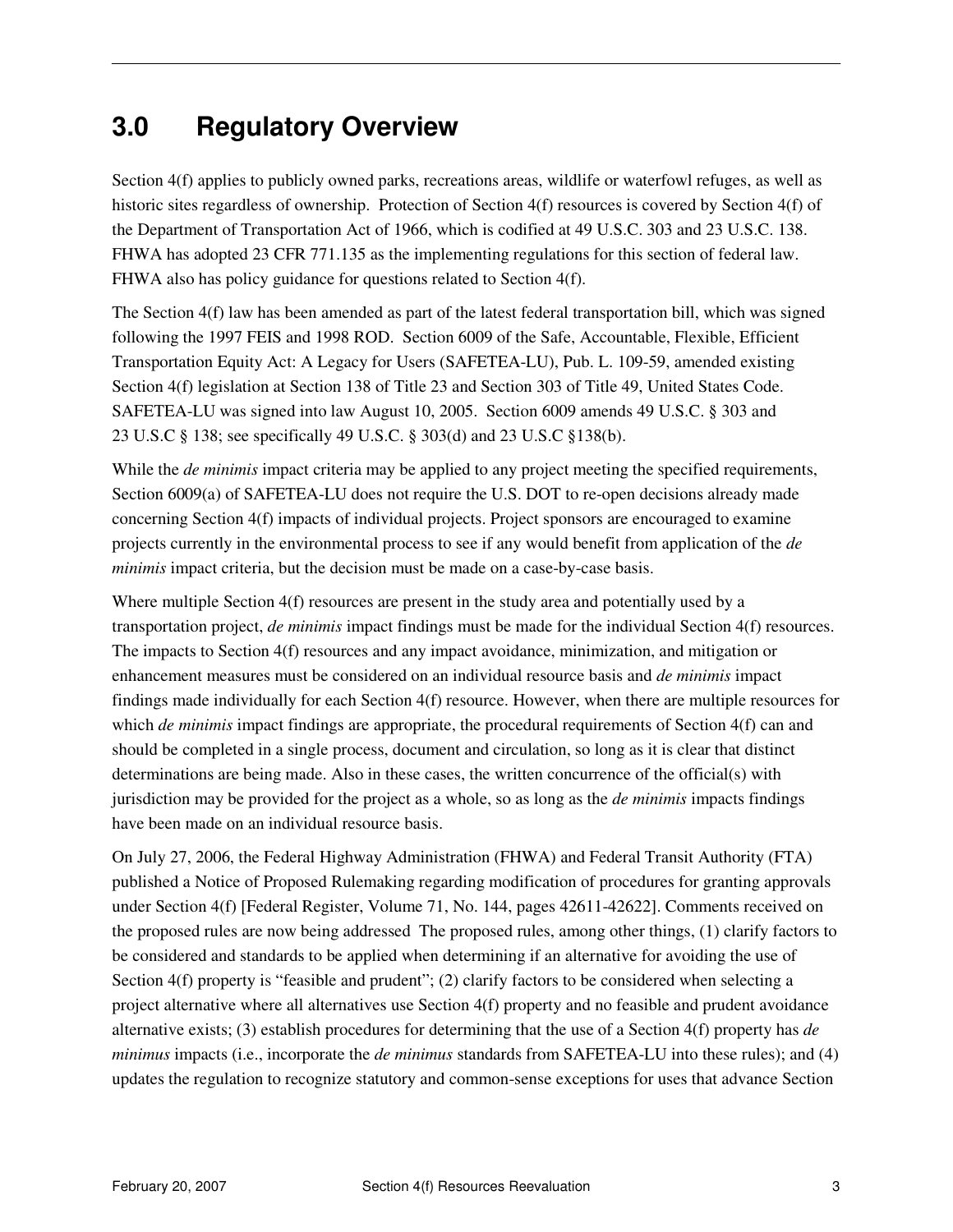4(f)'s preservationist goals, and the option of conducting certain Section 4(f) evaluations on a programmatic basis.

The proposed rules would better allow for considering and balancing mitigation opportunities, harm to other important resources, and the magnitude of impact to Section 4(f) properties.

In 2005, FHWA issued a new Section 4(f) Policy Paper, updating its comprehensive guidance on when and how to apply to provisions of Section 4(f) on FHWA projects that propose to use 4(f) land or resources. This policy paper is not regulatory but represents the official policy of the FHWA, and replaces all previous FHWA Section 4(f) policy papers.

# **4.0 Section 4(f) Resources**

The status of the Preferred Alternative selected in the 1998 ROD is described in Section 4.1 below. Due to completion of some components of this project, some of the estimated impacts to Section 4(f) resources in the FEIS and ROD have already occurred. These impacts and how they were mitigated are described further in Section 5.0 of this report.

Sections 4.2 and 4.3 update the information in the FEIS and ROD on Section 4(f) resources in the project study area, based on current status and conditions.

### **4.1 Status of the Preferred Alternative Selected in the 1998 ROD**

The conceptual design of the Preferred Alternative selected in the ROD has not changed since publication of the 1998 ROD. The Purpose and Need for the Entrance to Aspen remains the same as noted in FEIS Section I, Purpose and Need, and pages 7 through 10 of the ROD. (See also Purpose and Need and Project Objectives Technical Report, State Highway 82/Entrance to Aspen Environmental Reevaluation, November 2006.)

Two components of the Preferred Alternative selected in the ROD have been constructed since the publication of the ROD: (1) Owl Creek Road and West Buttermilk Road have been relocated to create a new, signalized intersection with State Highway 82 near the Buttermilk Ski Area; and (2) the roundabout at the Maroon Creek Road intersection has been completed.

In addition, the Maroon Creek Bridge Replacement Project is currently under construction, scheduled for completion by spring of 2008. This project is being constructed as a bridge replacement without any increase in roadway capacity. However, it will accommodate the Entrance to Aspen Preferred Alternative in the future by removing the center median and re-striping for two general-purpose lanes and two exclusive bus lanes (see the Introduction to the Technical Report Volume for more detail).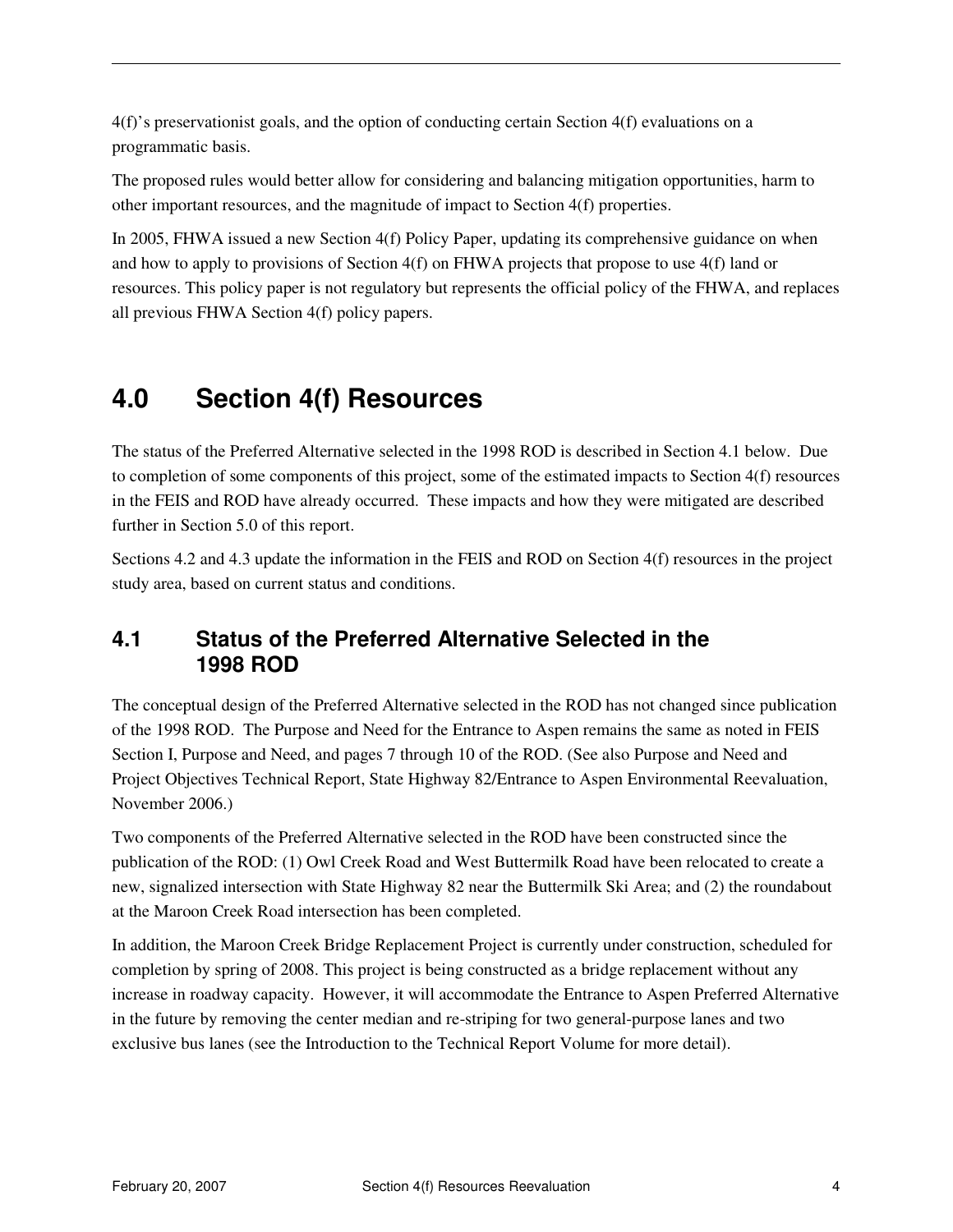The intersection of Truscott Drive and State Highway 82 was completed in 2001. While this intersection is not part of the Entrance to Aspen Project, its configuration accommodates the alignment for the east approach to the Maroon Creek Bridge Replacement Project.

A transportation easement across the Marolt-Thomas Open Space was conveyed from the City of Aspen to CDOT in August of 2002, as part of land exchange and mitigation agreements between CDOT and the City of Aspen and Pitkin County. (Refer to Appendix A and B in the 1998 Record of Decision for details of the open space conveyance agreements and mitigation commitments.)

### **4.2 Section 4(f) Parks and Recreation Resources**

Parks and recreation properties identified within the project study area as part of the original Section 4(f) evaluation are described in the 1997 FEIS on pages IV-8 through IV-17 and in Appendix A. The properties identified include:

- **Aspen Trail System**
- **Zoline Ranch Open Space**
- **Aspen City Golf Course/Plum Tree Playing Field**
- **Moore Property Open Space**
- **Marolt-Thomas Open Space**
- **Bugsy Barnard Park, Paepcke Park, and Wagner Park**

The parks and open spaces listed above have remained essentially the same as described in the FEIS. The Aspen Trail System, however, has changed substantially since publication of the FEIS and ROD. Numerous trails have been modified, rerouted, extended and added. Therefore, all trails within the project study area are described below based on their current names and configurations (Weiss 2006, CDOT 2006c, D'Autrechy 2006a and 2006b, Pitkin County Open Space and Trails 2006). Due to these extensive changes in the trail system, it is not possible to directly correlate the 1997 trail descriptions from the FEIS to the current trail system.

Hiking and bicycling trails that currently parallel or cross State Highway 82 in the study area are described below (see Figures 1a and 1b in the Social Environment and Community Character Technical Report, State Highway 82/Entrance to Aspen Environmental Reevaluation, November, 2006):

**Owl Creek Trail** is a 4.4-mile-long trail between Snowmass Village and Aspen that descends through the Owl Creek Valley to an underpass crossing of State Highway 82. The trail then joins the Aspen Airport Business Center (ABC) Trail (Aspen Ranger District, 2006). The portion of the trail that crosses State Highway 82 is in the City of Aspen, and was built as an underpass beneath the highway in 2001 as part of the widening of State Highway 82. Parts of this trail near State Highway 82 were realigned in 2001 as part of the Owl Creek Road realignment project.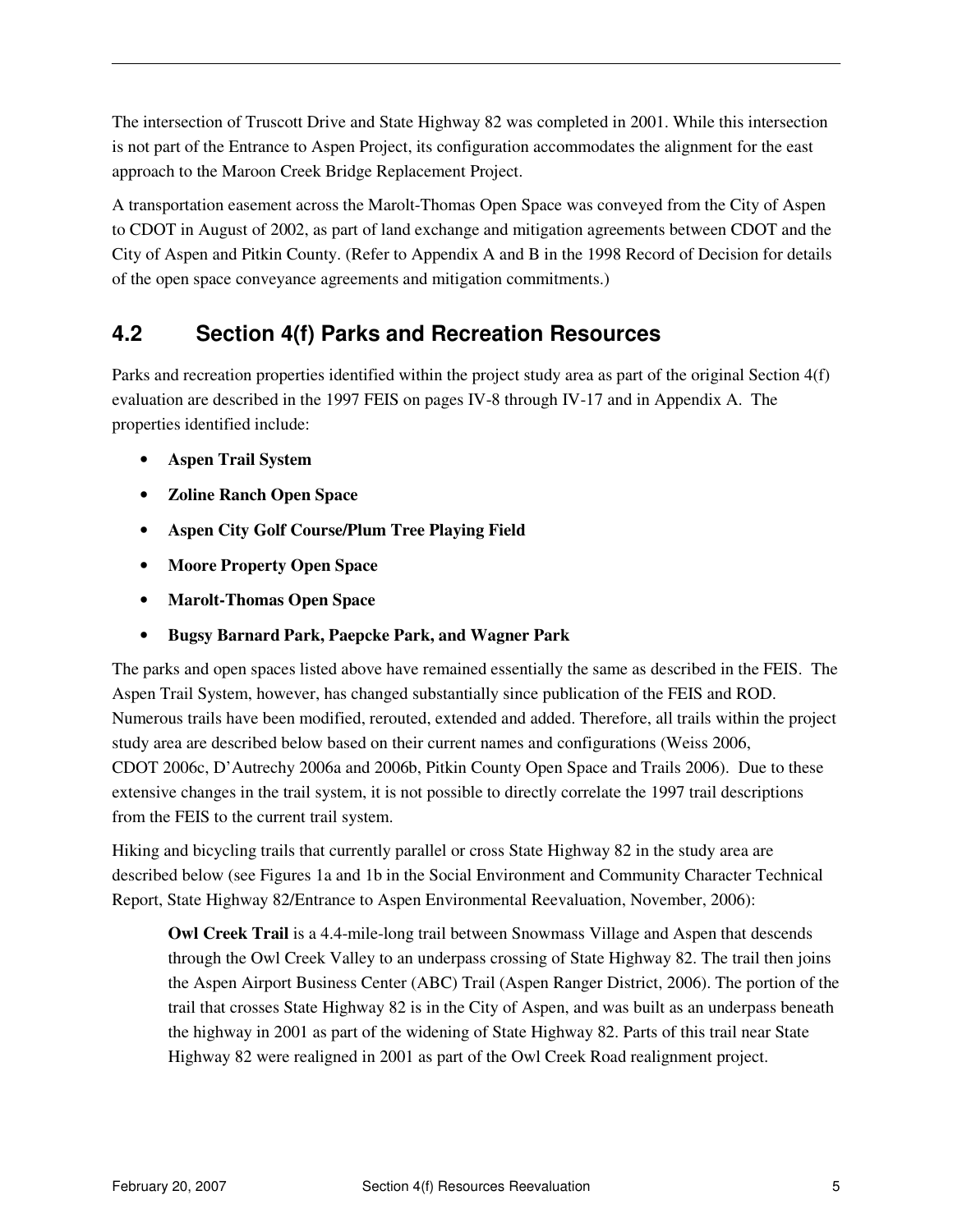**ABC Trail** extends from Aspen to the Aspen Airport Business Center along the north side of State Highway 82 (2.5 miles long), with underpasses at Harmony Road and Truscott Drive, and is connected across State Highway 82 by the Owl Creek Trail, the Maroon Creek Trail, the James E. Moore Trail, and the Marolt Trail (Aspen Parks & Recreation 2006b, D'Autrechy 2006b).

**Maroon Creek Trail** (1.3 miles long) runs along Maroon Creek connecting the eastern end of the Government Trail to the ABC Trail (Aspen Parks & Recreation 2006b).

**Maroon Creek Picnic Trail:** This trail was constructed in 2002.

**Truscott Underpass:** Located immediately west of the Truscott Drive/State Highway 82 intersection, this underpass was constructed under State Highway 82 in 2002.

**James E Moore Trail** (2 miles long) is used to reach the High School Trail from the ABC Trail and the Aspen Golf Course & Cross Country Center, with an underpass at the roundabout (Aspen Parks & Recreation 2006b).

**Roundabout Trail:** This trail was constructed in 2001 as part of the roundabout construction. It serves as a link between the ABC Trail, Marolt Trail, and the High School Bike Path. Pedestrian bridges were also built over Maroon Creek Road and Castle Creek Road as part of the roundabout construction.

**High School Bike Path:** This trail's connection to Highway 82 changed in 2001 when the roundabout was constructed. It now connects to the Roundabout Trail to gain access to State Highway 82 and other trails.

**Bergman Trail:** This trail was constructed in the summer of 2005. It is an adjunct trail to the Marolt Trail providing additional access to the eastern side of the Marolt-Thomas Open Space. This trail crosses beneath State Highway 82 via an underpass.

**Marolt Trail** is used as an access route between the ABC Trail and the High School Trail (1.5 miles long). It also connects the West Hopkins Bikeway with Castle Creek Road, with overpasses at Maroon Creek Road and Castle Creek Road (Aspen Parks & Recreation 2006b).

**Nordic trails:** Several Nordic trails were listed in the 1997 FEIS, but are not shown in the current County GIS database. These trails operate only during the winter months. They have perpetual easements, but are only groomed from November 1 – April 1. In a few cases, Nordic trails are located on existing roads and trails.

Two new recreation facilities have been added in the study area, but are not located in proximity to the Preferred Alternative corridor. The Aspen Recreation Center (ARC) was built in 2003 at 0861 Maroon Creek Road. It is operated by Aspen Parks & Recreation Department. The Rio Grande Skateboard Park was built in 2001 by the Aspen Parks & Recreation Department for use by skateboarders and roller bladers. Located at the eastern end of the Rio Grande Park, it has 13,000 square feet of skate terrain, including a small bowl, street skate, and half pipe (Aspen Parks & Recreation). Neither of these facilities is in or adjacent to the project corridor. In addition, the Aspen Golf Club was certified as an Audubon Cooperative Sanctuary.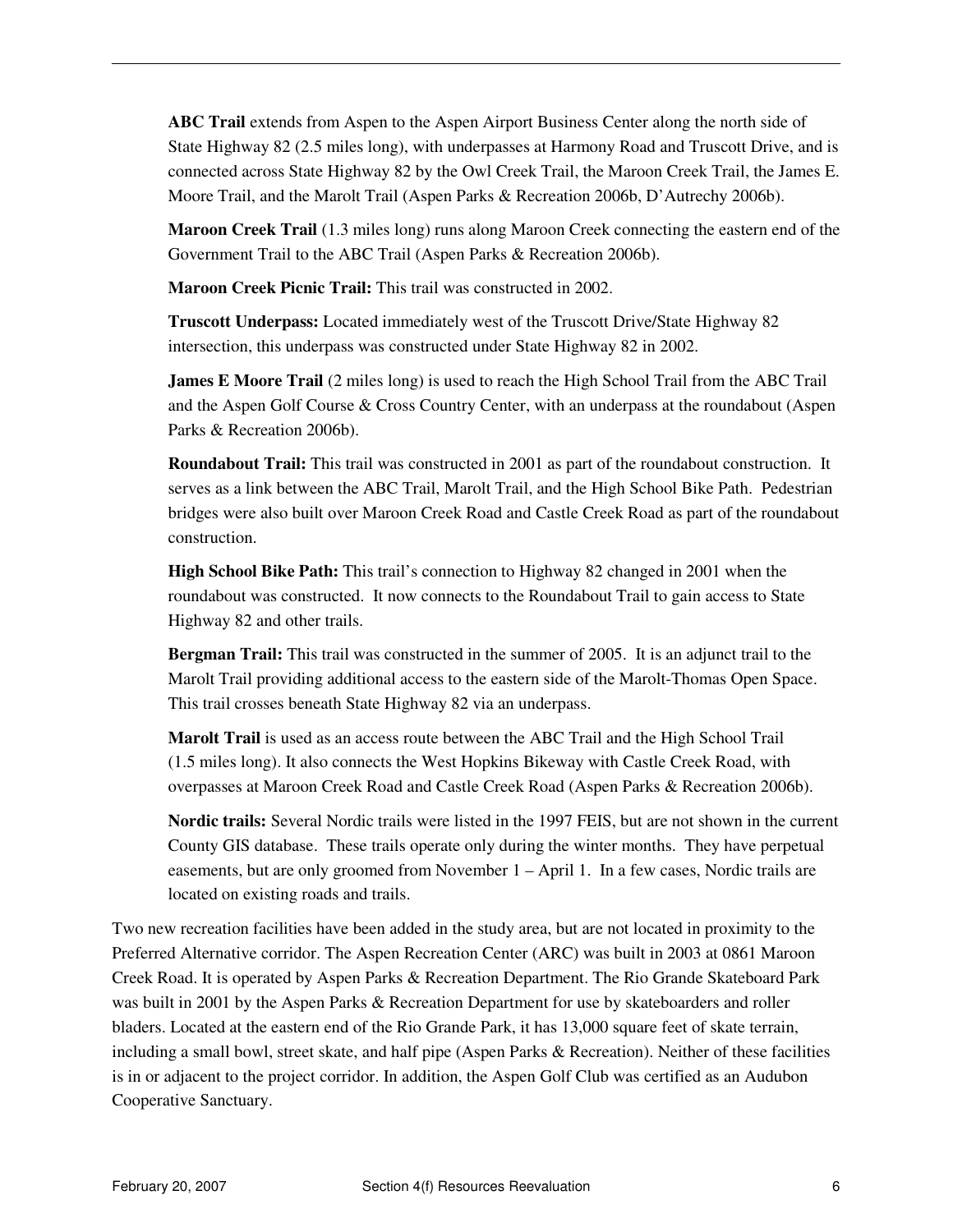No other substantive changes have occurred to any of the parks and recreation Section 4(f) resources identified in the FEIS.

# **4.3 Historic Properties**

Nine historic properties were identified in the 1997 FEIS (Appendix A) as being Section 4(f) resources within the project study area, as listed below. Two of these properties (Marolt Ditch and 920 West Hallam, known as the Edward C Stimson Cottage) have since been determined to be not eligible for the NRHP and, therefore, are no longer Section 4(f) resources.

- Maroon Creek Bridge
- Holden Smelting and Mining Complex
- Marolt Ditch (determined not eligible for the NRHP during the FEIS; not a Section 4(f) resource)
- Colorado Midland Railroad
- Castle Creek Power Plant
- 920 West Hallam (determined not eligible for the NRHP in 2003; not a Section 4(f) resource)
- Berger Cabin (835 West Main)
- Smith/Elisha House
- Thomas Hynes House.

A literature review and field survey was conducted in July of 2006 for this reevaluation of the Preferred Alternative selected in the 1998 ROD. (Refer to Historic Resources Technical Report, State Highway 82/Entrance to Aspen Environmental Reevaluation, December, 2006.) After reviewing the records and completing the 2006 field survey within the project study corridor for the Preferred Alternative selected in the ROD, a total of 13 historic properties were determined to currently have Section 4(f) status. These are listed in Table 4-1.

Since publication of the 1997 FEIS, additional properties have met the age threshold for historic structures and are now eligible for the NRHP as well as for protection under Section 4(f). These are shown with grey shading in Table 4-1. The two Historic Districts were determined to be eligible in 2006. The 2006 field survey also identified four additional historic properties in the study corridor that are individually eligible to the NRHP. These four properties are all within and contribute to the Main Street Historic District (as well as now being individually eligible). They are described in more detail in the Historic Resources Technical Report (FHWA and CDOT, December, 2006).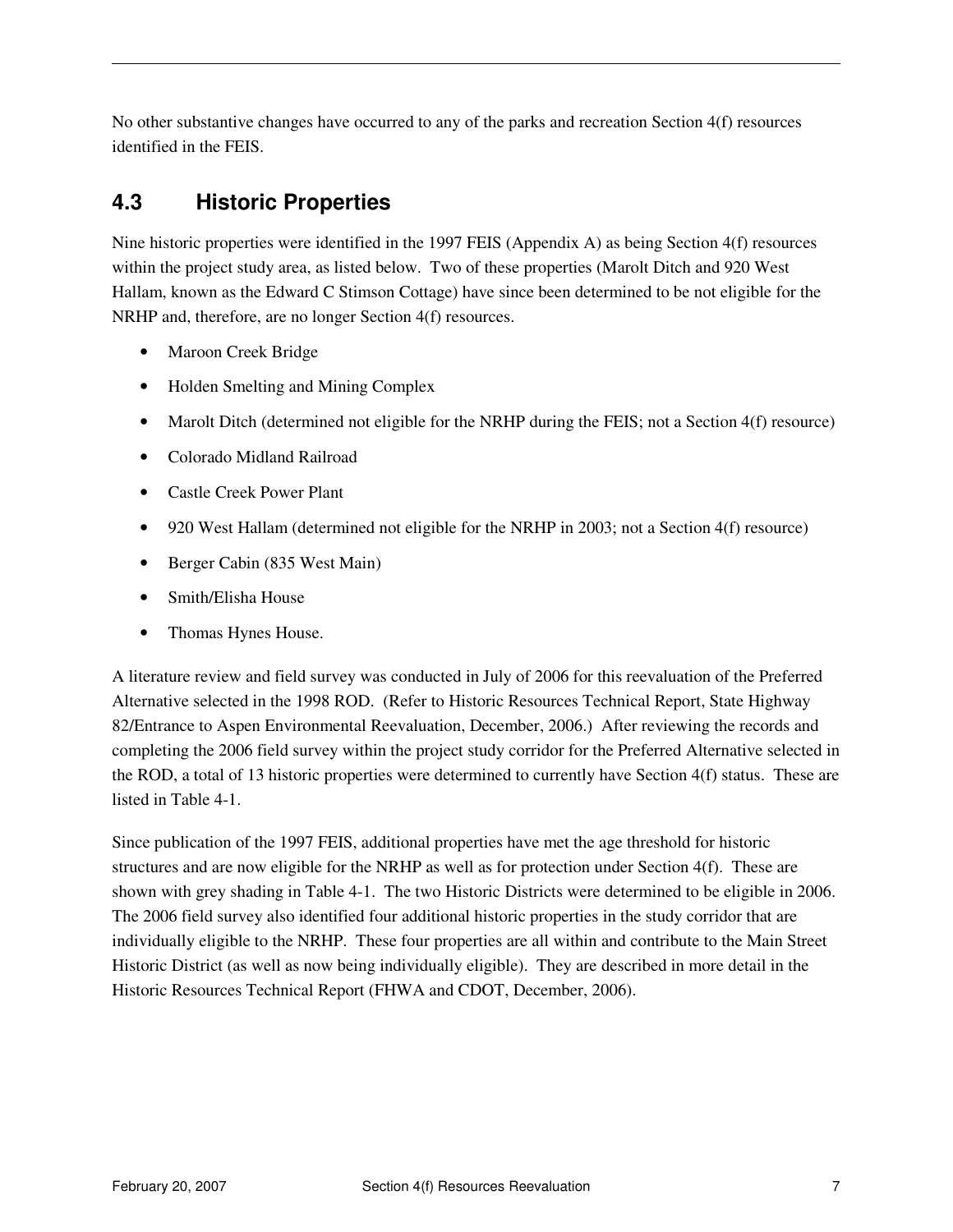**Table 4-1 Historic Properties in Study Corridor Determined to be Section 4(f) Resources in 2006** 

| <b>Identified</b><br>as<br><b>Section</b><br>4(f)<br><b>Property</b><br>in FEIS? | Site No.  | <b>Address</b>                    | <b>Property Name</b>                             | 2006<br><b>NRHP Eligibility</b>                |
|----------------------------------------------------------------------------------|-----------|-----------------------------------|--------------------------------------------------|------------------------------------------------|
| <b>No</b>                                                                        | 5PT113    | Aspen                             | <b>Commercial Core</b><br>Historic District (HD) | Officially Eligible; 2006,<br>Criterion C      |
| Yes                                                                              | 5PT113.5  | 303 E Main Street                 | Thomas Hynes House                               | NRHP; Criteria A and C; 1987                   |
| <b>No</b>                                                                        | 5PT114    | Aspen                             | Main Street HD                                   | Officially Eligible; 2006,<br>Criterion C      |
| Yes                                                                              | 5PT114.19 | 320 W Main Street                 | Smith/Flisha House                               | NRHP; Criterion C; 1989                        |
| <b>No</b>                                                                        | 5PT114.15 | 128 E Main Street                 | Sardy House                                      | Eligible; 2006, Criterion C                    |
| <b>No</b>                                                                        | 5PT114.16 | 333 W Main Street                 | <b>Finley Residence</b>                          | Eligible; 2006, Criterion C                    |
| <b>No</b>                                                                        | 5PT114.17 | 332 W Main Street                 | <b>Taylor House</b>                              | Eligible; 2006, Criterion C                    |
| <b>No</b>                                                                        | 5PT114.18 | 328 W Main Street                 | <b>Brunton House</b>                             | Eligible; 2006, Criterion C                    |
| Yes                                                                              | 5PT136    | <b>SH 82</b>                      | Maroon Creek Bridge                              | NRHP; Criteria A and D; 1985                   |
| Yes                                                                              | 5PT498    | 1080 Power<br><b>Station Road</b> | Castle Creek Power<br>Plant                      | Officially Eligible, 1988,<br>Criteria A and C |
| Yes                                                                              | 5PT539    | <b>SH 82</b>                      | Holden Smelting &<br>Milling Complex             | NRHP; Criteria A and D; 1990                   |
| Yes                                                                              | 5PT542    | <b>SH 82</b>                      | Colorado Midland<br>Railroad                     | Officially Eligible; 1988,<br>Criterion A      |
| Yes                                                                              | 5PT592    | 835 Main Street                   | Berger Cabin                                     | Officially Eligible; 1996,<br>Criteria B and C |

Shaded = Additional Section  $4(f)$  Resources identified as eligible during 2006 reevaluation survey

The 1997 FEIS (page IV-68) indicated that no archaeological sites had been recorded in the project corridor since the Carbondale-East 1981 survey. Page V-42 indicates that there will be no effect on significant archaeological resources in Study Area. There has been no change in the status of archaeological resources since completion of the 1997 FEIS and ROD. A review of the files at the office of Archaeology and Historic Preservation (August 11, 2006) indicated that no archaeological sites have been recorded in the project corridor since the 1997 FEIS.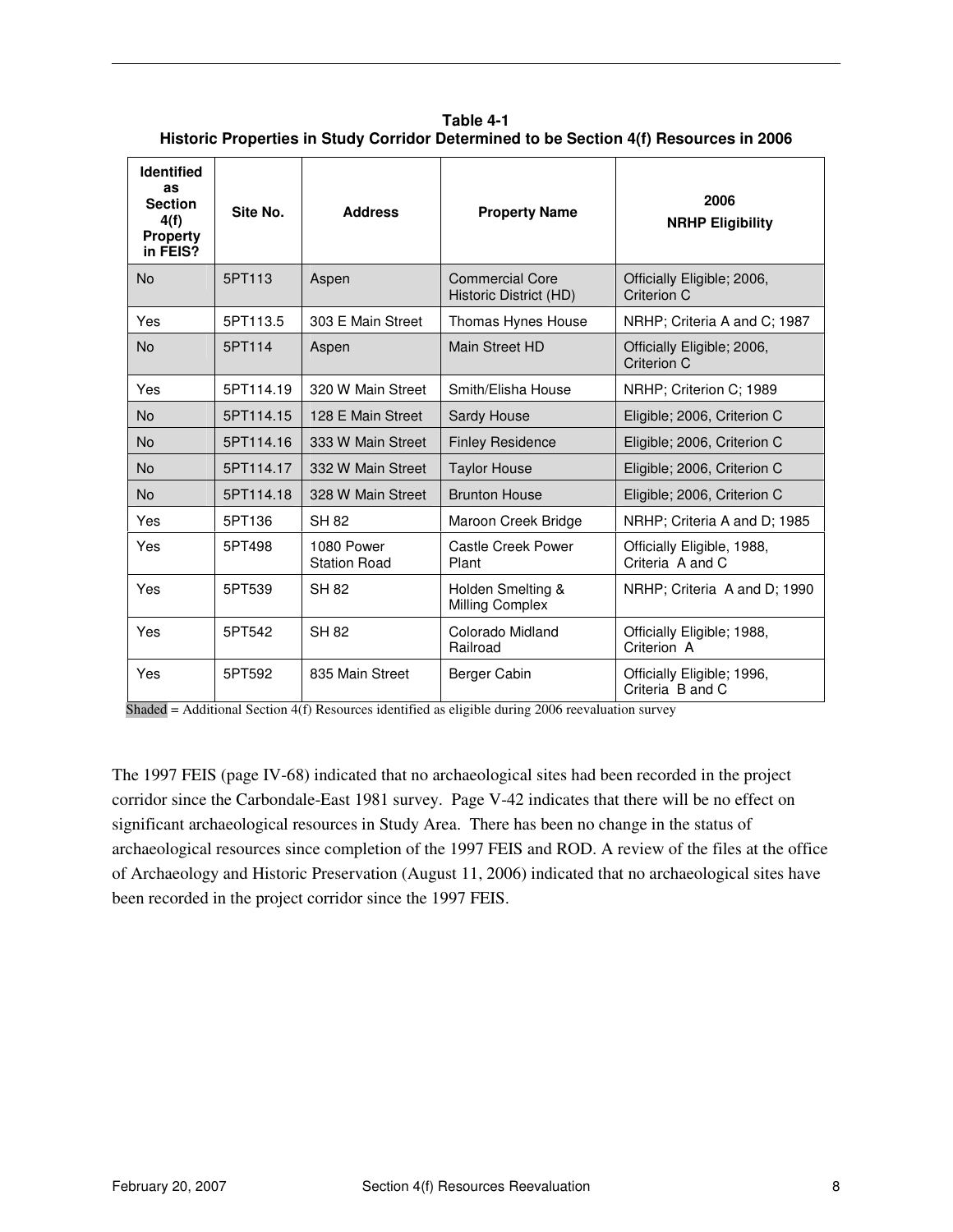# **5.0 Impacts to Section 4(f) Resources**

This section describes the estimated uses of Section 4(f) resources that would result from the Entrance to Aspen alternatives. Alternatives that were analyzed in the Section 4(f) evaluation in the FEIS are first summarized below in Section 5.1, and a clarification of the FEIS and ROD Preferred Alternatives is provided in Section 5.2. Assumptions made for data that cannot be verified under current conditions are outlined in Section 5.2. Potential uses of Section 4(f) resources for each alternative are described in Section 5.3, including a summary of and corrections to Section 4(f) data from the FEIS, and a discussion of new uses (or other impacts) identified during this reevaluation. Section 5.4 estimates the Section 4(f) uses that have already occurred as a result of partial development of the Preferred Alternative selected in the ROD, and the mitigation that has been completed for those impacts.

### **5.1 Alternatives Included in the Section 4(f) Impact Analysis**

As described in Section 1.0, all alternatives analyzed for the Entrance to Aspen are included in the Section 4(f) impact analysis. These alternatives are summarized in Table 5-1. All alternatives used the existing alignment of State Highway 82 from Buttermilk Ski Area to Maroon Creek (designated as the Existing Alignment). Some alternatives then continued along the existing highway alignment, while others used a new alignment across the Marolt-Thomas property, known as the Modified Direct Alignment. (Refer to the Draft EIS (DEIS), Draft Supplemental EIS (DSEIS), and Final EIS (FEIS) for illustrations and detailed descriptions of all alternatives and alignments).

| <b>Alternative Name/</b><br><b>Designation</b>            | <b>Summary Description<sup>a</sup></b>                                               |  |  |  |  |  |  |  |  |  |
|-----------------------------------------------------------|--------------------------------------------------------------------------------------|--|--|--|--|--|--|--|--|--|
|                                                           | Draft EIS Alternatives (1995) <sup>b</sup>                                           |  |  |  |  |  |  |  |  |  |
| Buttermilk Ski Area to Maroon Creek:                      |                                                                                      |  |  |  |  |  |  |  |  |  |
| No Action Alternative                                     |                                                                                      |  |  |  |  |  |  |  |  |  |
| 2<br>Existing Alignment, 2 GP lanes, 2 DV / Transit lanes |                                                                                      |  |  |  |  |  |  |  |  |  |
| 3                                                         | Existing Alignment with Separate Transit Envelope                                    |  |  |  |  |  |  |  |  |  |
| Maroon Creek to 7 <sup>th</sup> and Main Street:          |                                                                                      |  |  |  |  |  |  |  |  |  |
| A                                                         | No Action Alternative                                                                |  |  |  |  |  |  |  |  |  |
| R                                                         | Existing Alignment, 2 GP lanes, 2 DV / Transit lanes                                 |  |  |  |  |  |  |  |  |  |
| C                                                         | Modified Direct Alignment, At Grade, 2 GP lanes, 2<br>DV / Transit lanes             |  |  |  |  |  |  |  |  |  |
| D                                                         | Modified Direct Alignment, At Grade, Separate Transit<br>Envelope                    |  |  |  |  |  |  |  |  |  |
| F                                                         | Modified Direct Alignment, Cut and Cover Tunnel, 2<br>GP lanes, 2 DV / Transit Lanes |  |  |  |  |  |  |  |  |  |

**Table 5-1 Alternatives Evaluated in the DEIS and DSEIS**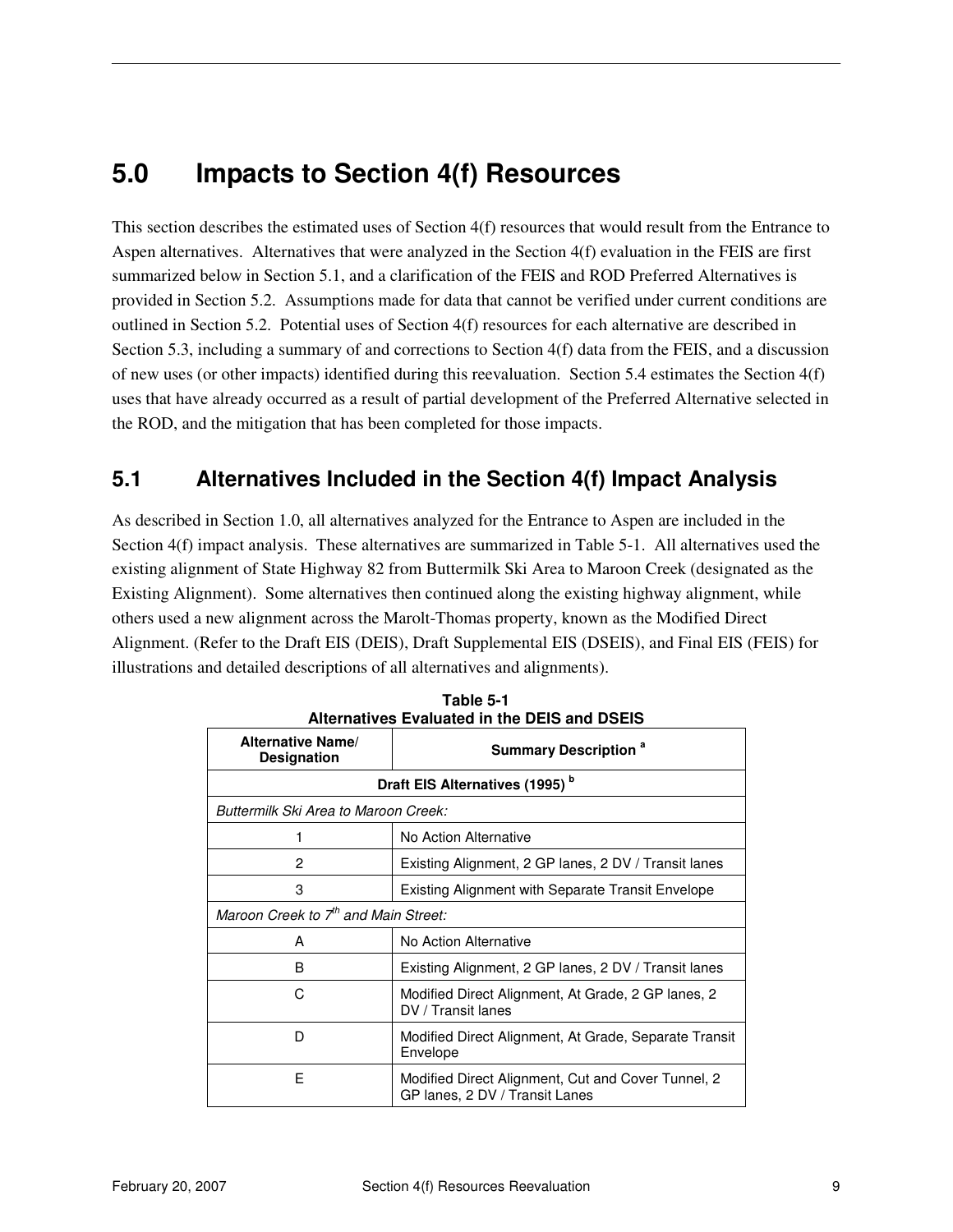| <b>Alternative Name/</b><br><b>Designation</b>          | <b>Summary Description<sup>a</sup></b>                                                       |  |  |  |  |  |  |  |  |  |  |
|---------------------------------------------------------|----------------------------------------------------------------------------------------------|--|--|--|--|--|--|--|--|--|--|
| F                                                       | Modified Direct Alignment, Cut and Cover Tunnel,<br>with Separate Transit Envelope           |  |  |  |  |  |  |  |  |  |  |
| G                                                       | 2 Improved Lanes on Existing Alignment, Transitway<br>on Modified Direct Alignment, At Grade |  |  |  |  |  |  |  |  |  |  |
| Draft Supplemental EIS Alternatives (1996) <sup>c</sup> |                                                                                              |  |  |  |  |  |  |  |  |  |  |
| н                                                       | Couplet Alignment, At Grade, No Phasing                                                      |  |  |  |  |  |  |  |  |  |  |
| Phased H                                                | Couplet Alignment, At Grade, Phased (Bus to Light)<br>Rail)                                  |  |  |  |  |  |  |  |  |  |  |
| <b>Modified Direct</b>                                  | Modified Direct Alignment, Cut and Cover Tunnel, No<br>Phasing                               |  |  |  |  |  |  |  |  |  |  |
| <b>Phased Modified Direct</b>                           | Modified Direct Alignment, Cut and Cover Tunnel,<br>Phased (Bus to Light Rail)               |  |  |  |  |  |  |  |  |  |  |
| Notes:                                                  |                                                                                              |  |  |  |  |  |  |  |  |  |  |

a GP = General Purpose Lanes; DV = Dedicated Vehicle Lanes

<sup>b</sup> Alternatives considered in the Draft EIS were broken into two segments, one from Buttermilk Ski Area to Maroon Creek, and one from Maroon Creek to  $7<sup>th</sup>$  and Main Street. A full alternative required adding one west segment with one east segment.

<sup>c</sup> DSEIS alternatives included phased and non-phased alternatives. Phased alternatives

allowed for exclusive bus lanes in the initial phase, with light rail transit in the ultimate phase.

### **5.2 Clarification of Preferred Alternative**

The alternative designated as "Preferred" in the FEIS is different from the alternative selected in the ROD as "Preferred". The preferred alternative identified in the Final EIS (1997) was essentially the "Modified Direct" alternative described in the Draft Supplemental EIS (See Table 5-1). This non-phased Modified Direct alternative was designated in the FEIS Section 4(f) analysis as the "Preferred Alternative", and the phased Modified Direct alternative was labeled in the FEIS as "Modified Direct" (or, sometimes, "Phased Modified Direct").

In the Record of Decision, the Preferred Alternative selected was a "variation of the Modified Direct Alternative evaluated in the DSEIS and of the Preferred Alternative described in the FEIS" (ROD, page 3 of 37). These alternatives have virtually the same alignment<sup>1</sup> for the general-purpose lanes of the highway component (one general-purpose lane in each direction) and the light-rail transit (LRT) envelope. This alignment follows the existing State Highway 82 alignment to east of Maroon Creek Road, then turns southeast to cross the Marolt-Thomas property in a cut-and-cover tunnel, comes back to grade and crosses a new Castle Creek Bridge at Main Street. The proposed Main Street roadway alignment consists of two travel lanes in each direction, within the existing curb lines.

 $\overline{a}$ 

<sup>&</sup>lt;sup>1</sup> It appears that there were small alignment variations between these two alternatives during the FEIS phase, based on slight differences in some quantified impacts for various resources. However, such differences cannot be verified at the current time, and impact differences in these cases are generally less than 0.1acre.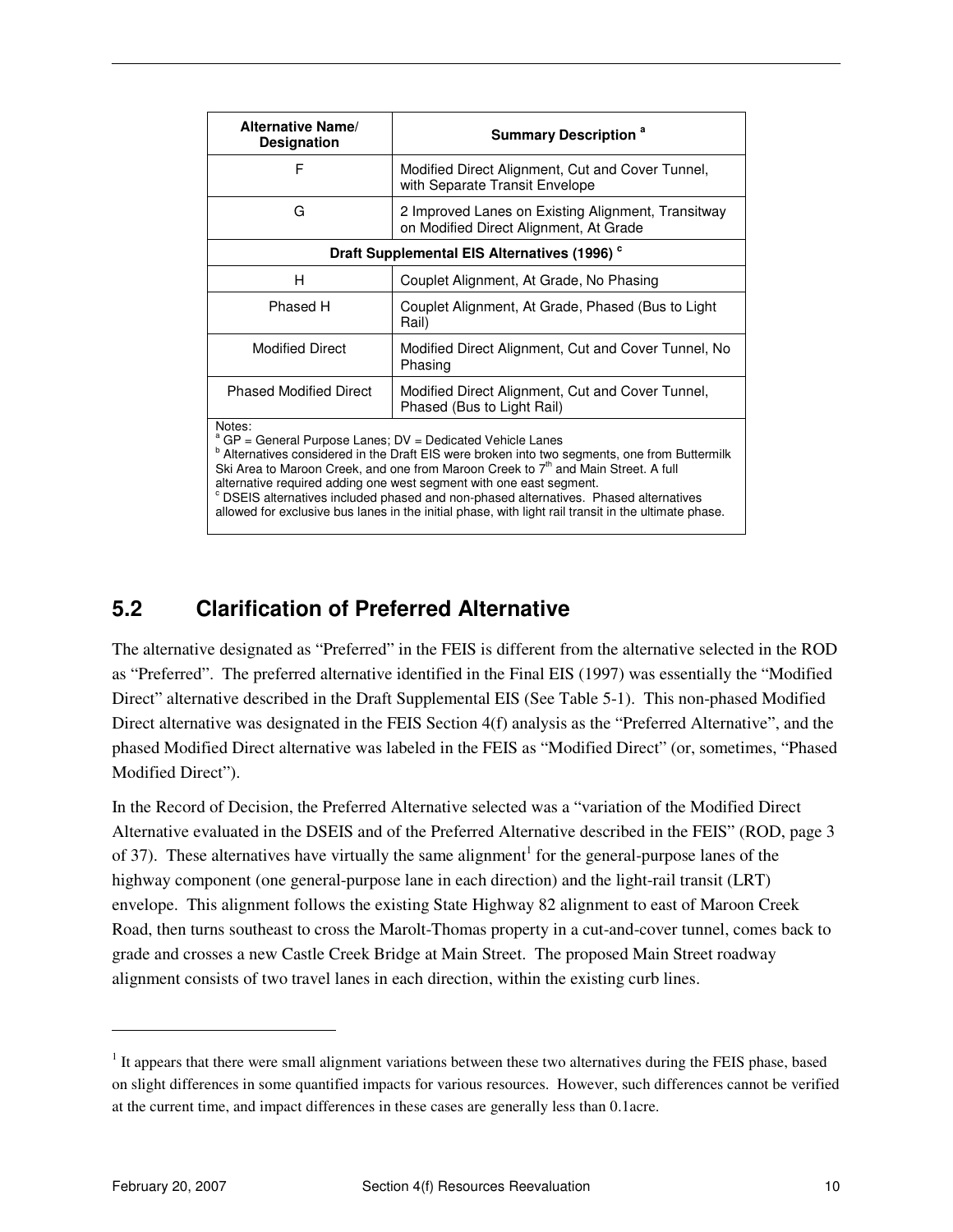The ROD Preferred Alternative, however, is a phased alternative with the first phase consisting of exclusive bus lanes until and unless funding and public approval is obtained for the LRT system. The bus lanes would be on the outside of the general-purpose lanes described above (one in each direction). The addition of bus lanes for the ROD Preferred Alternative results in a wider cross-section than for the FEIS Preferred Alternative. See the Introduction to this Technical Reports Volume for more information and illustrations of the ROD Preferred Alternative.

Other differences between the FEIS Preferred Alternative and the ROD Preferred Alternative that affect the Section 4(f) analysis are indicated in Table 5-3 in the next section and described in the text as needed. (See Section 6 and Table 6-1 for a complete summary of Section 4(f) uses for all alternatives.)

### **5.3 Data Verification and Decision Making**

In reviewing environmental data that are over 10 years old, it is not always possible to verify with precision the quantification of impacts reported in the original document(s). Instead, this reevaluation of potential Section 4(f) impacts is focused on *whether or not the original project decisions remain sound*, based on current knowledge and conditions.

It must also be acknowledged that the level of engineering design for all alternatives examined in the EIS, including the Preferred Alternative selected in the 1998 ROD, remains very conceptual for the components not yet constructed. Until and unless these project components are advanced further, precise cross-sections, right-of-way widths, and other specific design elements must be considered estimates based on the best information available during the original studies and as presented in the Final EIS and ROD.

The estimation of project impacts to the Aspen trails system illustrates the way in which the reevaluation must be done based on current conditions and the preliminary design information available, without precise verification of original data (1995-1998) or additional design specifications. The Final EIS estimated linear feet of impacts to the trails systems (see Section 5.1.4 below), but the trails system has changed substantially since publication of the Final EIS and ROD. Trails have been added, extended, relocated and reconstructed. The reevaluation of project-related impacts to trails did not attempt to verify the original estimate of linear feet affected. Rather, the analysis describes the current trail system within the study area, describes which of the impacts estimated in the Final EIS have occurred, whether those impacts have been mitigated as outlined in the ROD, and whether new impacts will occur that were not foreseen in the Final EIS. This analysis method allows for a determination of whether the original project decisions remain valid, even when the exact, original quantification of impacts cannot be verified with data available today.

Finally, in a process that produces four major environmental documents (DEIS, DSEIS, FEIS, and ROD), some numeric errors and other inconsistencies are inevitable. The question that must be answered during a reevaluation is whether or not any such errors or inconsistencies have a substantive bearing on the decisions that were made. In the case of the FEIS Section 4(f) analysis, some inconsistencies and numeric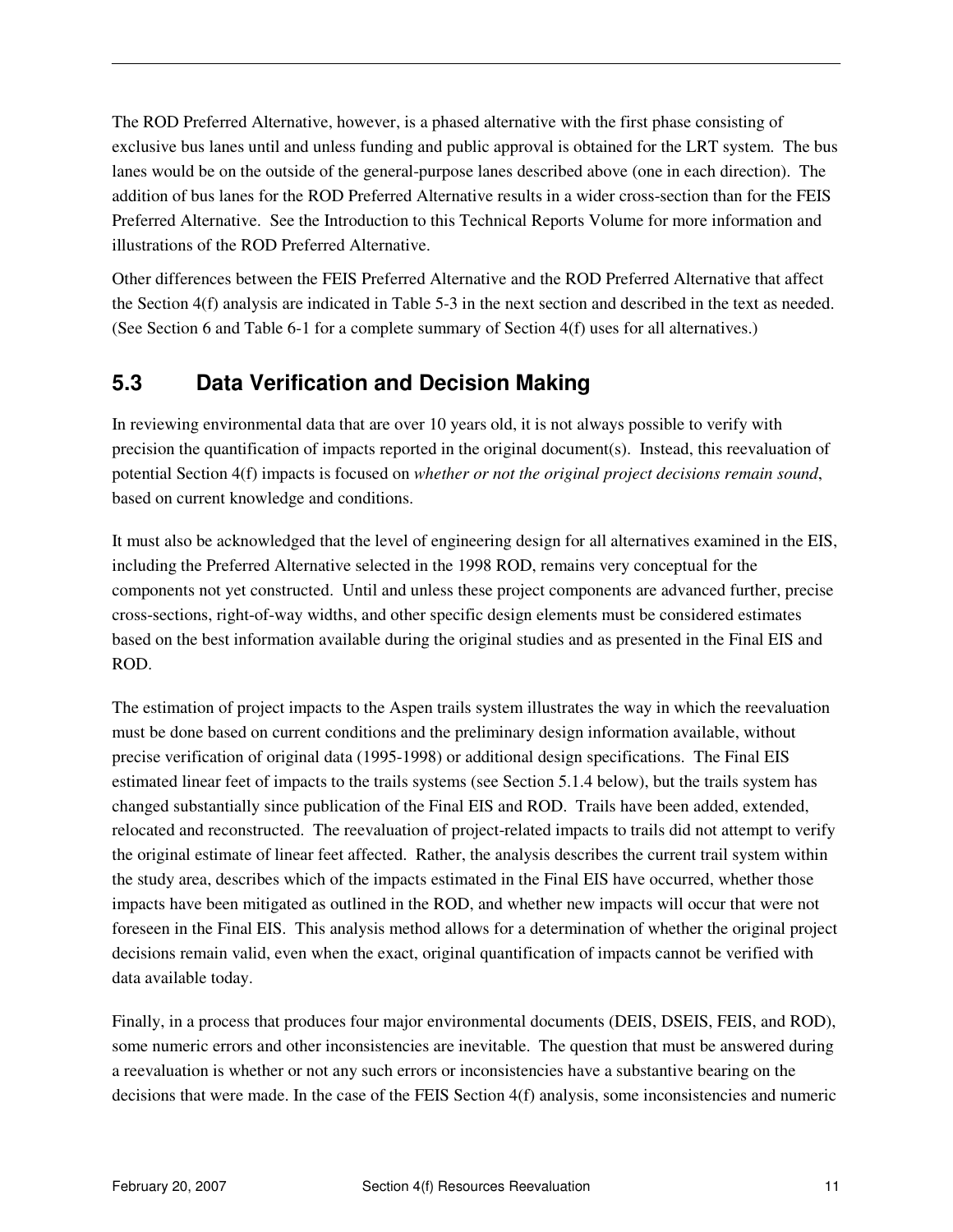errors were found during the reevaluation, which are described in this technical report along with any effect they had on the decisions made. Where numerical quantifications of impacts were inconsistent between, for instance, the Final EIS and the ROD, the "worst case" or highest number was assumed to be correct for purposes of this reevaluation.

# **5.4 Summary of Section 4(f) Impacts Reported in the Final EIS**

This section first summarizes the total Section 4(f) impacts for all of the alternatives addressed in the Section 4(f) analysis in the FEIS, and then focuses on the FEIS Preferred Alternative and the (Phased) Modified Direct Alternative for reasons described below.

#### **5.4.1 Draft EIS Alternatives and Alternative H**

The Draft EIS alternatives and Alternative H from the Draft Supplement EIS were all found to have higher Section 4(f) impacts than either the FEIS Modified Direct or the FEIS Preferred Alternative. The total Section 4(f) takes (with mitigation) identified in the FEIS for all alternatives are summarized in Table 5-2 below.

|                                                                                     | Alternatives Evaluated in FEIS Section 4(f) Analysis <sup>1</sup> |                     |                     |                     |                     |                     |                     |                                                              |                                         |  |  |  |  |  |
|-------------------------------------------------------------------------------------|-------------------------------------------------------------------|---------------------|---------------------|---------------------|---------------------|---------------------|---------------------|--------------------------------------------------------------|-----------------------------------------|--|--|--|--|--|
|                                                                                     | Alt. $2+B$                                                        | Alt. $2+C$          | Alt. $2+E$          | Alt. $3+D$          | Alt. $3 + F$        | Alt. $3+G$          | Alt. H              | <b>FEIS</b><br><b>Modified</b><br><b>Direct</b><br>Alt. $^2$ | <b>FEIS</b><br><b>Preferred</b><br>Alt. |  |  |  |  |  |
| <b>Total</b><br>Section 4(f)                                                        | 4.1 ha                                                            | 5.3 ha              | 4.1 ha              | 6.4 ha              | 5.1 <sub>ha</sub>   | 5.8 <sub>ha</sub>   | 4.9 ha              | 4.0 ha                                                       | 3.1 <sub>ha</sub>                       |  |  |  |  |  |
| <b>Take with</b>                                                                    | $(10.7 \text{ ac})$                                               | $(13.2 \text{ ac})$ | $(10.2 \text{ ac})$ | $(15.7 \text{ ac})$ | $(12.4 \text{ ac})$ | $(14.3 \text{ ac})$ | $(12.1 \text{ ac})$ | $(9.8 \text{ ac})$                                           | $(7.6 \text{ ac})$                      |  |  |  |  |  |
| mitigation<br>(hectares                                                             |                                                                   |                     |                     |                     |                     |                     |                     |                                                              |                                         |  |  |  |  |  |
| and acres) <sup>3</sup>                                                             |                                                                   |                     |                     |                     |                     |                     |                     |                                                              |                                         |  |  |  |  |  |
| Refer to Table 5-1 for description of the alternatives and combinations noted here. |                                                                   |                     |                     |                     |                     |                     |                     |                                                              |                                         |  |  |  |  |  |

**Table 5-2 Summary of FEIS Section 4(f) Impacts of All Alternatives** 

 $1$  Refer to Table 5-1 for description of the alternatives and combinations noted here.

 $^2$  The FEIS alternative labeled "Modified Direct" is the phased (bus lanes to LRT) alternative; see Section 5.1.1 for explanation Source: Table A-4, Final EIS, 1997<br><sup>3</sup> Numbers are rounded.

The reevaluation of Section 4(f) resources relied on the estimated acreages of Section 4(f) uses for each alternative. Based on these numbers, the FEIS determined that the Draft EIS Alternatives and Alternative H would have higher impacts than the remaining two alternatives shown in Table 5-2. The FEIS impacts were based on the conceptual designs for those alternatives, which never changed prior the publication of the FEIS or ROD. There is no new information that would indicate that any of the DEIS alternatives or Alternative H would have fewer Section 4(f) impacts than the other two alternatives. (See Section 6 for a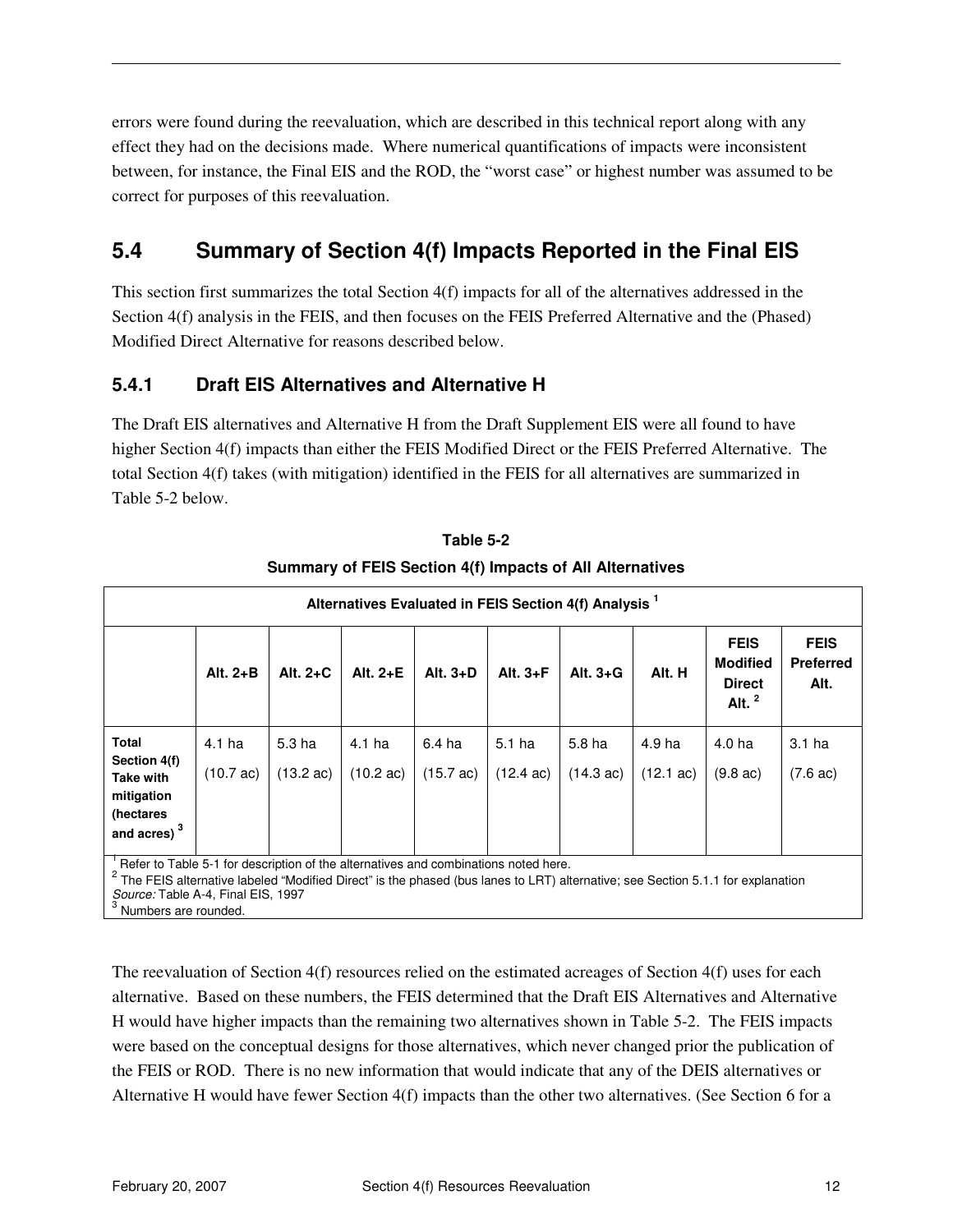detailed summary of impacts of all alternatives.) Therefore, the remainder of the impact reevaluation in this section focuses on the Modified Direct Alternative analyzed in the FEIS, the FEIS Preferred Alternative, and the Preferred Alternative selected in the ROD (which was a combination of these two alternatives).

#### **5.4.2 FEIS Modified Direct Alternative and FEIS Preferred Alternative**

The Section 4(f) analysis in the FEIS was based on the conceptual designs at that time (1997) for the (Phased) Modified Direct Alternative and the FEIS Preferred Alternative (non-phased). Differences in impacts between those two alternatives showed that the FEIS Preferred Alternative would have fewer impacts (after mitigation) on Section 4(f) properties than the FEIS Modified Direct Alternative (Table 5- 2). Table 5-3 shows the Section 4(f) properties that were identified in the FEIS as having a Section 4(f) use from these two alternatives after mitigation. (Properties for which the project would result in no Section 4(f) take are not shown in Table 5-3, because they do not contribute to the total take (use) of Section 4(f) properties being described in this section. This includes all of the historic properties except the Holden Smelting and Milling Complex and the Colorado Midland Railroad).

As shown in the last row in Table 5-3, the FEIS contained errors in the total take of Section 4(f) properties for the FEIS Modified Direct and the FEIS Preferred Alternative. When the numbers of hectares (acres) itemized in Table 5-3 are added correctly, the totals change as shown. The corrected total Section 4(f) takes for the full alternatives are as follows:

| <b>FEIS Modified Direct Alternative:</b> | 4.1 hectares (10 acres) |
|------------------------------------------|-------------------------|
| FEIS Preferred Alternative:              | 2.8 hectares (7 acres)  |

However, the conclusion in the FEIS – that is, the FEIS Preferred Alternative would have fewer Section 4(f) property takes than the FEIS Modified Direct Alternative – remains valid. Therefore, the FEIS analysis remains valid for those two alternatives.

The primary reasons that the FEIS Modified Direct Alternative had higher amounts of Section 4(f) impacts than the FEIS Preferred Alternative were related to (1) the wider cross-section needed for the exclusive bus lanes in the phased alternative across open space, and (2) the fact that the phased alternative included parking at the Moore Property intermodal transit station, and the FEIS Preferred Alternative did not include parking so the impacts to the Moore Property were lower.

As described in the next section, these two alternatives were combined and re-configured for the ROD Preferred Alternative, so impacts to Section 4(f) properties changed between the FEIS and the ROD.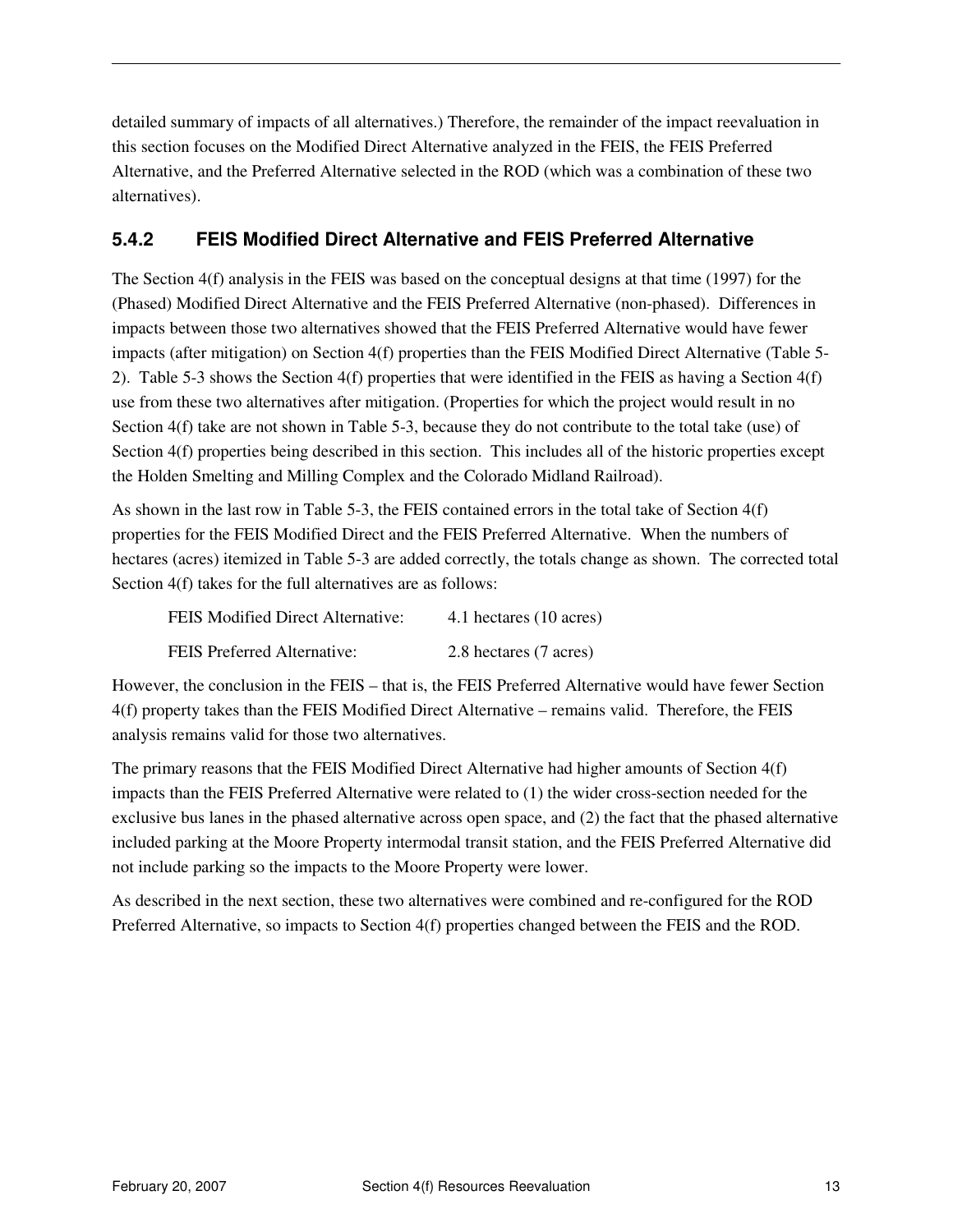|                                                                                                                                                                |                                                                                                       | <b>Buttermilk to Maroon Creek Road</b>                                                                  |                                                                                                                                                         | <b>Maroon Creek Road to Rubey Park</b>                                                                                                           |
|----------------------------------------------------------------------------------------------------------------------------------------------------------------|-------------------------------------------------------------------------------------------------------|---------------------------------------------------------------------------------------------------------|---------------------------------------------------------------------------------------------------------------------------------------------------------|--------------------------------------------------------------------------------------------------------------------------------------------------|
| Section 4(f) Resource <sup>1</sup>                                                                                                                             | (Phased) Modified<br><b>Direct</b>                                                                    | <b>FEIS Preferred</b><br><b>Alternative</b>                                                             | (Phased) Modified<br><b>Direct</b>                                                                                                                      | <b>FEIS Preferred</b><br><b>Alternative</b>                                                                                                      |
| 1) Aspen Trail System <sup>2</sup>                                                                                                                             | 831 m<br>$(2,727$ ft)                                                                                 | 1,210 m<br>(3.975 ft)                                                                                   | 580 m<br>$(1,902 \text{ ft})$                                                                                                                           | 731 m<br>(2405 ft)                                                                                                                               |
|                                                                                                                                                                | Area take is included<br>in #2, $3 & 4$ below                                                         | Area take is included<br>in #2. $3 & 4$ below                                                           | Area take is included<br>in #5 below                                                                                                                    | Area take is included<br>in $# 5$ below                                                                                                          |
| 2) Zoline Open Space                                                                                                                                           | $0.5$ ha<br>$(1.2 \text{ ac})$<br>New bridge on north<br>side of Maroon Cr.<br><b>Bridge</b>          | 0.6 <sub>ha</sub><br>$(1.5 \text{ ac})$<br>New bridge on north<br>side of Maroon Cr.<br><b>Bridge</b>   | N/A                                                                                                                                                     | N/A                                                                                                                                              |
| 3) Aspen Golf Course                                                                                                                                           | 0.5 <sub>ha</sub><br>$(1.2 \text{ ac})$<br>New bridge on north<br>side of Maroon Cr.<br><b>Bridge</b> | $0.47$ ha<br>$(1.17 \text{ ac})$<br>New bridge on north<br>side of Maroon Cr.<br><b>Bridge</b>          | No effect                                                                                                                                               | $0.05$ ha<br>$(0.13 \text{ ac})$<br>New bridge on north<br>side of Maroon Cr.<br><b>Bridge</b>                                                   |
| 4) Moore Open Space                                                                                                                                            | 1.6 <sub>ha</sub><br>$(3.9 \text{ ac})$<br>Parking included at<br>transit station                     | 0.6 <sub>ha</sub><br>$(1.5 \text{ ac})$<br>Parking eliminated at<br>transit station to<br>reduce impact | N/A                                                                                                                                                     | N/A                                                                                                                                              |
| 5) Marolt-Thomas Open<br>Space                                                                                                                                 | N/A                                                                                                   | N/A                                                                                                     | 2.7 <sub>ha</sub><br>$(6.7 \text{ ac})$<br>Mitigation returns 1.2<br>ha (3 ac) to open<br>space<br>Total take with<br>mitigation $=$<br>1.5 ha (3.7 ac) | $2.1$ ha<br>$(5.2 \text{ ac})$<br>Mitigation returns 1<br>ha $(2.5$ ac) to open<br>space<br>Total take with<br>mitigation $=$<br>1.1 ha (2.7 ac) |
| 8) Holden Smelting & Mining<br>Complex (Would take open<br>space around the site, but no take<br>would occur within the historic site<br>boundary - see text). | N/A                                                                                                   | N/A                                                                                                     | $0.17$ ha<br>$(0.2 \text{ ac})$<br>Included in #5 above                                                                                                 | $0.02$ ha<br>$(0.05 \text{ ac})$<br>Included in #5 above                                                                                         |
| 10) Colorado Midland Railroad                                                                                                                                  | N/A                                                                                                   | N/A                                                                                                     | $0.10$ ha<br>$(0.25 \text{ ac})$<br>Included in #5 above                                                                                                | $0.22$ ha<br>$(0.54 \text{ ac})$<br>Included in #5 above                                                                                         |
| Total Section 4(f) Take with<br><b>Mitigation</b>                                                                                                              |                                                                                                       |                                                                                                         |                                                                                                                                                         |                                                                                                                                                  |
| FEIS Totals <sup>3</sup>                                                                                                                                       | 2.4 ha (5.9 ac)                                                                                       | 1.7 ha (4.2 ac)                                                                                         | 1.6 ha (3.9 ac)                                                                                                                                         | 1.4 ha (3.4 ac)                                                                                                                                  |
| <b>Corrected Totals<sup>4</sup></b>                                                                                                                            | 2.6 ha (6.3 ac)                                                                                       | 1.7 ha (4.2 ac)                                                                                         | 1.5 ha (3.7 ac)                                                                                                                                         | 1.2 ha (2.8 ac)                                                                                                                                  |

**Table 5-3 Quantifiable Section 4(f) Use After Mitigation for FEIS Modified Direct and FEIS Preferred Alternative (1997)** 

<sup>1</sup> As stated in text, only properties with a take (use) after mitigation are reproduced from the FEIS in this table. Item numbers next

to the Section 4(f) resource are the same as those in Table A-2 of the FEIS for consistency.<br><sup>2</sup> As stated in text, verification of the linear feet of impacts to trail system in the FEIS is no long possible due to extensiv

and additions to the trail system since the FEIS and ROD.<br><sup>3</sup> FEIS total Section 4(f) property takes were added incorrectly in Table A-2, Appendix A, FEIS. The totals are reproduced in this

table, for comparison to the corrected totals (see note 4 below).<br><sup>4</sup> Section 4(f) property takes outlined in Table 5-3 (and in FEIS Table A-2) are re-added here to show the correct totals; refer to text. (Some differences in totals are likely due to rounding; other differences are larger and cannot be accounted for in rounding.)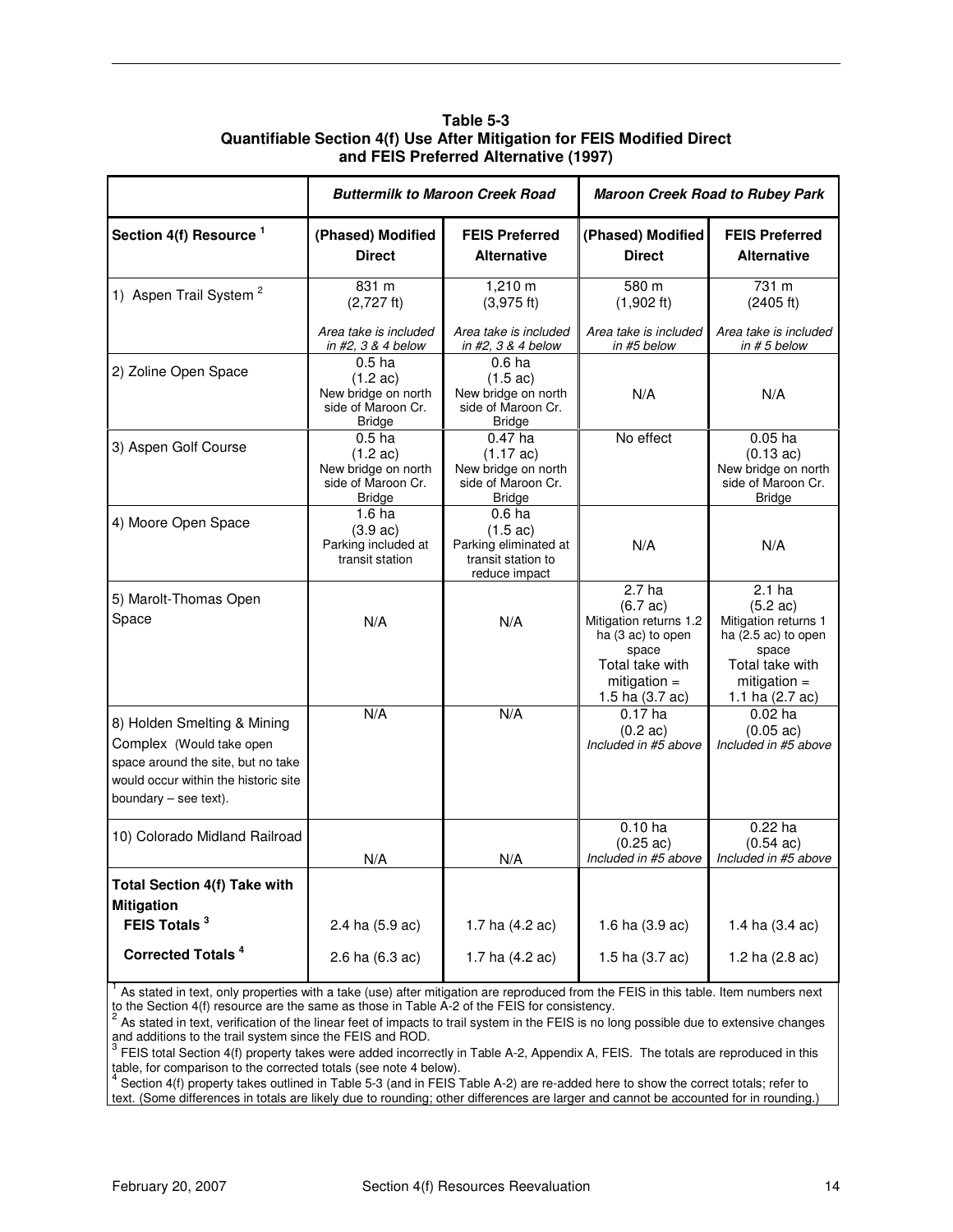#### **5.4.3 Reevaluation of Section 4(f) Impacts**

This section describes the Section 4(f) impacts of the ROD Preferred Alternative, based on uses identified in the FEIS and ROD, and new uses identified as a result of this reevaluation.

#### **ROD Preferred Alternative**

The ROD Preferred Alternative combined elements of the DSEIS/FEIS (Phased) Modified Direct Alternative and the FEIS Preferred Alternative. (A more detailed description and maps are included in the Introduction to this Technical Reports Volume.) The key changes incorporated into the ROD Preferred Alternative that relate to the final Section 4(f) impacts of this alternative are summarized below:

- 1. The phased approach to light rail (with exclusive bus lanes in the first phase) was originally dismissed in the FEIS because of a lack of support from the community and Aspen City Council. This approach initially added costs and unnecessary disruption to Section 4(f) resources, compared with the non-phased alternatives. However, the conceptual design of the highway component of the ROD Preferred Alternative was further refined after the publication of the FEIS, to include a grassy median to create a parkway on State Highway 82, at the request of the Aspen City Council. The addition of a median to the ultimate cross-section (after the bus phase, during the LRT phase) allowed room for the phased approach (page ROD, page 19 of 37).
- 2. Parking at the transit station on the Moore Open Space property was eliminated for the ROD Preferred Alternative (parking had been previously eliminated at this station for the FEIS Preferred Alternative also, but not for the FEIS Modified Direct Alternative).

The uses of Section 4(f) resources by the ROD Preferred Alternative are described below, including all new properties or impacts identified during this reevaluation. Impacts that have already occurred, from construction of some components of the ROD Preferred Alternative, are also noted along with mitigation to date. Section 4(f) impacts and mitigation of the ROD Preferred Alternative are summarized at the end of this section.

#### **Park and Recreation Resource Uses**

**Aspen Trail System:** The 1997 FEIS identified seven trails that would have 4,629 linear feet of use from the FEIS Modified Direct Alternative and 6,380 linear feet from the FEIS Preferred Alternative (page V-17, Table V-5 and Table A-2, page A-26). The seven trails affected (by either alternative) were:

- ABC Trail
- High School Bike Path
- Golf Course Nordic Trail
- Moore Nordic Trail
- Maroon Creek Nordic Trail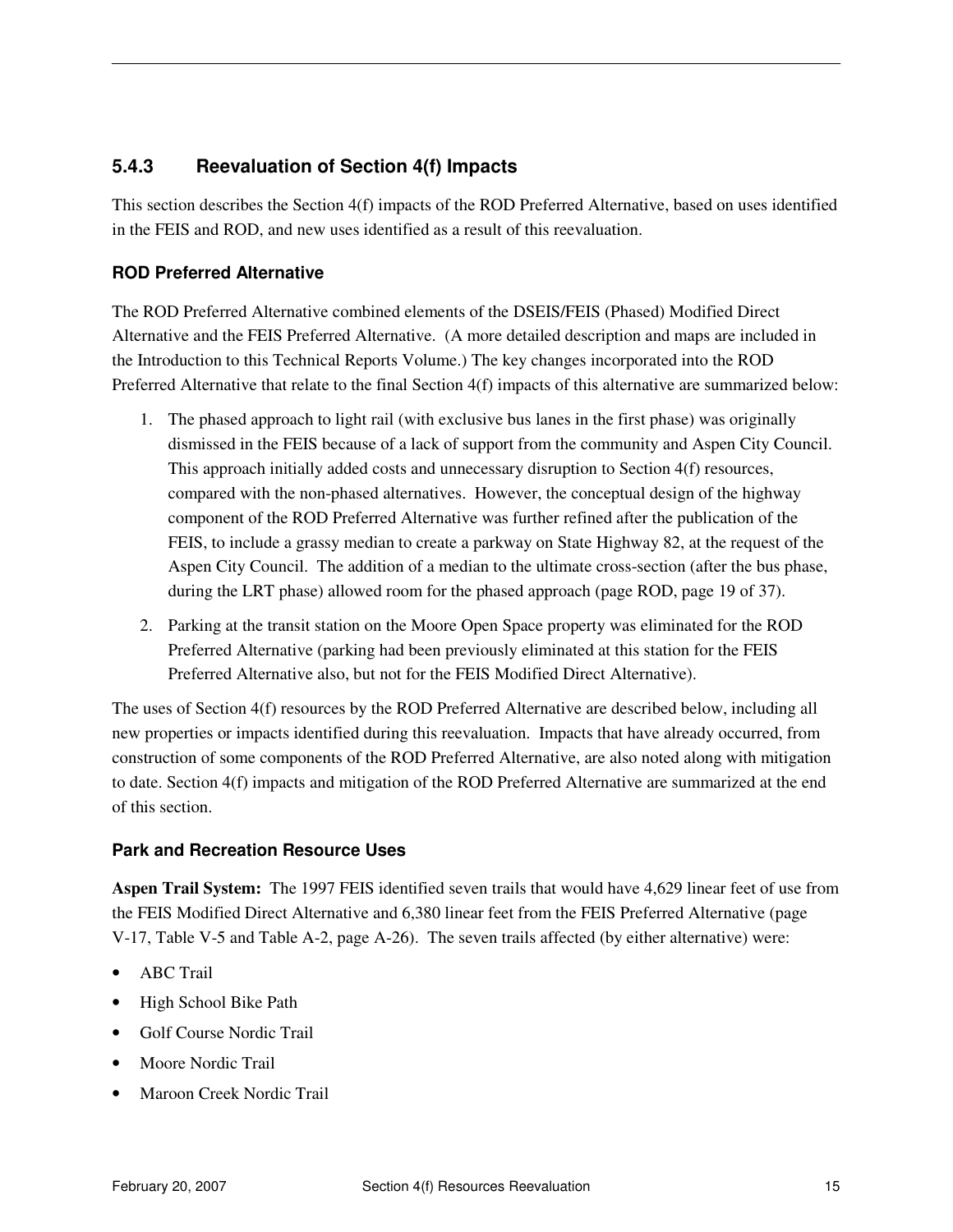- **Marolt Trail**
- Marolt Nordic Trail

As stated previously in this technical report, the Aspen Trail System has changed substantially since publication of the ROD, and it is not possible to verify precise trail impacts estimated in the FEIS because of these changes. It is also unclear whether the ROD Preferred Alternative would have affected the higher or lower number of trail length.

Regardless of the precise linear distance of impacts to trails, most of these impacts have already occurred and been mitigated, and additional trails have been constructed by CDOT and others in the study area (see Section 4.2). Trail additions, relocations, reconstruction and mitigation have been completed by CDOT for approximately 10,000 linear feet of trails in the study area to date, substantially more than the linear feet of impact from construction, assuming the higher impact number. These trail segments include the ABC trail from the Aspen Airport Business Center to Maroon Creek (relocated and extended as part of State Highway 82 improvements), the Owl Creek Trail (relocated as part of the Owl Creek Road realignment), the Roundabout Trail (built as part of the roundabout construction), and the Maroon Creek Trail (relocated and completed in 2006 as part of the Maroon Creek Bridge Replacement Project). All other requirements set forth in the Memorandum of Understanding between CDOT and the City of Aspen (July 27, 1998, ROD Appendix A) regarding the mitigation of trails impacts have been completed for the areas affected by construction to date.

One new trail, the Bergman Trail, was constructed in the summer of 2005 and crosses beneath State Highway 82 via an underpass. It is an adjunct trail to the Marolt Trail providing additional access to the eastern side of the Marolt-Thomas Open Space, and crosses beneath State Highway 82 via an underpass. This trail would be closed temporarily during future construction associated with the ROD Preferred Alternative in the area east of the cut-and-cover tunnel, resulting in a temporary occupancy during part of the construction period. A detour for this temporary closure has been identified and approved through consultation with the City of Aspen (see Appendix A).

**Parks and Open Space:** Based on the FEIS and ROD and the configuration of the ROD Preferred Alternative, the following uses (property takes) would occur to parks and open space:

**Zoline Open Space**: As stated in the ROD, the ROD Preferred Alternative would take 0.6 hectare (1.5 acres) of this open space, associated with the north-side alignment of the new Maroon Creek Bridge. These property-take impacts have not changed since the ROD, and occurred during the 2005-2006 construction of the new Maroon Creek Bridge Replacement Project north of the existing bridge.

**Aspen City Golf Course/Plum Tree Playing Field:** The 1998 ROD states that the ROD Preferred Alternative would take approximately 0.68 hectare (1.7 acres) of these properties, including the Maroon Creek Basin (ROD page 26 of 37). The FEIS states that the property use would be a total of 1.2 acres, consisting of 0.7 acre of the playing field and 0.5 acre of undeveloped golf course land (FEIS, page A-17). To be conservative and consistent with the ROD, the ROD impact area of 1.7 acres is accepted in this reevaluation as correct, and it is also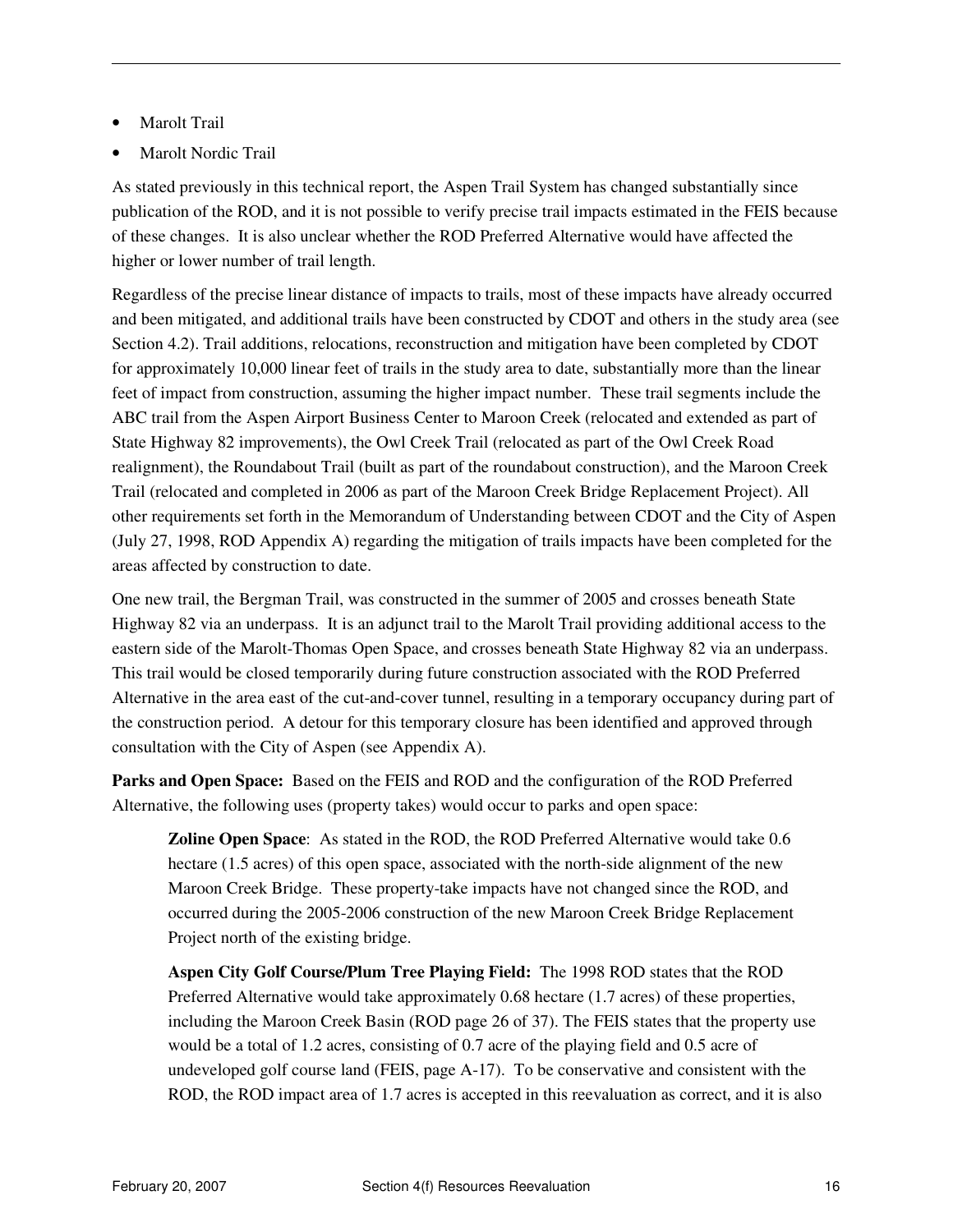referenced in the MOU between CDOT and the City of Aspen (July 27, 1998) as the total use area. This acreage is also assumed to be correct for the FEIS Preferred Alternative, because the initial impacts were nearly identical in the FEIS Section 4(f) evaluation. See Table 6-1 for corrections.

These Section 4(f) resource uses have occurred with the previous construction of the roundabout and the current construction of the new Maroon Creek Bridge.

**Moore Property Open Space**: The ROD Preferred Alternative alignment was shifted to the north to avoid the Moore Open Space. The intermodal transfer (transit) station identified as part of the ROD Preferred Alternative would take 0.6 hectare (1.5 acres) of the open space. The area of take was minimized by eliminating parking at this proposed intermodal transfer station.

**Marolt-Thomas Open Space**: The ROD Preferred Alternative crosses the Marolt-Thomas Open Space to eliminate the existing S-curves on State Highway 82. The FEIS states that the FEIS Modified Direct Alignment required 2.1 hectares (5.2 acres) of these open space lands. (It is more than the FEIS Preferred Alternative due to the wider cross-section needed for the phased alternative). Of the existing State Highway 82 right-of-way, 0.4 hectare (1.0 acre) would be returned to open space. The cut-and-cover tunnel across the open space would return 0.6 hectare (1.5 acres) to open space. Therefore, the total take for the ROD Preferred Alternative would be 1.1 hectares (2.7 acres).

As mitigation for all open space impacts, CDOT has conveyed approximately 31 acres of open space by quitclaim deed to the City of Aspen and Pitkin County. This property includes the former Mills Ranch, located at the intersection of Brush Creek Road and State Highway 82, as well as vacated right-of-way from the highway between Maroon Creek and  $7<sup>th</sup>$  and Main Streets.

#### **Historic Properties**

This section summarizes the Section 4(f) uses of the ROD Preferred Alternative associated with historic resources determined to be Section 4(f) resources. In addition to direct use of these Section 4(f) resources (described below), there were determinations at the time of the FEIS and ROD regarding whether these historic properties would have an adverse effect from the project. Where applicable, the Section 4(f) use of the properties is addressed first, followed by the mitigation proposed to avoid an adverse effect on the historic properties. More information on these and other historic resources can be found in the Historic Resources Technical Report (February, 2007).

**Maroon Creek Bridge (5PT136):** Adaptive reuse of the historic bridge as a pedestrian or transit crossing of Maroon Creek without modification does not constitute a Section 4(f) use because it does not substantially impair the integrity of this historic resources (FEIS, page A-21). Mitigation measures to ensure there is no adverse effect, when the historic bridge is to be modified in any way to accommodate transit use, include providing design plans, drawings, and a photographic record to the SHPO.

**Holden Smelting and Milling Complex (5PT539):** The alignment of the ROD Preferred Alternative was shifted north to remain outside of the historic site boundary for this complex. There is a Section 4(f)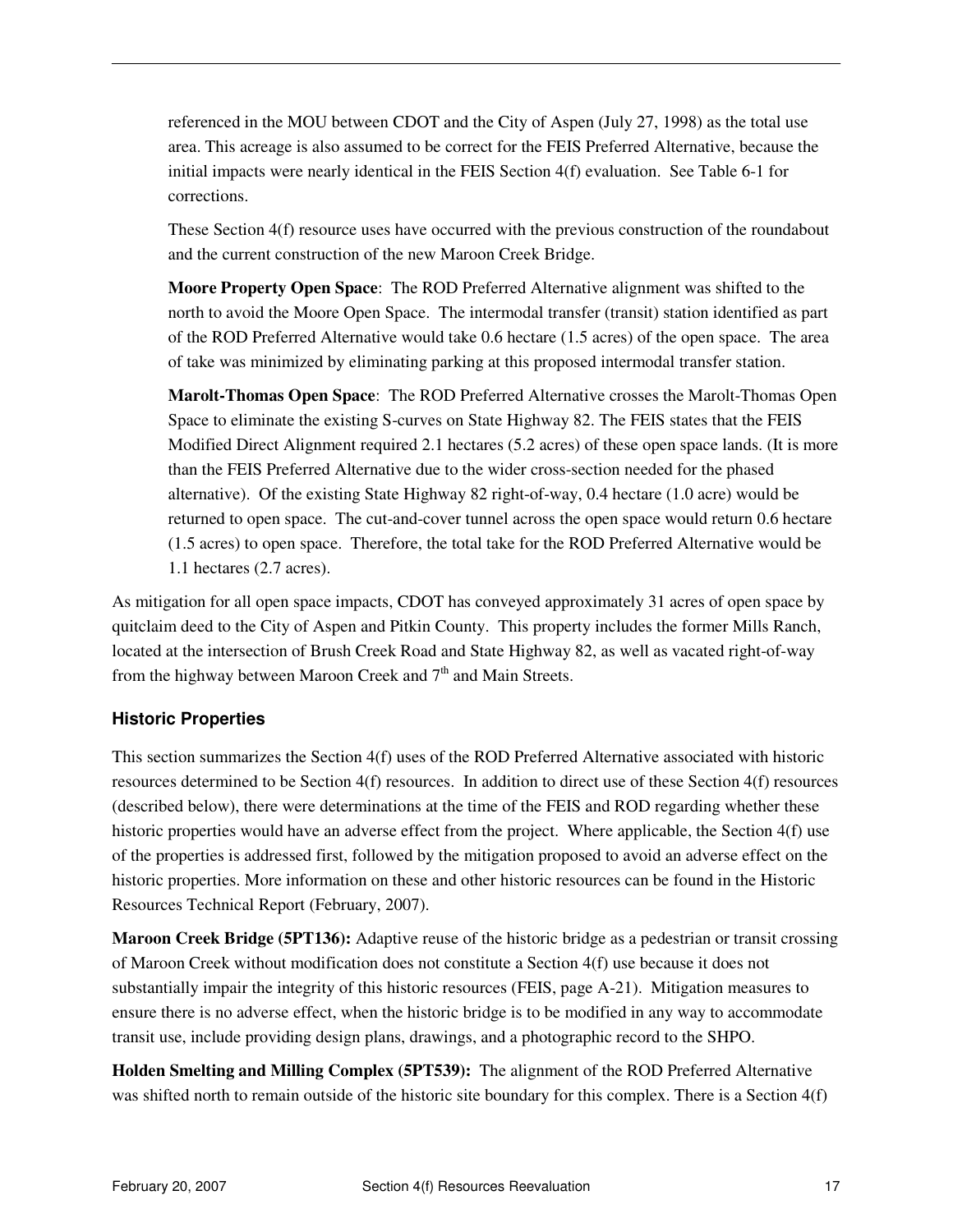property take associated with this site, as identified in the FEIS, but it refers to the Marolt-Thomas open space property, rather than the historic site property. Under the Preferred Alternative, approximately 0.02 hectare (0.05 ac) of the open space surrounding this historic site (but outside the site boundary) would be taken (included in the Marolt-Thomas Open Space acreage in this report). No buildings will be removed. SHPO determined at the time of the ROD that there would be no adverse effect to this historic resource because the alignment was moved north of the historic site boundary. To avoid the boundary, it will be staked in the field prior to commencement of construction activities and verified by the City of Aspen (ROD, 7). In addition, a berm is proposed between the historic site and the highway to minimize any direct visual impacts to the Holden Smelting and Milling Complex.

**Colorado Midland Railroad (5PT542):** The ROD Preferred Alternative would require a ROW acquisition of 0.22 hectare (0.54 acre) of railroad grade (included in the Marolt-Thomas Open Space acreage), constituting a Section 4(f) use. At the time of the ROD, SHPO determined that this loss would not adversely affect the historic resource.

**Berger Cabin (5PT592):** The ROD Preferred Alternative alignment along Main Street stays within existing curb lines. The ROD Preferred Alternative will not result in any take (use) of this Section 4(f) property. However, the Preferred Alternative with LRT would come within 20 feet of the building in its existing location on the property. Because this could impact the visitor experience with potential visual and/or noise impacts, the Berger Cabin may be moved away from the project alignment, but remain on the same property. These indirect impacts will be addressed through landscaping. SHPO determined at the time of the ROD that potential adverse effects to this historic resource can be avoided through consultation, review and approval during final design of landscaping to provide a visual buffer, and of any proposed movement of the cabin farther back on its existing property (if required based on final design).

**Section 4(f) Properties within the City Core:** Based on the 1997 assessment for the FEIS and the 2006 reevaluation survey, five Section 4(f) properties were identified within the Main Street Historic District (HD), and one property within the Commercial Core HD along the alignment of the ROD Preferred Alternative. In addition, both Historic Districts were found to be eligible for the National Register of Historic Places in 2006 and, therefore, are protected under Section 4(f). These resources are listed below:

- Finley Residence located on Main Street in the Main Street HD
- Taylor House located on Main Street in the Main Street HD
- Brunton House located on Main Street in the Main Street HD
- Smith/Elisha House located on Main Street in the Main Street HD
- Sardy House located on Main Street in the Main Street HD
- Thomas Hynes House located on Main Street in the Commercial Core HD

The ROD Preferred Alternative will not result in any right-of-way take or use of any of these Section 4(f) properties. The project alignment along Main Street will remain within the existing curb lines. At the time of the ROD, SHPO determined that there would be no adverse effect on historic properties on Main Street subject to additional landscaping being incorporated to provide a visual buffer. SHPO and Aspen HPC will review and approve landscaping and LRT overhead wire design. These mitigation measures,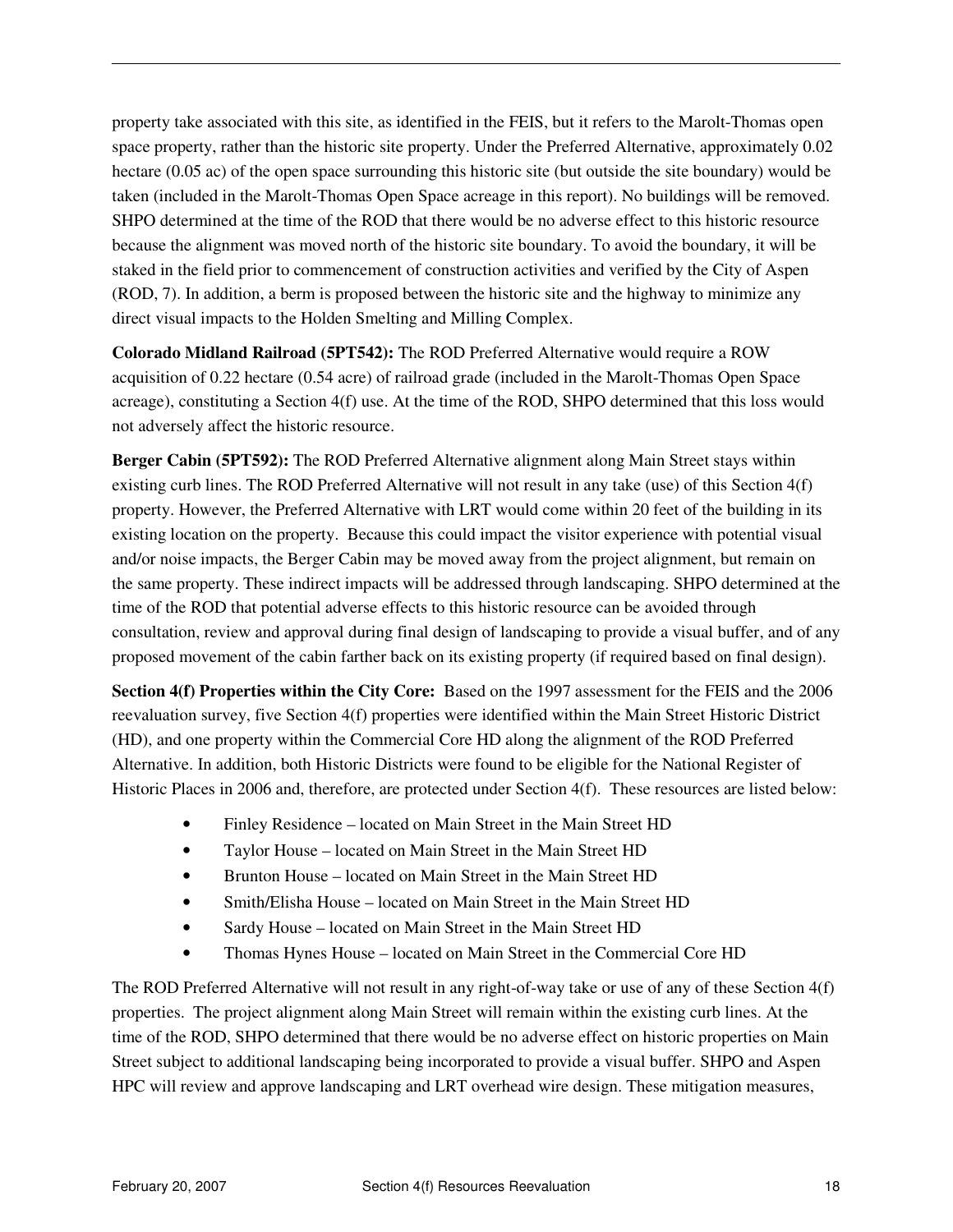outlined in the ROD for Main Street historic resources identified at that time, will be implemented for the additional four historic resources identified during this reevaluation survey (Finley, Taylor, Brunton and Sardy houses).

# **6.0 Avoidance Alternatives**

### **6.1 Section 4(f) Properties Identified in the FEIS and ROD**

Resources protected under Section 4(f) must not be taken unless there is no feasible and prudent alternative to the use of such land. The FEIS analysis of Avoidance Alternatives for Section 4(f) resources identified at that time was reviewed during this reevaluation. As stated, only the No-Action Alternative avoids taking Section 4(f) property in the study area, and this alternative does not meet the project purpose and need. Therefore, there are no prudent and feasible alternatives that would avoid all Section 4(f) impacts. This conclusion remains valid, based on a review of the Section 4(f) properties identified at the time of the FEIS and ROD, and a review of the DEIS, DSEIS, and FEIS alternatives.

No additional prudent and feasible avoidance alternatives were identified during this reevaluation. Prior (FEIS) analysis of design alternatives that would have avoided some Section 4(f) properties but were not deemed prudent and feasible included a south-side alignment for the new Maroon Creek Bridge due to residential impacts (the new bridge is being constructed north of the existing bridge), and creating a signalized intersection at Maroon Creek Road and State Highway 82 instead of a roundabout (the roundabout was chosen as the prudent and feasible alternative, and is now completed and operational).

# **6.2 Section 4(f) Resources Identified in the Reevaluation**

As described in Section 5.1.4 above, four new Section 4(f) historic properties were identified in the study area during the reevaluation, but the ROD Preferred Alternative will not result in any use of these properties. With mitigation of potential indirect visual effects, the project will have no adverse effect on these resources. Therefore, they are not addressed in this Avoidance analysis.

One new Section 4(f) property was identified during this reevaluation that will be impacted by the ROD Preferred Alternative -- the Bergman Trail. The project would not result in a use of this resource. However, the trail would be closed temporarily during future construction associated with the ROD Preferred Alternative in the area east of the cut-and-cover tunnel, resulting in a temporary occupancy of this resource during part of the construction period. A detour for this temporary closure has been identified and approved through consultation with the City of Aspen (see Appendix A).

The No-Action Alternative is the only alternative that would avoid temporary occupancy of the Bergman Trail. All other build alternatives evaluated in the FEIS would have virtually the same impact on this trail, because it crosses State Highway 82 and then crosses the Direct Modified Alignment across the Marolt-Thomas property. DEIS Alternative B utilized the existing State Highway 82 alignment, and DEIS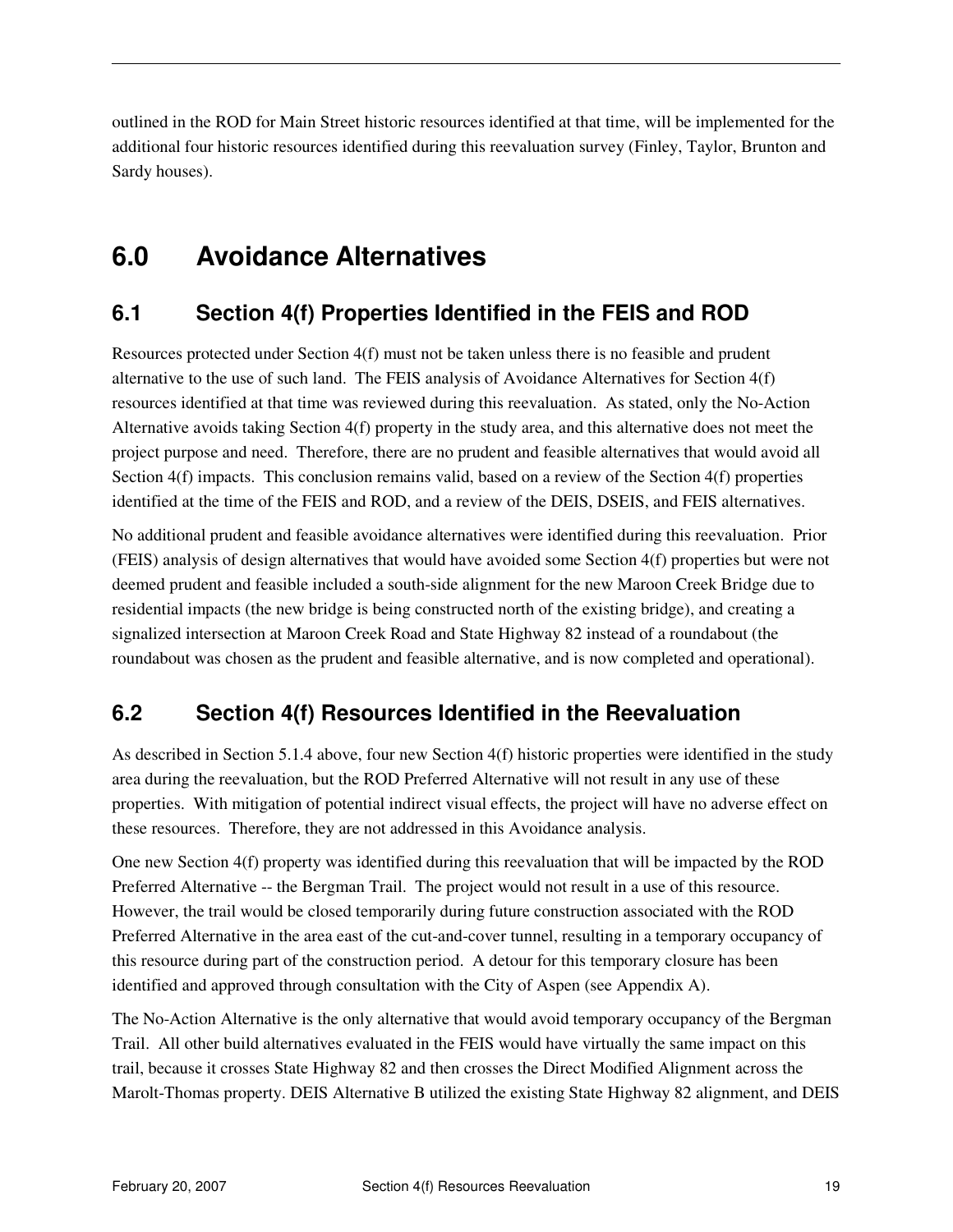Alternatives C, D, E and F utilize the Modified Direct Alignment, either at grade or including a cut-andcover tunnel just west of the Bergman Trail. DEIS Alternative G utilizes both the existing and the Modified Direct alignments, the first for improved highway lanes and the second for a separate transitway.

All DSEIS alternatives would utilize an alignment across the Marolt-Thomas property that would impact the Bergman Trail. The phased and non-phased Modified Direct alternatives would impact the trail, as would DSEIS Alternative H (phased or not phased). Alternative H utilizes the existing State Highway 82 alignment to approximately Cemetery Lane, where the alignment becomes a couplet, with the transit envelope and the inbound lane crossing the Marolt-Thomas property and the outbound lanes remaining on the existing highway alignment. This alternative would affect the Bergman trail in essentially the same manner as the ROD Preferred Alternative.

No feasible and prudent avoidance alternatives were identified during the reevaluation that would avoid the temporary occupancy to the Bergman Trail. Measures to minimize harm to the Section 4(f) resources affected by the ROD Preferred Alternative are discussed in the next section.

### **6.3 Summary of Section 4(f) Impacts of All FEIS Alternatives**

Table 6-1 summarizes Section 4(f) uses for all the alternatives evaluated in the FEIS Section 4(f) Analysis. This summary includes Section 4(f) properties newly identified within the study area during this reevaluation, in relation to all FEIS alternatives.<sup>2</sup> As stated in Section 5, quantifications of uses cannot be accurately verified due to changes in the study area (e.g., trail system) and the very conceptual nature of the design of the alternatives at the time of the FEIS and now. Therefore, quantifications of Section 4(f) uses presented in the FEIS and ROD are assumed to be reasonably accurate for the purposes of this summary table.

As described in the previous sections of this report, there will be no use of the four newly identified, eligible historic properties in the downtown city core. Adverse effects to these properties will be avoided through SHPO review of landscaping and overhead wiring design.

The temporary occupancy of the Bergman Trail does not constitute a Section 4(f) use. A temporary occupancy does not constitute a use of 4(f) resource when all of the conditions set forth in 23 C.F.R. 771.135(p)(7) are met (FHWA, 2005b). These conditions are outlined below, along with an explanation (*in italics*) of how the temporary closure and detour of the Bergman Trail meets the conditions for temporary occupancy.

 $\overline{a}$ 

<sup>&</sup>lt;sup>2</sup> None of the newly identified Section  $4(f)$  properties will have a use as a result of the ROD Preferred Alternative. However, these resources (four historic properties and the Bergman Trail) are included in Table 6-1 in order to be consistent with the FEIS comparative table which included "effects" (e.g., potential adverse effects to historic properties) as well as actual Section 4(f) uses. The table makes clear that these resources will not have a Section 4(f) use.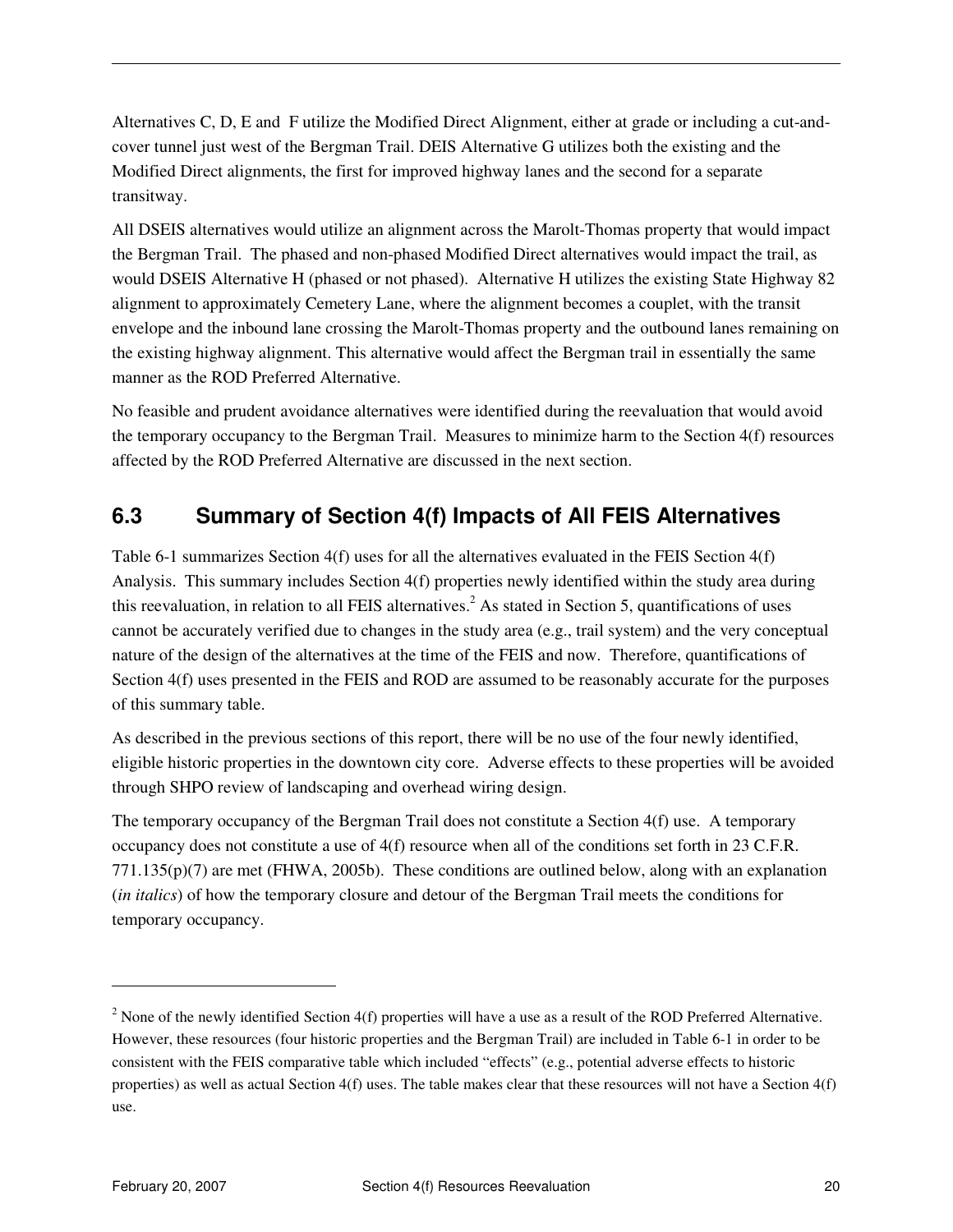(1) Duration (of the occupancy) must be temporary, i.e., less than the time needed for construction of the project, and there should be no change in ownership of the land. *The trail will be closed only during construction activities near the east end of the cut-and-cover tunnel. This construction period will be only a small duration of the entire construction period for the full roadway realignment. There will be no change of ownership of the land.*

(2) Scope of the work must be minor, i.e., both the nature and the magnitude of the changes to the 4(f) resource are minimal. *The Bergman Trail will be closed across State Highway 82, then reconstructed and reopened. It will be reconnected to all other existing trails, as it currently exists. Changes to the trail will be negligible.*

(3) There are no anticipated permanent adverse physical impacts, nor will there be interference with the activities or purpose of the resource, on either a temporary or permanent basis. *There will be no permanent adverse physical impacts to the trail or trail system in the project area after the temporary closure. The proposed detour of the trail during construction (see Appendix A) will allow continued use of area trails and interconnections. This temporary closure will not interfere with use of the many other trails in the project area. The public will be informed of the detour prior to closure through project web sites, public notices, and other appropriate means.* 

(4) The land being used must be fully restored, i.e., the resource must be returned to a condition which is at least as good as that which existed prior to the project. *The trail will be reconstructed and reopened, and will remain interconnected to other area trails as it is today.* 

(5) There must be documented agreement of the appropriate Federal, State, or local officials having jurisdiction over the resource regarding the above conditions. *The City of Aspen has jurisdiction over the trail, and has documented its agreement with the conditions for temporary occupancy (see Appendix A).* 

Table 6-2 shows the total Section 4(f) impacts (with mitigation) for the full (combined) alternatives detailed in Table 6-1.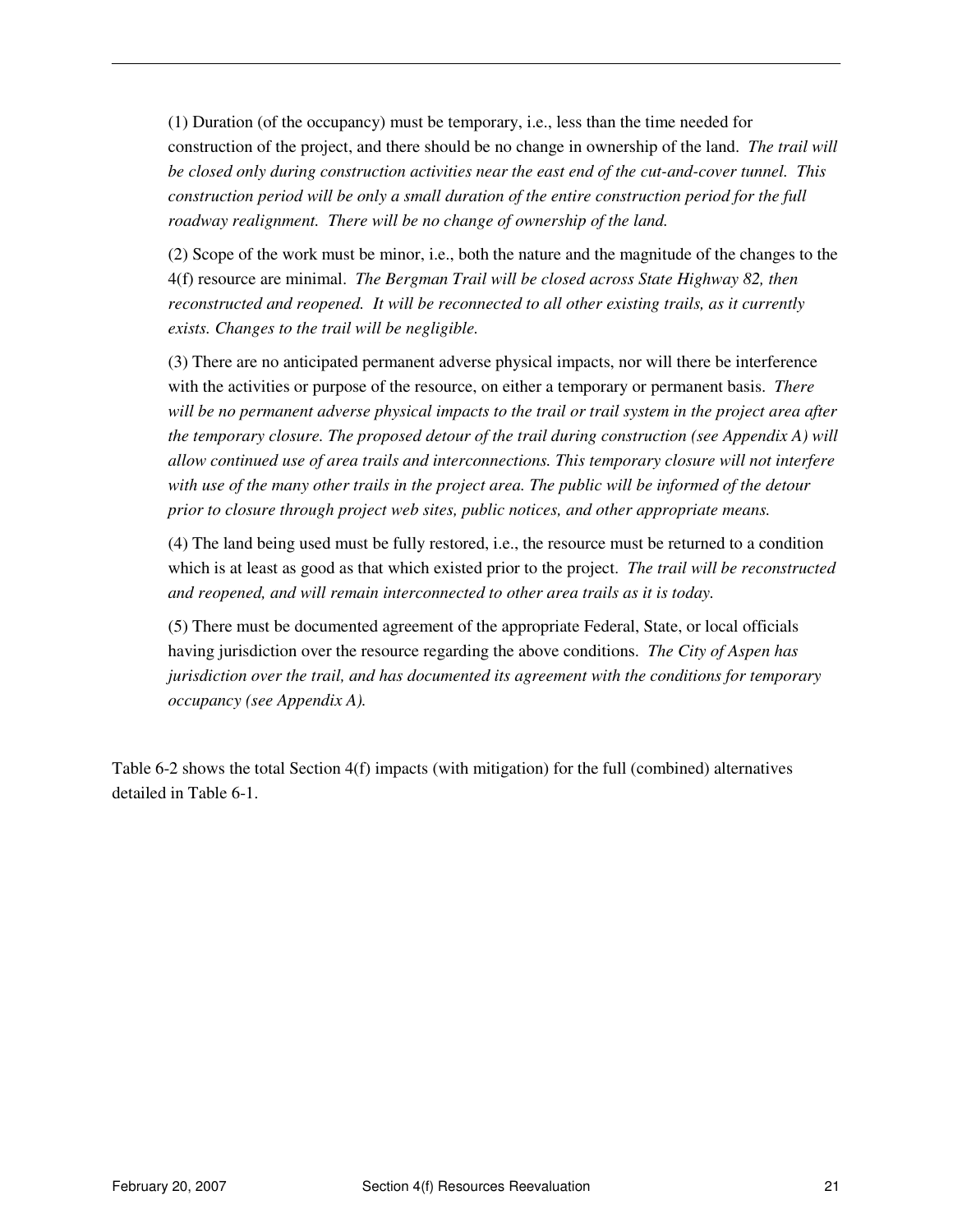| Table 6-1                                                            |
|----------------------------------------------------------------------|
| Summary of Section 4(f) Impacts for all Alternatives in FEIS and ROD |

|                                                                        |                                                   |                                                       |                                                   | <b>Buttermilk to Maroon Creek Road</b>             |                                                                                  | <b>Maroon Creek Road to Rubey Park</b>      |                                             |                                             |                                             |                                             |                                             |                                             |                                                  |                                             |                                                                        |
|------------------------------------------------------------------------|---------------------------------------------------|-------------------------------------------------------|---------------------------------------------------|----------------------------------------------------|----------------------------------------------------------------------------------|---------------------------------------------|---------------------------------------------|---------------------------------------------|---------------------------------------------|---------------------------------------------|---------------------------------------------|---------------------------------------------|--------------------------------------------------|---------------------------------------------|------------------------------------------------------------------------|
| Section 4(f)<br><b>Resource</b><br>and Total<br>Acreage of<br>Resource | Alt. 2                                            | Alt. 3                                                | Alt. H/<br>Mod.<br><b>Direct</b>                  | <b>FEIS</b><br>Pref. Alt.                          | <b>ROD</b><br>Pref.<br>Alt.                                                      | Alt. B                                      | Alt. C                                      | Alt. D                                      | Alt. E                                      | Alt. F                                      | Alt. G                                      | Alt. H                                      | <b>FEIS</b><br>Mod.<br><b>Direct</b><br>Alt $^2$ | <b>FEIS</b><br>Pref.<br>Alt.                | <b>ROD Pref.</b><br>Alt.                                               |
| 1) Aspen<br><b>Trail System</b>                                        | 831 m<br>2727 ft<br>Incl. in<br>#2, 3, 4<br>below | 837 m<br>27<br>Incl. in<br>#2, 3, 4<br>below<br>46 ft | 831 m<br>2727 ft<br>Incl. in<br>#2, 3, 4<br>below | 1210 m<br>3975 ft<br>Incl. in<br>#2, 3, 4<br>below | 831-<br>1210 m<br>2727-<br>3975 ft <sup>3</sup><br>Incl. in<br>#2, 3, 4<br>below | 611 m<br>2005 ft<br>Incl. in<br>#5<br>below | 656 m<br>1854 ft<br>Incl. in<br>#5<br>below | 610 m<br>2001 ft<br>Incl. in<br>#5<br>below | 565 m<br>1854 ft<br>Incl. in<br>#5<br>below | 610 m<br>2001 ft<br>Incl. in<br>#5<br>below | 404 m<br>1325 ft<br>Incl. in<br>#5<br>below | 534 m<br>1789 ft<br>Incl. in<br>#5<br>below | 580 m<br>1902 ft<br>Incl. in<br>#5<br>below      | 731 m<br>2405 ft<br>Incl. in<br>#5<br>below | 580-731m<br>$1902 -$<br>2405 ft <sup>3</sup><br>Incl. in $#5$<br>below |
| 2) Zoline<br><b>Open Space</b><br>(18.2 ha [45<br>ac])                 | 1.2 <sub>ha</sub><br>3.0 ac                       | 1.4 <sub>ha</sub><br>3.5 ac                           | 0.5 <sub>ha</sub><br>1.2ac                        | 0.6 <sub>ha</sub><br>1.5ac                         | 0.6 <sub>ha</sub><br>1.5ac                                                       | N/A                                         | N/A                                         | N/A                                         | N/A                                         | N/A                                         | N/A                                         | N/A                                         | N/A                                              | N/A                                         | N/A                                                                    |
| 3) Aspen<br><b>Golf Course</b><br>(63.1 ha [156<br>$ac$ ])             | 1.2 <sub>ha</sub><br>3.0 ac                       | 1.4 <sub>ha</sub><br>3.5 ac                           | 0.5<br>1.2 <sub>ha</sub>                          | $0.68$ ha <sup>4</sup><br>1.7 ac                   | 0.68 ha<br>1.7ac                                                                 | N/A                                         | N/A                                         | N/A                                         | N/A                                         | N/A                                         | N/A                                         | 0.1 <sub>ha</sub><br>$0.25$ ac              | N/A                                              | $0.05$ ha<br>$0.13$ ac                      | N/A                                                                    |
| 4) Moore<br><b>Open Space</b><br>(26.3 ha [65<br>$ac$ ])               | 0.6 <sub>ha</sub><br>1.6ac                        | 0.9 <sub>ha</sub><br>2.4 ac                           | 1.6 <sub>ha</sub><br>3.9 ac                       | 0.6 <sub>ha</sub><br>1.5ac                         | 0.6 <sub>ha</sub><br>1.5ac                                                       | N/A                                         | N/A                                         | N/A                                         | N/A                                         | N/A                                         | N/A                                         | N/A                                         | N/A                                              | N/A                                         | N/A                                                                    |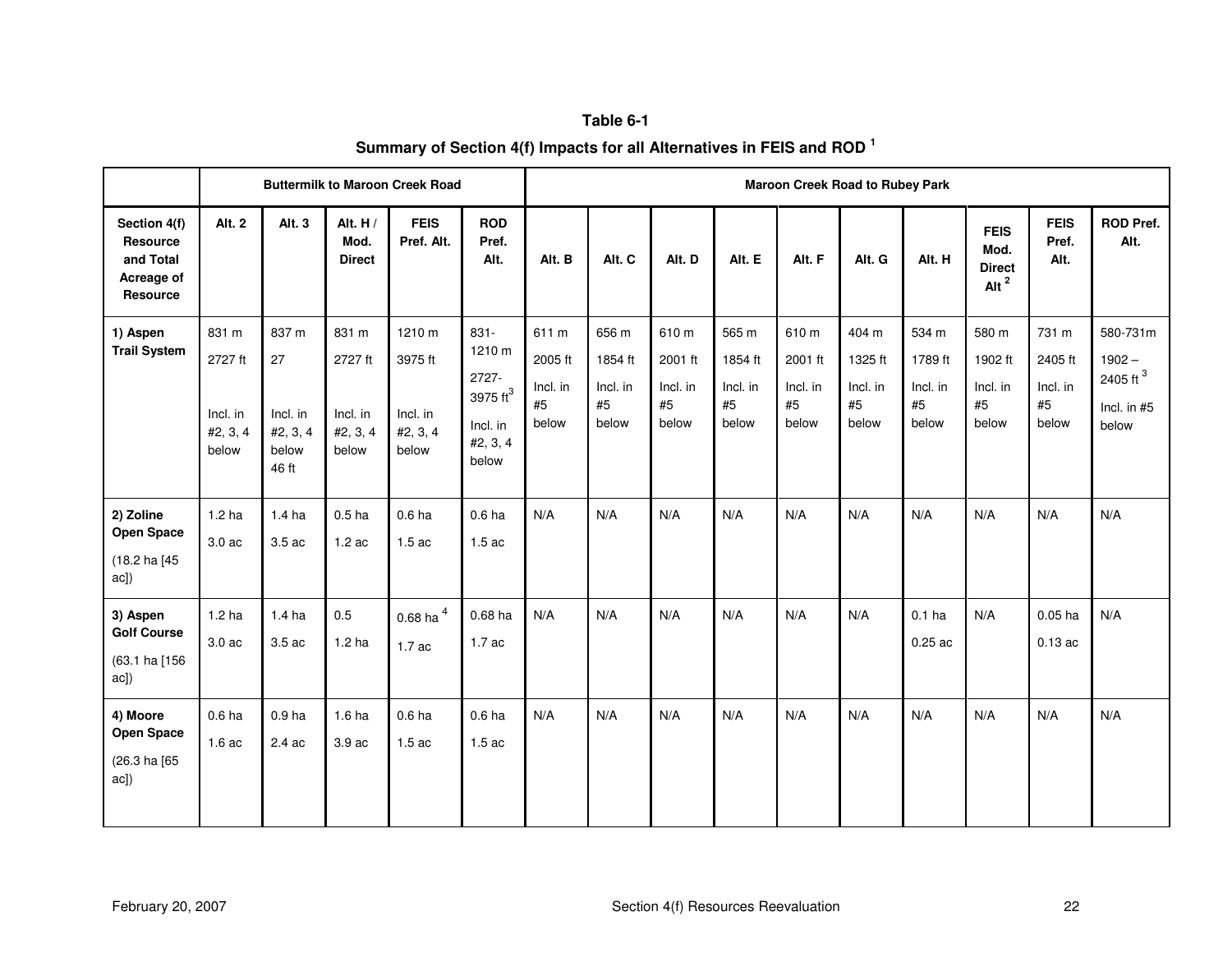|                                                                               |                                  |                           |                                  | <b>Buttermilk to Maroon Creek Road</b> |                             | <b>Maroon Creek Road to Rubey Park</b> |                                                                                                                                                          |                                                                                                                                       |                                                                                                                                                            |                                                                                                                                                            |                             |                             |                                                                                                                                                             |                                                                                                                                                                     |                                                                                                                                            |
|-------------------------------------------------------------------------------|----------------------------------|---------------------------|----------------------------------|----------------------------------------|-----------------------------|----------------------------------------|----------------------------------------------------------------------------------------------------------------------------------------------------------|---------------------------------------------------------------------------------------------------------------------------------------|------------------------------------------------------------------------------------------------------------------------------------------------------------|------------------------------------------------------------------------------------------------------------------------------------------------------------|-----------------------------|-----------------------------|-------------------------------------------------------------------------------------------------------------------------------------------------------------|---------------------------------------------------------------------------------------------------------------------------------------------------------------------|--------------------------------------------------------------------------------------------------------------------------------------------|
| Section 4(f)<br>Resource<br>and Total<br>Acreage of<br>Resource               | Alt. 2                           | Alt. 3                    | Alt. H/<br>Mod.<br><b>Direct</b> | <b>FEIS</b><br>Pref. Alt.              | <b>ROD</b><br>Pref.<br>Alt. | Alt. B                                 | Alt. C                                                                                                                                                   | Alt. D                                                                                                                                | Alt. E                                                                                                                                                     | Alt. F                                                                                                                                                     | Alt. G                      | Alt. H                      | <b>FEIS</b><br>Mod.<br><b>Direct</b><br>Alt $^2$                                                                                                            | <b>FEIS</b><br>Pref.<br>Alt.                                                                                                                                        | <b>ROD Pref.</b><br>Alt.                                                                                                                   |
| 5) Marolt-<br><b>Thomas</b><br><b>Open Space</b><br>(30.1 ha [74.3<br>$ac$ ]) | N/A                              | N/A                       | N/A                              | N/A                                    | N/A                         | 1.2 <sub>ha</sub><br>3.0 ac            | 2.6 <sub>ha</sub><br>6.5 ac<br>Mit.<br>returns<br>0.4 <sub>ha</sub><br>$(1 \text{ ac})$ to<br>open<br>space<br>Total<br>Mit.<br>Take<br>2.2 ha<br>5.5 ac | 2.9 ha<br>7.2 ac<br>Mit.<br>returns<br>0.4 <sub>ha</sub><br>$(1 ac)$ to<br>open<br>space<br>Total<br>Mit.<br>Take<br>2.5 ha<br>6.2 ac | 2.6 <sub>ha</sub><br>6.4 ac<br>Mit.<br>returns<br>1.6 <sub>ha</sub><br>(3.9 ac)<br>to open<br>space<br>Total<br>Mit.<br>Take<br>1.0 <sub>ha</sub><br>2.5ac | 2.9 ha<br>7.2 ac<br>Mit.<br>returns<br>1.7 <sub>ha</sub><br>$(4.2 \text{ ac})$<br>to open<br>space<br>Total<br>Mit.<br>Take<br>1.2 <sub>ha</sub><br>2.9 ac | 2.0 <sub>ha</sub><br>4.9 ac | 2.2 <sub>ha</sub><br>5.4 ac | 2.7 <sub>ha</sub><br>6.7 ac<br>Mit.<br>returns<br>1.2 <sub>ha</sub><br>$(3 ac)$ to<br>open<br>space<br>Total<br>Mit.<br>Take<br>1.5 <sub>ha</sub><br>3.7 ac | 2.1 <sub>ha</sub><br>5.2 ac<br>Mit.<br>returns<br>1 <sub>ha</sub><br>$(2.5 \text{ ac})$<br>to open<br>space<br>Total<br>Mit.<br>Take<br>1.1 <sub>ha</sub><br>2.7 ac | 2.7 <sub>ha</sub><br>6.7 ac<br>Mit.<br>returns 1.2<br>ha $(3 ac)$<br>to open<br>space<br>Total Mit.<br>Take<br>1.5 <sub>ha</sub><br>3.7 ac |
| 6) Bugsy<br><b>Barnard Park</b><br>$(0.81$ ha $[2]$<br>ac])                   | N/A                              | N/A                       | N/A                              | N/A                                    | N/A                         | No<br>Effect                           | No<br>Effect                                                                                                                                             | <b>No</b><br>Effect                                                                                                                   | <b>No</b><br>Effect                                                                                                                                        | <b>No</b><br>Effect                                                                                                                                        | <b>No</b><br>Effect         | $0.1$ ha<br>0.25ac          | <b>No</b><br>Effect                                                                                                                                         | <b>No</b><br>Effect                                                                                                                                                 | No<br>Effect                                                                                                                               |
| 7) Maroon<br><b>Creek Bridge</b>                                              | <b>No</b><br>Effect<br>with Mit. | No<br>Effect<br>with Mit. | No<br>Effect<br>with Mit.        | No Effect<br>with Mit.                 | No<br>Effect<br>with Mit.   | N/A                                    | N/A                                                                                                                                                      | N/A                                                                                                                                   | N/A                                                                                                                                                        | N/A                                                                                                                                                        | N/A                         | N/A                         | N/A                                                                                                                                                         | N/A                                                                                                                                                                 | N/A                                                                                                                                        |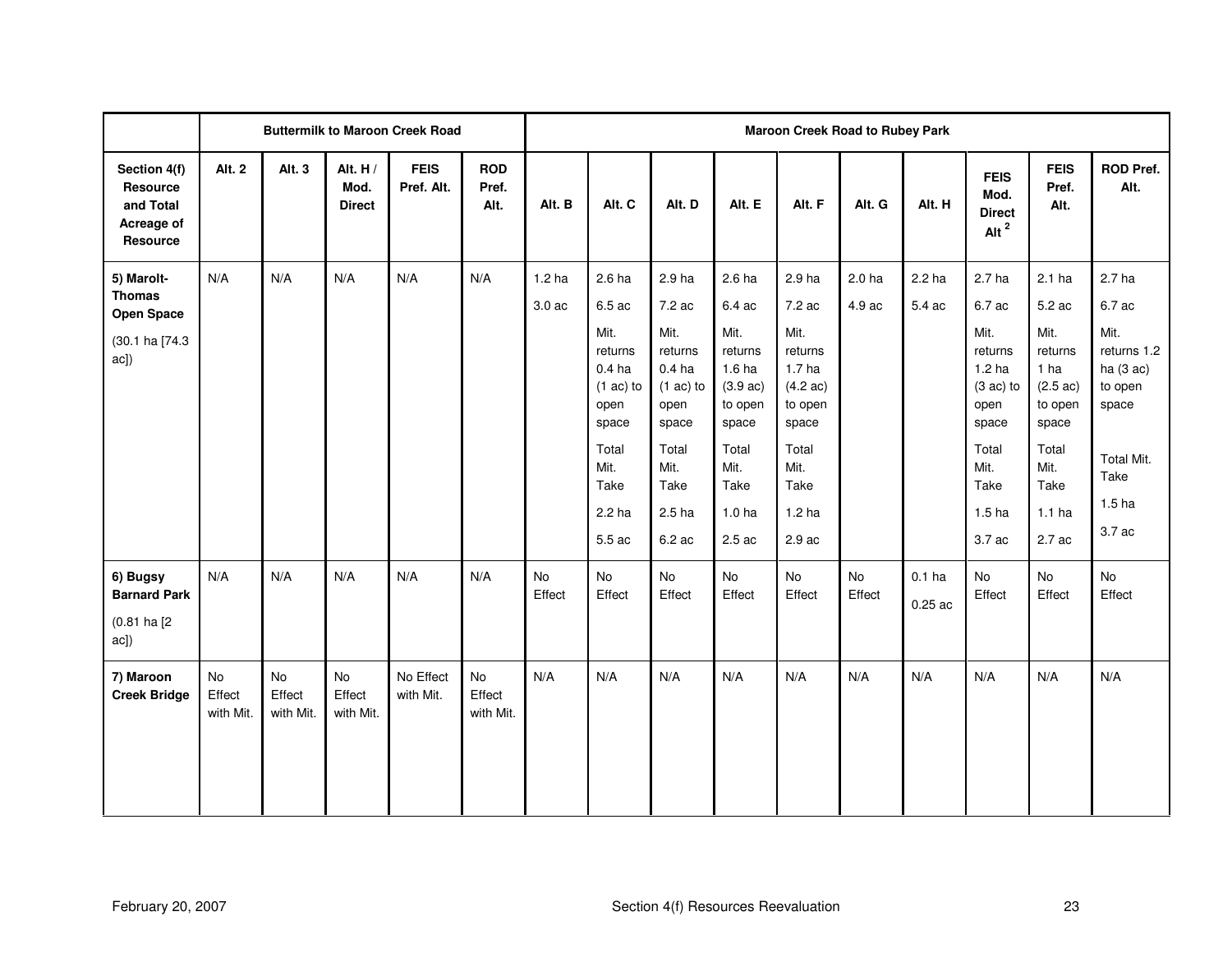|                                                                                                                                                               |               |        |                                    | <b>Buttermilk to Maroon Creek Road</b> |                             | <b>Maroon Creek Road to Rubey Park</b>                                                    |                                                                                                                 |                                                                                                               |                                                                                                                 |                                                                                                                          |                                                                                                                    |                                                                                                                    |                                                                                                                    |                                                                                                                    |                                                                                                                |
|---------------------------------------------------------------------------------------------------------------------------------------------------------------|---------------|--------|------------------------------------|----------------------------------------|-----------------------------|-------------------------------------------------------------------------------------------|-----------------------------------------------------------------------------------------------------------------|---------------------------------------------------------------------------------------------------------------|-----------------------------------------------------------------------------------------------------------------|--------------------------------------------------------------------------------------------------------------------------|--------------------------------------------------------------------------------------------------------------------|--------------------------------------------------------------------------------------------------------------------|--------------------------------------------------------------------------------------------------------------------|--------------------------------------------------------------------------------------------------------------------|----------------------------------------------------------------------------------------------------------------|
| Section 4(f)<br><b>Resource</b><br>and Total<br>Acreage of<br><b>Resource</b>                                                                                 | <b>Alt. 2</b> | Alt. 3 | Alt. $H/$<br>Mod.<br><b>Direct</b> | <b>FEIS</b><br>Pref. Alt.              | <b>ROD</b><br>Pref.<br>Alt. | Alt. B                                                                                    | Alt. C                                                                                                          | Alt. D                                                                                                        | Alt. E                                                                                                          | Alt. F                                                                                                                   | Alt. G                                                                                                             | Alt. H                                                                                                             | <b>FEIS</b><br>Mod.<br><b>Direct</b><br>Alt $^2$                                                                   | <b>FEIS</b><br>Pref.<br>Alt.                                                                                       | <b>ROD Pref.</b><br>Alt.                                                                                       |
| 8) Holden<br>Smelting &<br><b>Milling</b><br><b>Complex</b><br>(3.2 ha [7.9<br>ac]<br>Note: no take<br>will occur<br>within the<br>historic site<br>boundary. | N/A           | N/A    | N/A                                | N/A                                    | N/A                         | N/A                                                                                       | $0.22$ ha<br>0.54ac<br>Take of<br>open<br>space<br>incl. in<br>#5<br>above:<br><b>No</b><br>Effect<br>with Mit. | 0.30 ha<br>0.74ac<br>Take of<br>open<br>space<br>incl. in<br>#5<br>above:<br><b>No</b><br>Effect<br>with Mit. | $0.22$ ha<br>0.54ac<br>Take of<br>open<br>space<br>incl. in<br>#5<br>above:<br><b>No</b><br>Effect<br>with Mit. | 0.30 <sub>ha</sub><br>0.74ac<br>Take of<br>open<br>space<br>incl. in<br>#5<br>above:<br><b>No</b><br>Effect<br>with Mit. | $0.13$ ha<br>$0.32$ ac<br>Take of<br>open<br>space<br>incl. in<br>#5<br>above:<br><b>No</b><br>Effect<br>with Mit. | $0.08$ ha<br>$0.02$ ac<br>Take of<br>open<br>space<br>incl. in<br>#5<br>above:<br><b>No</b><br>Effect<br>with Mit. | $0.17$ ha<br>$0.42$ ac<br>Take of<br>open<br>space<br>incl. in<br>#5<br>above:<br><b>No</b><br>Effect<br>with Mit. | $0.02$ ha<br>$0.05$ ac<br>Take of<br>open<br>space<br>incl. in<br>#5<br>above:<br><b>No</b><br>Effect<br>with Mit. | $0.02$ ha<br>$0.05$ ac<br>Take of<br>open<br>space incl.<br>in $#5$<br>above; No<br><b>Effect with</b><br>Mit. |
| 10) Colorado<br><b>Midland RR</b><br>$(1.6 \text{ ha } [4 \text{ ac}])$                                                                                       | N/A           | N/A    | N/A                                | N/A                                    | N/A                         | $0.13$ ha<br>0.32 ac<br>Take<br>incl. in<br>#5<br>above<br><b>No</b><br>Adverse<br>Effect | $0.13$ ha<br>0.32 ac<br>Take<br>incl. in<br>#5<br>above<br><b>No</b><br>Adverse<br>Effect                       | $0.17$ ha<br>$0.42$ ac<br>Take<br>incl. in<br>#5<br>above<br><b>No</b><br>Adverse<br>Effect                   | $0.13$ ha<br>0.32 ac<br>Take<br>incl. in<br>#5<br>above<br><b>No</b><br>Adverse<br>Effect                       | $0.17$ ha<br>$0.42$ ac<br>Take<br>incl. in<br>#5<br>above<br><b>No</b><br>Adverse<br>Effect                              | $0.13$ ha<br>0.32 ac<br>Take<br>incl. in<br>#5<br>above<br><b>No</b><br>Adverse<br>Effect                          | $0.10$ ha<br>0.25ac<br>Take<br>incl. in<br>#5<br>above<br><b>No</b><br>Adverse<br>Effect                           | $0.10$ ha<br>0.25ac<br>Take<br>incl. in<br>#5<br>above<br><b>No</b><br>Adverse<br>Effect                           | $0.22$ ha<br>0.54ac<br>Take<br>incl. in<br>#5<br>above<br><b>No</b><br>Adverse<br>Effect                           | $0.22$ ha<br>0.54ac<br>Take incl.<br>in $#5$<br>above<br><b>No</b><br>Adverse<br>Effect                        |
| 13) Berger<br>Cabin                                                                                                                                           | N/A           | N/A    | N/A                                | N/A                                    | N/A                         | No Use.<br><b>No</b><br>Effect<br>with Mit.                                               | No Use.<br>No<br>Effect<br>with Mit.                                                                            | No Use.<br><b>No</b><br>Effect<br>with Mit.                                                                   | No Use.<br><b>No</b><br>Effect<br>with Mit.                                                                     | No Use.<br><b>No</b><br>Effect<br>with Mit.                                                                              | No Use.<br><b>No</b><br>Effect<br>with Mit.                                                                        | No Use.<br>No<br>Effect<br>with Mit.                                                                               | No Use.<br><b>No</b><br>Effect<br>with Mit.                                                                        | No Use.<br>No<br>Effect<br>with Mit.                                                                               | No Use.<br>No Effect<br>with<br>Mit.                                                                           |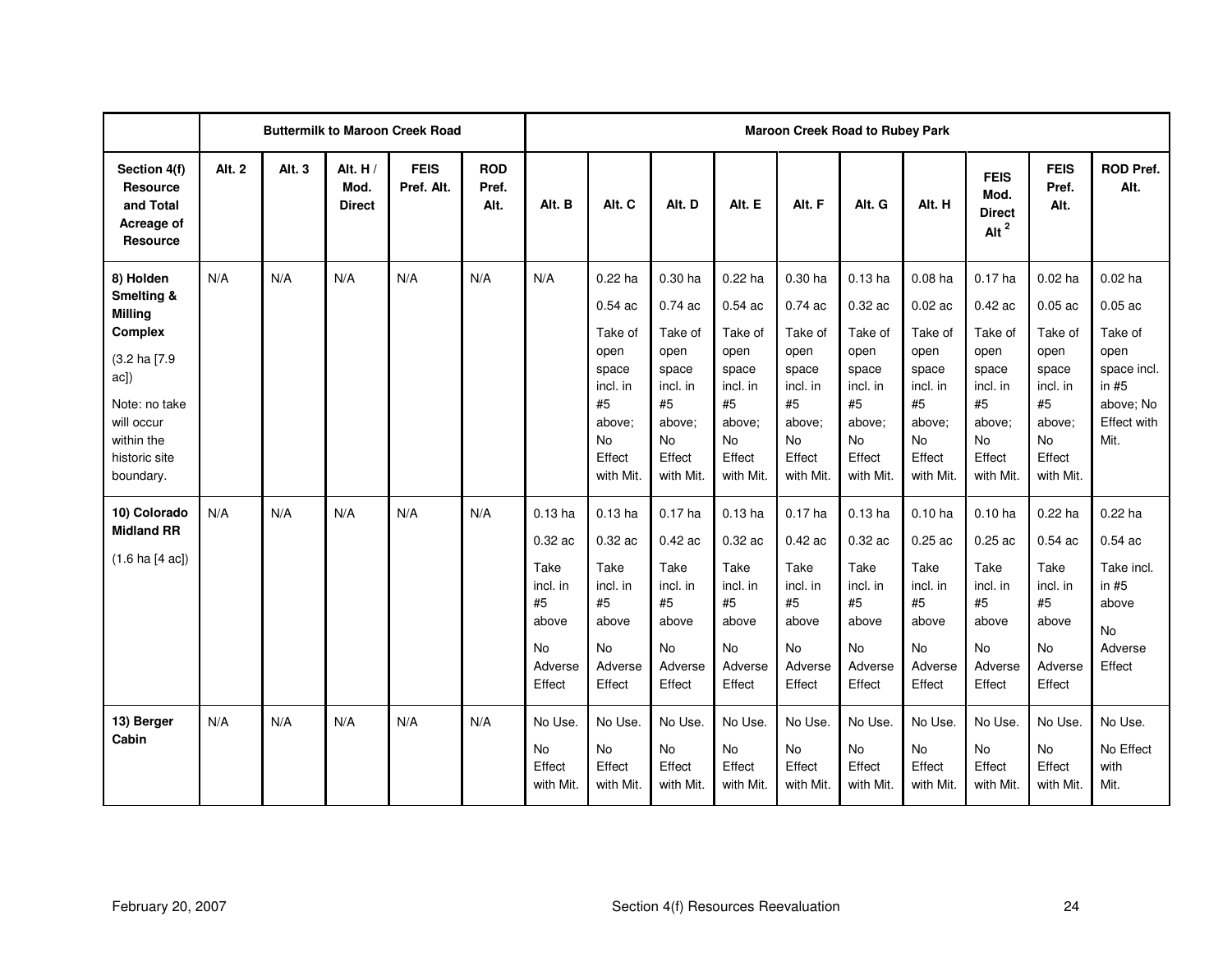|                                                                        |               |        |                                  | <b>Buttermilk to Maroon Creek Road</b> |                             |        | Maroon Creek Road to Rubey Park |        |        |        |        |                                             |                                                  |                                            |                                   |
|------------------------------------------------------------------------|---------------|--------|----------------------------------|----------------------------------------|-----------------------------|--------|---------------------------------|--------|--------|--------|--------|---------------------------------------------|--------------------------------------------------|--------------------------------------------|-----------------------------------|
| Section 4(f)<br>Resource<br>and Total<br>Acreage of<br><b>Resource</b> | <b>Alt. 2</b> | Alt. 3 | Alt. H/<br>Mod.<br><b>Direct</b> | <b>FEIS</b><br>Pref. Alt.              | <b>ROD</b><br>Pref.<br>Alt. | Alt. B | Alt. C                          | Alt. D | Alt. E | Alt. F | Alt. G | Alt. H                                      | <b>FEIS</b><br>Mod.<br><b>Direct</b><br>Alt $^2$ | <b>FEIS</b><br>Pref.<br>Alt.               | <b>ROD Pref.</b><br>Alt.          |
| 14)<br>Smith/Elisha<br>House                                           | N/A           | N/A    | N/A                              | N/A                                    | N/A                         | N/A    | N/A                             | N/A    | N/A    | N/A    | N/A    | No use;<br><b>No</b><br>Effect<br>with Mit. | No use;<br>No<br>Effect<br>with Mit.             | No use;<br>No<br>Effect<br>with Mit.       | No use;<br>No Effect<br>with Mit. |
| 15) Thomas<br><b>Hynes House</b>                                       | N/A           | N/A    | N/A                              | N/A                                    | N/A                         | N/A    | N/A                             | N/A    | N/A    | N/A    | N/A    | No use;<br>No<br>Effect<br>with Mit         | No use;<br>No<br>Effect<br>with Mit              | No use;<br><b>No</b><br>Effect<br>with Mit | No use;<br>No Effect<br>with Mit  |
| 16) Paepcke<br>Park<br>(0.69 ha [1.72<br>ac])                          | N/A           | N/A    | N/A                              | N/A                                    | N/A                         | N/A    | N/A                             | N/A    | N/A    | N/A    | N/A    | <b>No</b><br>Effect.                        | No<br>Effect                                     | No<br>Effect.                              | No<br>Effect                      |
| 17) Wagner<br>Park<br>(1.17 ha [2.89<br>ac])                           | N/A           | N/A    | N/A                              | N/A                                    | N/A                         | N/A    | N/A                             | N/A    | N/A    | N/A    | N/A    | No<br>Effect.                               | No<br>Effect                                     | No<br>Effect.                              | No<br>Effect                      |
| *18) Finley<br>House                                                   | N/A           | N/A    | N/A                              | N/A                                    | N/A                         | N/A    | N/A                             | N/A    | N/A    | N/A    | N/A    | No use;<br>No<br>Effect<br>with Mit         | No use;<br><b>No</b><br>Effect<br>with Mit       | No use;<br>No<br>Effect<br>with Mit        | No use;<br>No Effect<br>with Mit  |
| *19) Taylor<br>House                                                   | N/A           | N/A    | N/A                              | N/A                                    | N/A                         | N/A    | N/A                             | N/A    | N/A    | N/A    | N/A    | No use:<br>No<br>Effect<br>with Mit         | No use;<br>No<br>Effect<br>with Mit              | No use;<br>No<br>Effect<br>with Mit        | No use;<br>No Effect<br>with Mit  |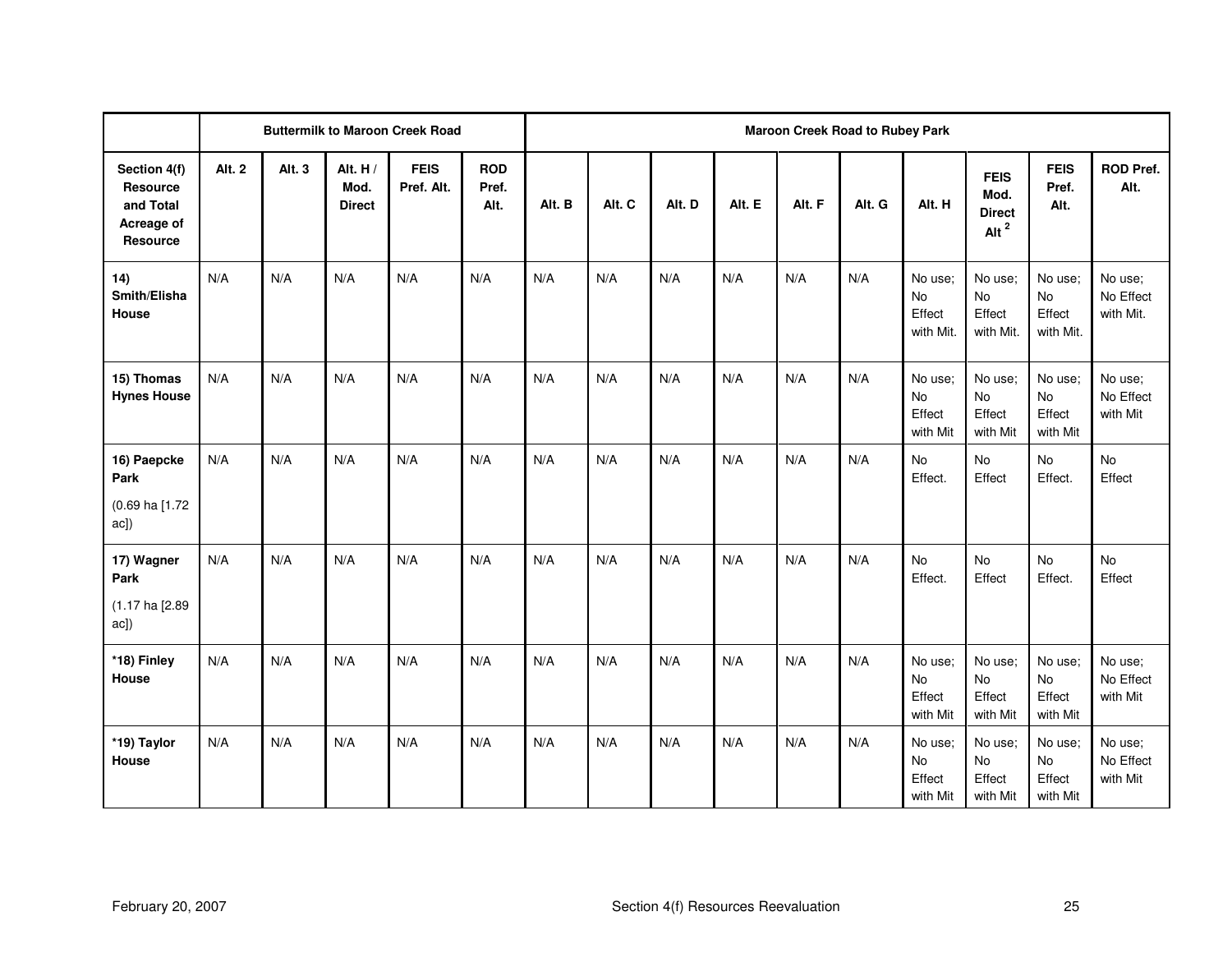|                                                                        | <b>Buttermilk to Maroon Creek Road</b> |        |                                    |                           | <b>Maroon Creek Road to Rubey Park</b> |                            |                            |                            |                            |                            |                            |                                            |                                                  |                                     |                                  |
|------------------------------------------------------------------------|----------------------------------------|--------|------------------------------------|---------------------------|----------------------------------------|----------------------------|----------------------------|----------------------------|----------------------------|----------------------------|----------------------------|--------------------------------------------|--------------------------------------------------|-------------------------------------|----------------------------------|
| Section 4(f)<br><b>Resource</b><br>and Total<br>Acreage of<br>Resource | Alt. 2                                 | Alt. 3 | Alt. $H/$<br>Mod.<br><b>Direct</b> | <b>FEIS</b><br>Pref. Alt. | <b>ROD</b><br>Pref.<br>Alt.            | Alt. B                     | Alt. C                     | Alt. D                     | Alt. E                     | Alt. F                     | Alt. G                     | Alt. H                                     | <b>FEIS</b><br>Mod.<br><b>Direct</b><br>Alt $^2$ | <b>FEIS</b><br>Pref.<br>Alt.        | <b>ROD Pref.</b><br>Alt.         |
| *20) Brunton<br>House                                                  | N/A                                    | N/A    | N/A                                | N/A                       | N/A                                    | N/A                        | N/A                        | N/A                        | N/A                        | N/A                        | N/A                        | No use:<br><b>No</b><br>Effect<br>with Mit | No use:<br><b>No</b><br>Effect<br>with Mit       | No use;<br>No<br>Effect<br>with Mit | No use;<br>No Effect<br>with Mit |
| *21) Sardy<br>House                                                    | N/A                                    | N/A    | N/A                                | N/A                       | N/A                                    | N/A                        | N/A                        | N/A                        | N/A                        | N/A                        | N/A                        | No use:<br><b>No</b><br>Effect<br>with Mit | No use:<br><b>No</b><br>Effect<br>with Mit       | No use;<br>No<br>Effect<br>with Mit | No use;<br>No Effect<br>with Mit |
| $*22)$<br><b>Bergman</b><br>Trail                                      | N/A                                    | N/A    | N/A                                | N/A                       | N/A                                    | No Use:<br>Temp.<br>Occup. | No Use:<br>Temp.<br>Occup. | No Use:<br>Temp.<br>Occup. | No Use;<br>Temp.<br>Occup. | No Use;<br>Temp.<br>Occup. | No Use;<br>Temp.<br>Occup. | No Use:<br>Temp.<br>Occup.                 | No Use;<br>Temp.<br>Occup.                       | No Use;<br>Temp.<br>Occup.          | No Use;<br>Temp.<br>Occup.       |

Refer to Table 5-1 and Section 5 of this report for description of the alternatives noted here. Detailed descriptions and illustrations can be found in the DEIS and DSEIS.

Source: Table A-4, Final EIS, 1997 No. 2016 1997 No. 2016 1997 1998 No. 2016 1998 1999 No. 2016 1999 1999 No. 2016

<sup>3</sup> Trail impacts are unclear for the ROD Preferred Alternative which is a combination of the FEIS Modified Direct and FEIS Preferred Alternative. Trail impacts are included in the open space<br>acreages shown in Item Nos. 2,

4 Aspen Golf Course acreage was adjusted for the FEIS Preferred Alternative, based on the numbers indicated in the ROD. See Section 5.1.4 of this technical report for details.<br>\* Resources that were identified as new Sectio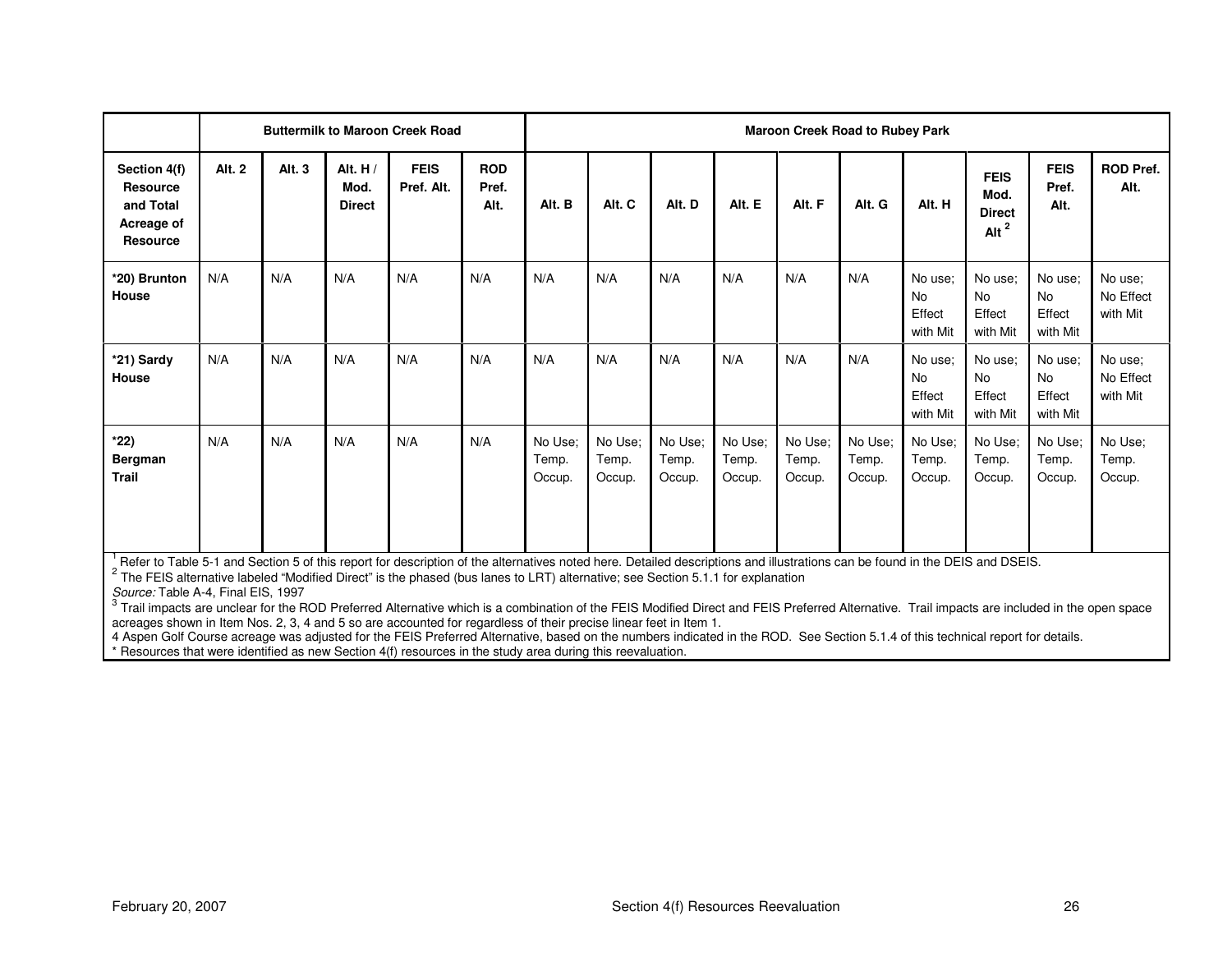**Table 6-2 Total Reevaluated Quantifiable Impacts to Section 4(f) Resources for all Alternatives** 

| Combined Alternatives Evaluated in FEIS and ROD Section 4(f) Analysis <sup>1</sup>                                                                                                                                                                                                                                                                                                |                               |                               |                              |                                |                               |                                          |                                          |                                                              |                                         |                                         |
|-----------------------------------------------------------------------------------------------------------------------------------------------------------------------------------------------------------------------------------------------------------------------------------------------------------------------------------------------------------------------------------|-------------------------------|-------------------------------|------------------------------|--------------------------------|-------------------------------|------------------------------------------|------------------------------------------|--------------------------------------------------------------|-----------------------------------------|-----------------------------------------|
|                                                                                                                                                                                                                                                                                                                                                                                   | Alt. $2+B$                    | Alt. $2+C$                    | Alt. $2+E$                   | Alt. $3+D$                     | Alt. $3 + F$                  | Alt. $3+G$                               | Alt. H                                   | <b>FEIS</b><br><b>Modified</b><br><b>Direct</b><br>Alt. $^2$ | <b>FEIS</b><br><b>Preferred</b><br>Alt. | <b>ROD</b><br><b>Preferred</b><br>Alt.  |
| <b>Total Section 4(f)</b><br>Take with mitigation<br>(hectares and acres)                                                                                                                                                                                                                                                                                                         | 4.2 ha<br>$(10.3 \text{ ac})$ | 5.2 ha<br>$(12.9 \text{ ac})$ | 4.0 ha<br>$(9.8 \text{ ac})$ | 6.2 <sub>ha</sub><br>(15.3 ac) | 4.9 ha<br>$(12.1 \text{ ac})$ | 5.7 <sub>ha</sub><br>$(14.0 \text{ ac})$ | 5.0 <sub>ha</sub><br>$(12.3 \text{ ac})$ | 4.1 ha<br>$(10.0 \text{ ac})$                                | 3.0 <sub>ha</sub><br>$(7.4 \text{ ac})$ | 3.4 <sub>ha</sub><br>$(8.3 \text{ ac})$ |
| Refer to Table 5-1 for description of the alternatives and combinations noted here.<br>The FEIS alternative labeled "Modified Direct" is the phased (bus lanes to LRT) alternative; see Section 5.1.1 for explanation<br>All numbers are rounded. Conversion factors from metric to English units may differ slightly from those used in FEIS, reflected in rounding differences. |                               |                               |                              |                                |                               |                                          |                                          |                                                              |                                         |                                         |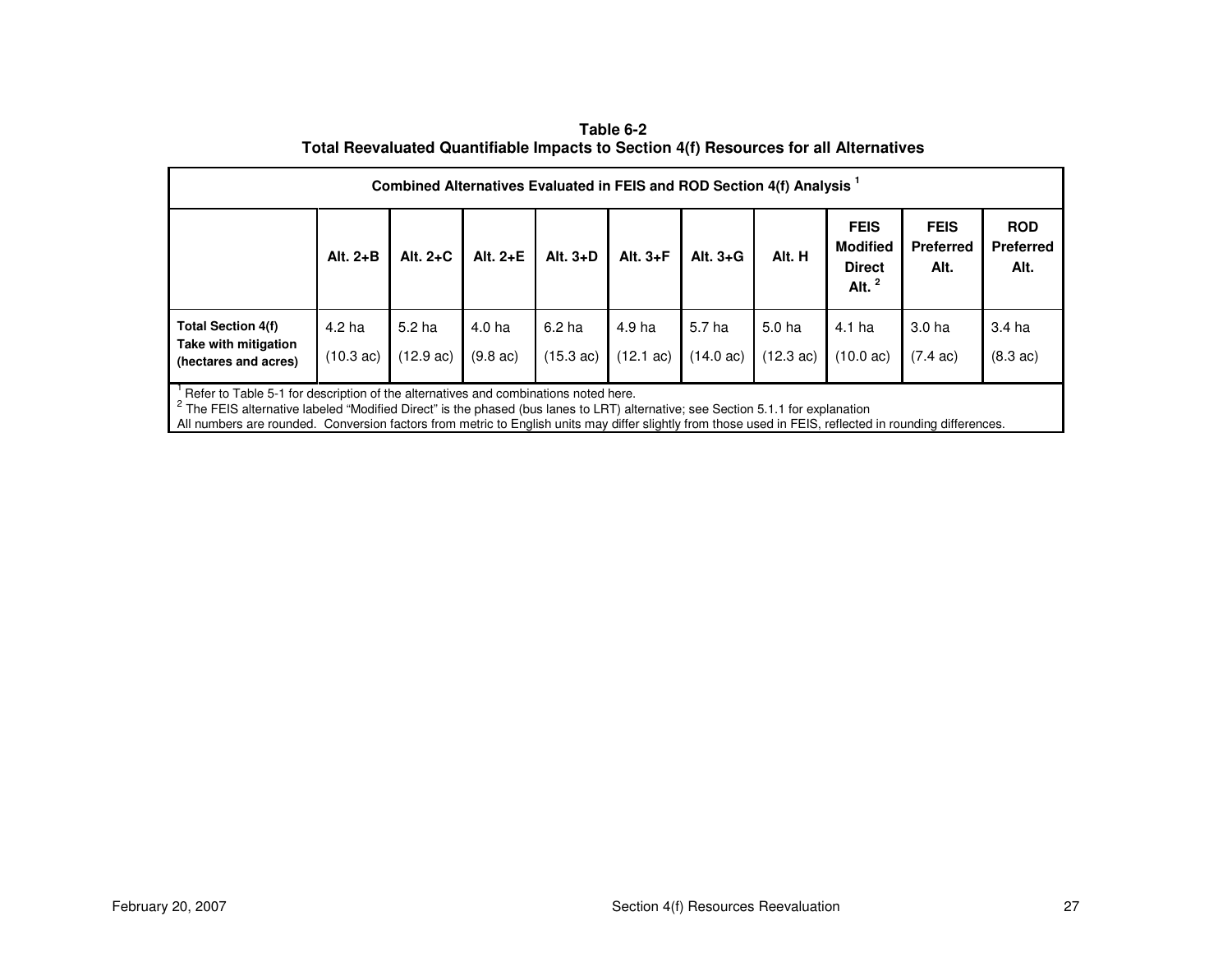# **7.0 Measures to Minimize Harm**

When properties protected by Section 4(f) are used by a federal transportation project, the project must include all possible planning to minimize harm to those properties where they cannot be avoided. The measures for minimizing harm outlined in the FEIS and ROD were reviewed during the reevaluation, and are considered comprehensive. The measures are summarized below:

- 1. Relocation of the trail system where impacts cannot be avoided.
- 2. Design ROD Preferred Alternative with least possible right-of-way when impacts to Section 4(f) resources are unavoidable.
- 3. Replace any lost open space land or compensate the City of Aspen and Pitkin County for the reasonable cost of purchasing replacement open space land. (See Appendix A and B in the ROD.)
- 4. Incorporate a cut-and-cover tunnel and earthern berms in design to mitigate impacts to the Marolt-Thomas Open Space and the Holden Smelting and Milling Complex.
- 5. Provide SHPO and the local Historic Preservation Committee (HPC) the opportunity to comment on the architectural compatibility and placement of new bridge structures across Maroon Creek (completed) and Castle Creek.
- 6. Conduct a historic archaeological survey, excavation if necessary, and monitoring during construction in the vicinity of the Holden property and the Castle Creek Bridge.
- 7. Shift alignment across the Marolt-Thomas property as far north as feasible to avoid impacts to the Holden property.
- 8. Provide SHPO and the local HPC the opportunity to review and approve berm design, landscaping plans, street designs, and wiring in the vicinity of historic properties.
- 9. Provide SHPO a photographic record, plans, and drawings of the Maroon Creek Bridge before and after modification.
- 10. Minimize LRT station footprints when impacts to Section 4(f) resources are unavoidable.
- 11. Relocate the Berger Cabin farther back on the property if necessary to reduce indirect impacts, and add landscaping subject to SHPO review and approval.

The mitigation measures committed to in the ROD have been implemented for components of the ROD Preferred Alternative already constructed. These measures also will be implemented during construction of future components of the Preferred Alternative, and are adequate to protect and mitigate uses of Section  $4(f)$  resources in the project area.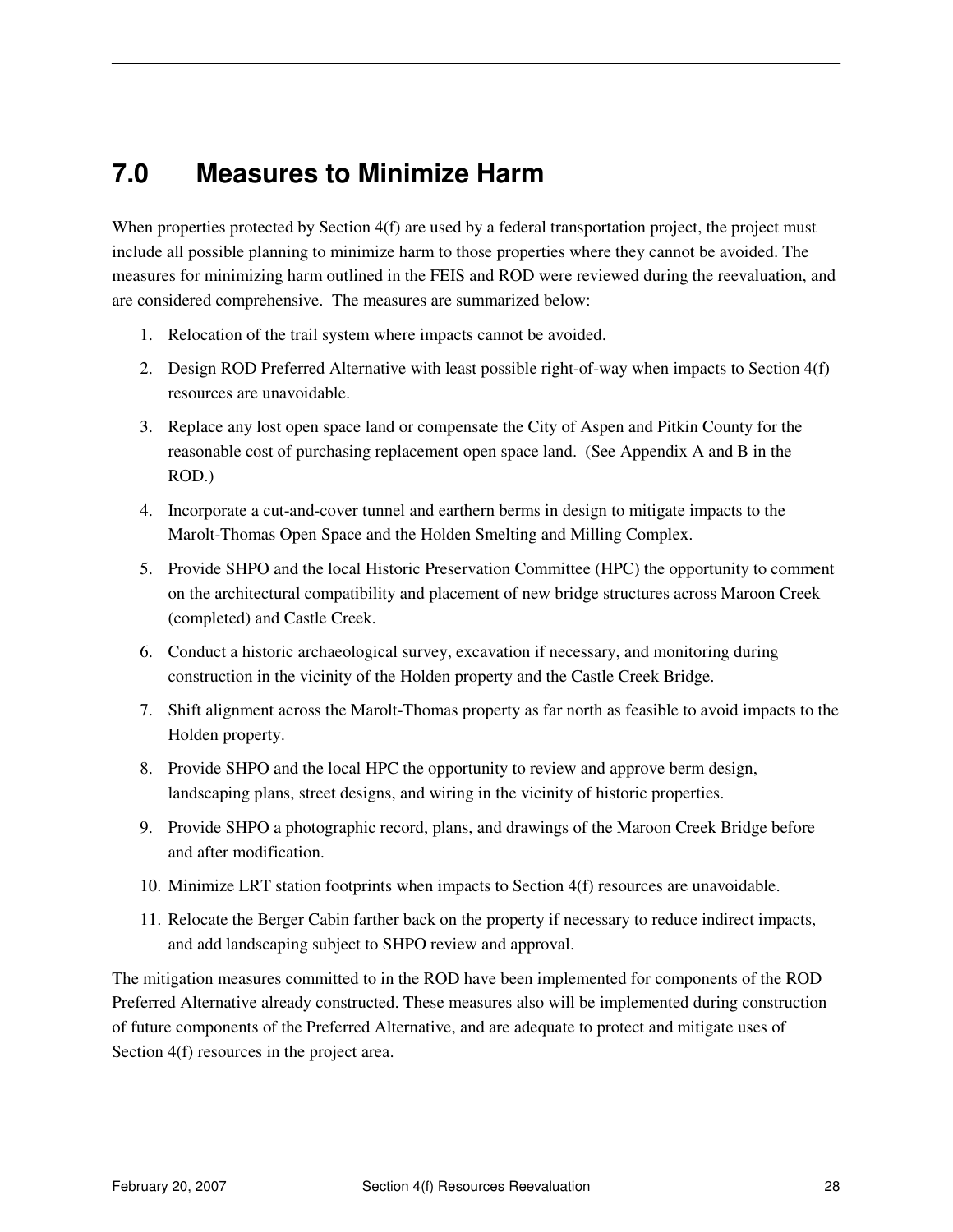Table 7-1 summarizes the Section 4(f) resource impacts based on the FEIS, the ROD and this reevaluation. The reevaluation of Section 4(f) resources resulted in the identification of four additional historic properties listed on the NRHP since the publication of the ROD. As described above, there will be no right-of-way take of these Section 4(f) properties. Mitigation for potential indirect visual and noise impacts is summarized in Table 7-1. With mitigation outlined in the ROD for properties within the Historic Districts (Table 7-1), none of these properties would have an adverse effect from the ROD Preferred Alternative.

The temporary occupancy of the Bergman Trail across State Highway 82 will last only as long as construction in the vicinity of the crossing, and the trail will be detoured during that closure as shown in Appendix A (see Section 6.3 for more information). There will be no Section 4(f) use of the trail, and as soon as feasible after construction activities are complete in the area of the Bergman Trail, the trail will be reconstructed.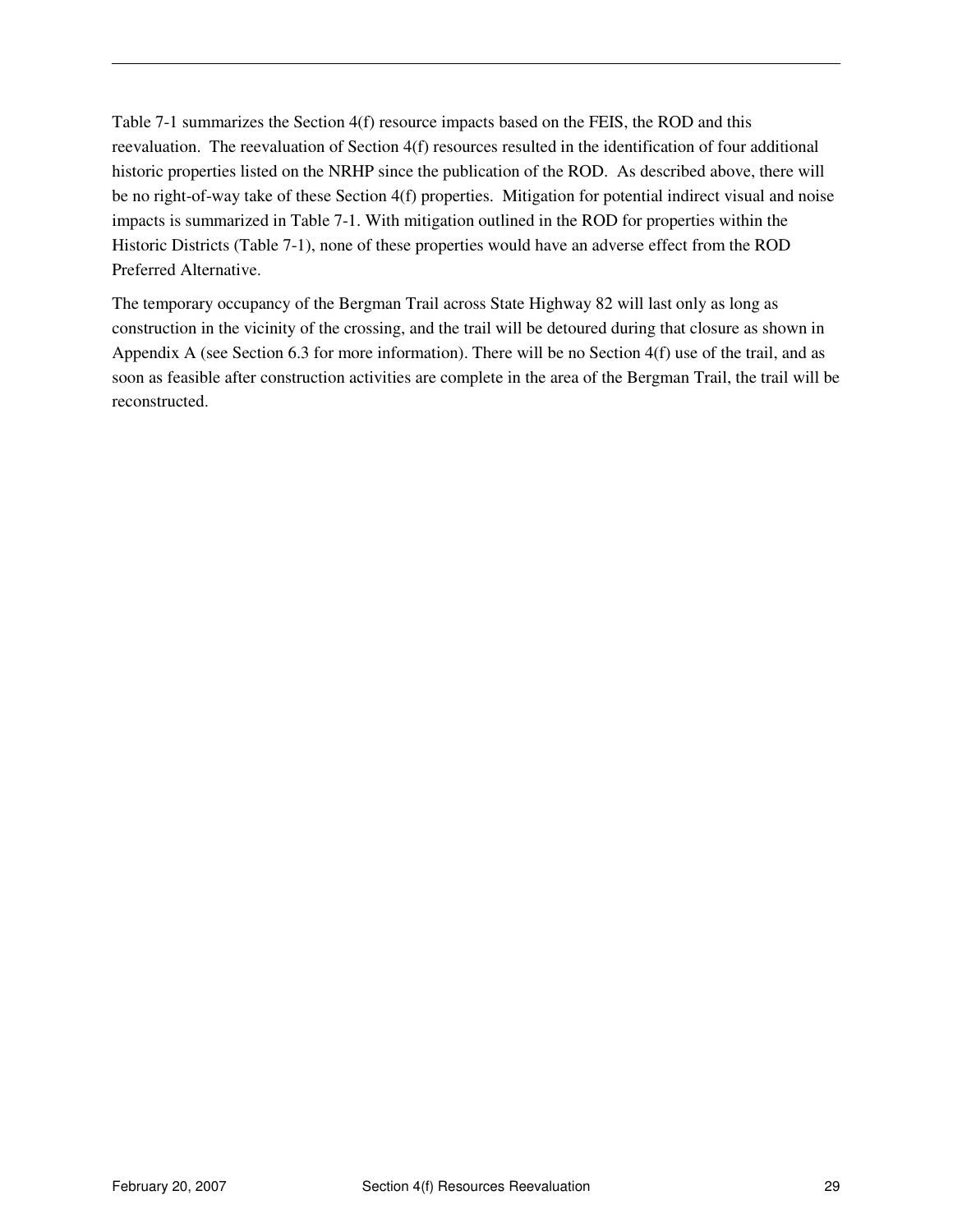#### **Table 7-1 Summary of Section 4(f) Impacts of the ROD Preferred Alternative and Measures to Minimize Harm**

| <b>Topic</b> | <b>ROD Impact</b>                                                                                                                                                                                                                                                                                                                                                             | <b>Reevaluation Impact</b>                                                                                                                                                                                                                                                                                                                                                                                                                                                                                                                                                                                                                                   | <b>Measures to Minimize</b><br>Harm (ROD and<br><b>Reevaluation</b> )                                                                                                                                                                                                                                                                                                                                                                                                         |
|--------------|-------------------------------------------------------------------------------------------------------------------------------------------------------------------------------------------------------------------------------------------------------------------------------------------------------------------------------------------------------------------------------|--------------------------------------------------------------------------------------------------------------------------------------------------------------------------------------------------------------------------------------------------------------------------------------------------------------------------------------------------------------------------------------------------------------------------------------------------------------------------------------------------------------------------------------------------------------------------------------------------------------------------------------------------------------|-------------------------------------------------------------------------------------------------------------------------------------------------------------------------------------------------------------------------------------------------------------------------------------------------------------------------------------------------------------------------------------------------------------------------------------------------------------------------------|
| Recreation   | Encroachment on<br>recreational and open space<br>lands.<br><b>Aspen Trail System:</b><br>• 7 Trails with as much as<br>6,380 feet of impacts:<br>- ABC Trail<br>- High School Bike Path<br>- Golf Course Nordic<br>Trail<br>- Moore Nordic Trail<br>- Maroon Creek Nordic<br>Trail<br>- Marolt Trail<br>- Marolt Nordic Trail                                                | Encroachment on<br>recreational and open space<br>lands<br><b>Aspen Trail System:</b><br>• No change in the impacts<br>to 7 Trails noted in<br>FEIS/ROD. (Precise<br>linear feet reported in<br>FEIS cannot be verified<br>due to changes in the<br>trail system and lack of<br>mapped data from 1997).<br>Impacts reported for the<br>ABC and Maroon Creek<br>Trail have already<br>occurred and the trails<br>have been relocated and<br>restored.<br>• Temporary occupancy<br>(no Section 4(f) use) of<br>the Bergman Trail will<br>occur due to temporary<br>closure of the trail during<br>project construction east<br>of the cut-and-cover<br>tunnel. | CDOT will relocate, improve<br>and/or replace all existing<br>trail/bike path facilities and<br>sidewalks impacted by the<br>Preferred Alternative.<br>(Approximately 10,000 linear<br>feet of trails have been<br>reconstructed, relocated<br>and/or extended by CDOT<br>since the 1998 ROD.)<br>Apply same measures as<br>outlined in ROD to mitigate<br>impacts to Bergman Trail-<br>relocation, improvement,<br>and/or replacement of this<br>trail will be done by CDOT. |
|              | <b>Open Space/Parks/Rec:</b><br>• Zoline Open Space -<br>total take of 1.5 acres<br>• Aspen Golf Course/Plum<br>Tree Playing Field -<br>total take of 1.7 acres<br>Moore Open Space -<br>total take of 1.5 acres<br>Marolt-Thomas Open<br>$\bullet$<br>Space - take of up to 6.7<br>acres, with 3 acres<br>returned to open space;<br>total mitigated take up to<br>3.7 acres | Open Space/Parks/Rec:<br>• No change to impacts to<br>open space. Impacts<br>have occurred to Zoline<br>Open Space and Aspen<br>Golf Course/Plum Tree                                                                                                                                                                                                                                                                                                                                                                                                                                                                                                        | Use of narrowest feasible<br>cross- sections where<br>possible across open space<br>lands.<br>Use of cut-and-cover tunnel<br>to preserve the continuity of<br>the Marolt-Thomas Open<br>Space.<br>Return of the abandoned<br>portions of existing<br>roadways to open space<br>where possible.<br>(Conveyance from CDOT to<br>City and County of<br>approximately 31 acres of<br>Brush Creek open space<br>property has occurred.)                                            |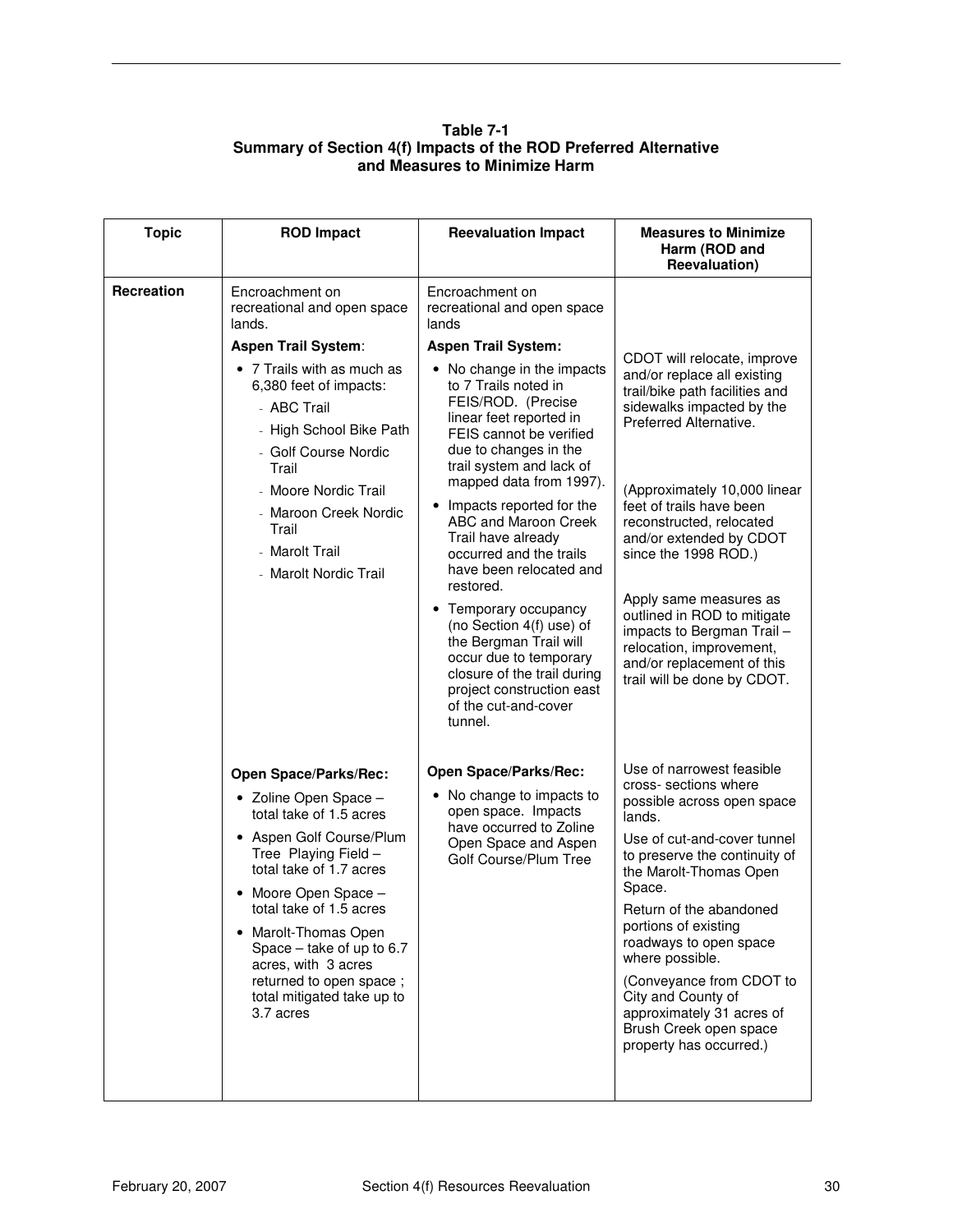| <b>Topic</b>                         | <b>ROD Impact</b>                                                                                                      | <b>Reevaluation Impact</b>                                                                                                                  | <b>Measures to Minimize</b><br>Harm (ROD and<br>Reevaluation)                                                                                                       |
|--------------------------------------|------------------------------------------------------------------------------------------------------------------------|---------------------------------------------------------------------------------------------------------------------------------------------|---------------------------------------------------------------------------------------------------------------------------------------------------------------------|
| <b>Historic</b><br><b>Properties</b> | Historic properties identified<br>as Section 4(f) resources<br>with potential impacts in the<br>FEIS/ROD:              |                                                                                                                                             |                                                                                                                                                                     |
|                                      | • Maroon Creek Bridge                                                                                                  | • No change                                                                                                                                 | SHPO review of<br>architectural compatibility of<br>new bridge (completed);<br>plans, drawings, photo<br>record if new bridge altered<br>for transit use            |
|                                      | • Holden Smelting and<br>Milling Complex                                                                               | • No change                                                                                                                                 | SHPO and HPC review and<br>approve landscaping, berm<br>and LRT overhead wire<br>design                                                                             |
|                                      |                                                                                                                        |                                                                                                                                             | Survey and monitor during<br>construction to avoid<br>encroaching into historic site<br>boundary                                                                    |
|                                      | • Colorado Midland<br>Railroad                                                                                         | • No change                                                                                                                                 | Design highway with least<br>possible width ROW                                                                                                                     |
|                                      |                                                                                                                        |                                                                                                                                             | Avoid rail ROW where<br>possible                                                                                                                                    |
|                                      | • Berger Cabin                                                                                                         | • No change                                                                                                                                 | Relocate cabin to back of<br>property if feasible                                                                                                                   |
|                                      |                                                                                                                        |                                                                                                                                             | SHPO to approve<br>landscaping                                                                                                                                      |
|                                      | Section 4(f) Properties within<br>Historic Districts on Main<br><b>Street</b><br>• Smith/Elisha House<br>• Hynes House | • No change                                                                                                                                 | SHPO and Aspen HPC<br>review and approval of<br>street design and wiring<br>near properties                                                                         |
|                                      |                                                                                                                        | Additional historic properties<br>now eligible and having<br>Section 4(f) status since<br>FEIS (no Section 4(f) use):<br>• Finley Residence | Same measures outlined in<br>ROD for all properties on<br>Main Street within the Main<br>Street HD and the<br>Commercial Core HD (to<br>achieve no adverse effect): |
|                                      |                                                                                                                        | • Taylor House                                                                                                                              | SHPO and Aspen HPC                                                                                                                                                  |
|                                      |                                                                                                                        | • Brunton House                                                                                                                             | review and approval of<br>street design and wiring                                                                                                                  |
|                                      |                                                                                                                        | • Sardy House                                                                                                                               | near property                                                                                                                                                       |

# **8.0 Least Harm Analysis**

The intent of the Section 4(f) requirements is to avoid impacts to public parks, recreation areas, wildlife refuges, and historic properties unless there is no "feasible and prudent" alternative. As stated in Section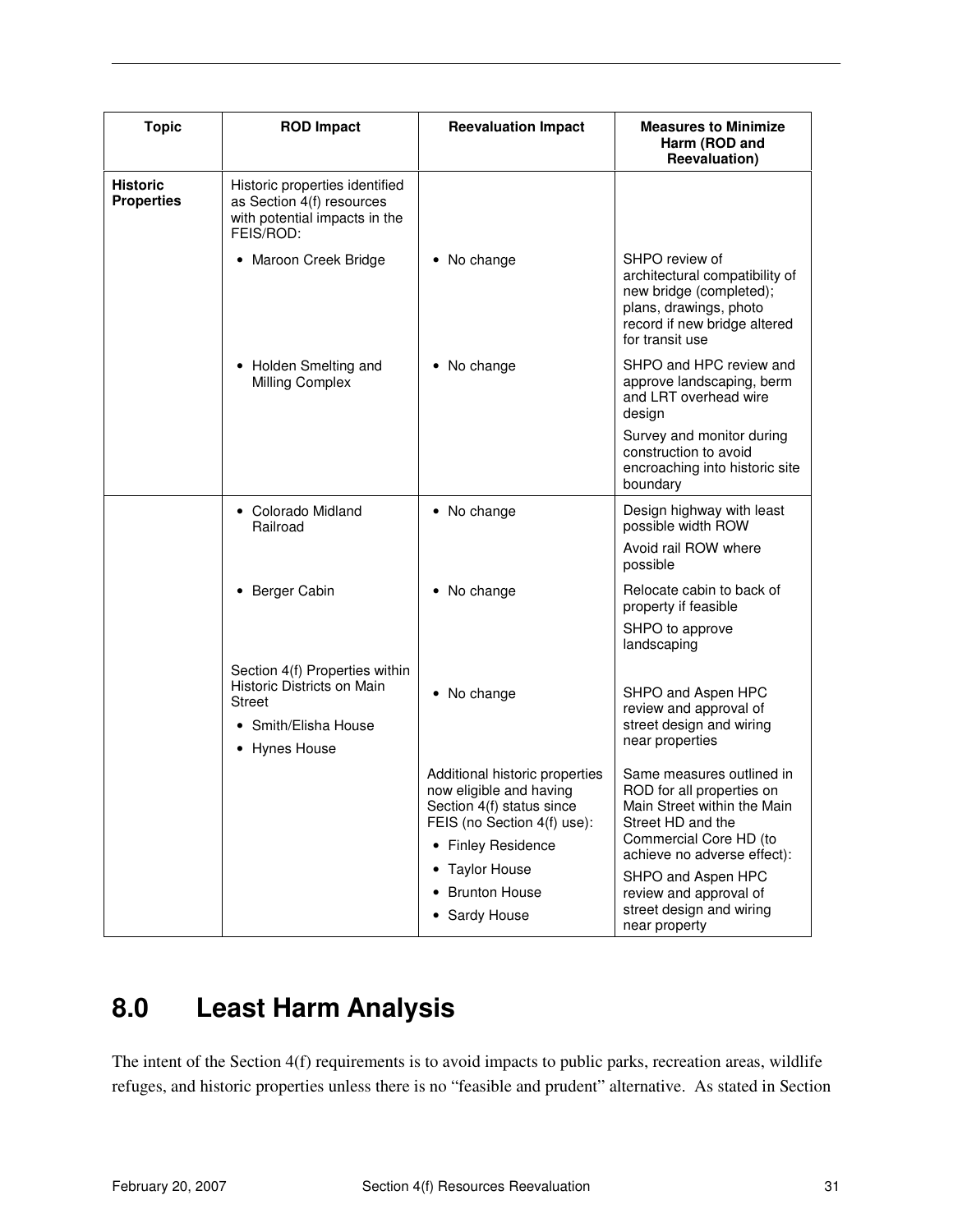6.0 of this report, and in the FEIS, only the No-Action Alternative avoids all Section 4(f) resource impacts, and that alternative does not meet the purpose and need and is not considered feasible or prudent.

Where no feasible and prudent alternatives are identified that completely avoid use of Section 4(f) resources, then a least-harm analysis must be performed to determine how to minimize overall harm to the resources. In performing this analysis, the net harm to the resources (after mitigation) is the governing factor. The feasible and prudent alternative which does the least harm to Section 4(f) resources must be selected for construction. Where there is little or no difference between alternatives in the overall harm to resources, any of the alternatives may be selected.

The ROD states that CDOT and FHWA proposed an alternative (the ROD Preferred Alternative) that meets the project purpose, need and objectives and that minimizes harm to Section 4(f) resources after considering mitigation and the relative impacts to the affected resources (ROD, page 26 of 37).

The ROD goes on to state that the quality and relative importance of Section 4(f) resources had to be considered in determining the alternative that met the purpose and need with the least harm to Section 4(f) resources. The key issues and findings, based on all environmental impacts identified in the FEIS, are described in the ROD on pages 26 through 29 of 37.

The 1998 ROD then states, "Although the [ROD] Preferred Alternative did not have the fewest quantifiable impacts of all alternatives that were evaluated in the Section 4(f) Evaluation, this alternative imposed the least harm of all alternatives that also met the purpose and need, and objectives for the Entrance to Aspen project identified in the FEIS." (ROD, page 20 of 37). It also states that the ROD Preferred Alternative balances meeting the purpose and need, and objectives of the project with the effort to minimize harm to Section 4(f) resources. The reasons for selecting the ROD Preferred Alternative are summarized below:

- Minimizes visual impacts to Marolt-Thomas Property when viewed from Aspen near Castle Creek, Aspen Golf Course, Bugsy Barnard Park, and remaining portion of SH 82 near Cemetery Lane
- Returns a portion of SH 82 ROW to open space
- Includes a cut-and-cover tunnel across Marolt-Thomas Open Space
- Minimizes Moore Property impacts from the required LRT/transit station by eliminating parking
- Limits future vehicle trips to existing levels while providing for future capacity requirements
- Eliminates the high-accident-rate S-curves from the existing SH 82 alignment
- Exceeds the requirements of the Clean Air Act Amendments
- Improves emergency access

These findings from the ROD remain valid, based on the findings of the reevaluation. As shown on Table 6-2, the ROD Preferred Alternative has slightly more quantifiable use of Section 4(f) properties than the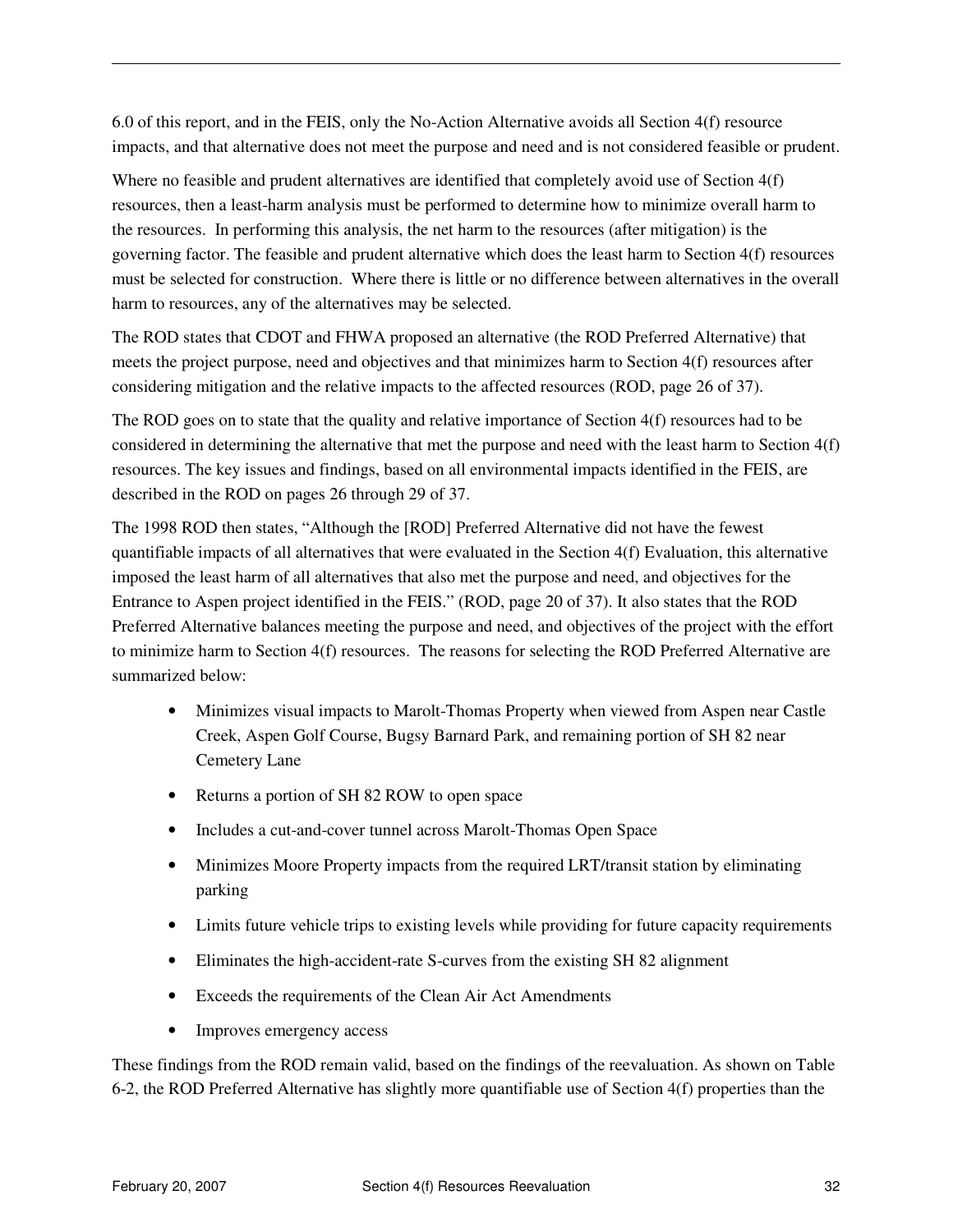FEIS Preferred Alternative, because its design assumed a wider cross-section to accommodate a parkway median and the phased approach to transit (exclusive bus lanes implemented first, followed by LRT if funding and public approval is obtained.) Based on the current lack of funding for transportation projects, coupled with the increasing congestion for longer durations along SH 82, an alternative with transit phasing is considered the most prudent means of achieving increased capacity in the reasonably foreseeable future. (See the Purpose and Need and Project Objectives Technical Report, State Highway 82/Entrance to Aspen Environmental Reevaluation, February, 2007 for more information.) Therefore, it is concluded that the Preferred Alternative selected in the ROD is the build alternative that does the least overall harm to Section 4(f) resources *and* that best meets the purpose, need and objectives of the project.

The ROD Preferred Alternative includes all possible planning to minimize harm. As stated previously, many of the impacts to Section 4(f) resources have occurred with construction to date, and all have been mitigated in compliance with agreements and commitments made in the ROD. Measures to minimize are summarized in Section 7.0 above.

# **9.0 Agency Consultation**

A review of the files at the office of Archaeology and Historic Preservation was conducted on August 11, 2006.

The following contacts were made in the course of the historic property reevaluation:

- On August 3, 2006, the consultant met with CDOT historian Lisa Schoch to discuss the project and conduct a file search
- Amy Guthrie, City of Aspen Historical Preservation Officer was contacted and interviewed on July 11, 2006.

The City of Aspen was contacted for maps and information about the Aspen Trail System, and potential impacts to the Bergman Trail.

The City of Aspen, Pitkin County, the Town of Snowmass Village, RFTA, CDOT and FHWA reviewed and confirmed the 1998 project purpose and need and community objectives.

FHWA and CDOT consulted with the City of Aspen regarding a potential temporary occupancy and detour of the Bergman Trail during construction near the east end of the cut-and-cover tunnel. The City agreed that the detour of the trail was acceptable, and that the conditions for temporary occupancy would be met. The letter of agreement is provided in Appendix A of this report.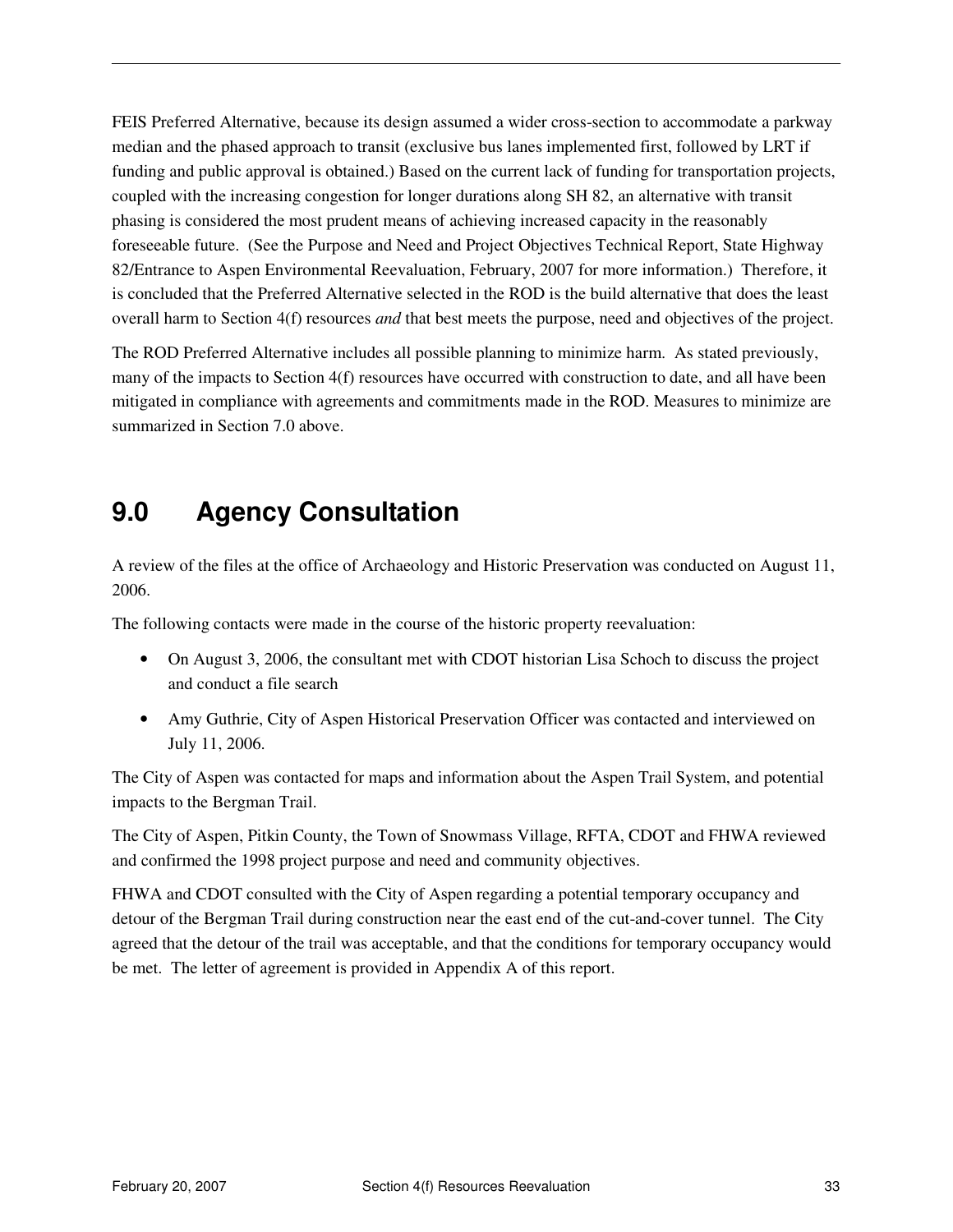# **10.0 References**

- City of Aspen. 2006. City of Aspen Recreation Department. Accessed at http://www.aspenrecreation.com/ on July 25, 2006.
- Colorado Historical Society, Office of Archaeology and Historic Preservation, Numerical Site Listing, August, 11, 2006.
- D'Autrechy, Barb. 2006. Email data from Barb D'Autrechy, Pitkin County Open Space & Trails to Laura Lutz-Zimmerman on July 25, 2006 regarding Owl Creek Trail.
- Guthrie, Amy, City of Aspen Historical Preservation Officer. Personal contact, July 11, 2006 between Dawn Bunyak and Amy Guthrie.
- Federal Highway Administration. 2005a. Guidance for Determining De Minimis Impacts to Section 4(f) Resources. Accessed on July 22, 2006 at http://www.fhwa.dot.gov/hep/guidedeminimis.htm
- Federal Highway Administration. March 2005b. Section 4(f) Policy Paper. Accessed on July 5, 2006 at http://environment.fhwa.dot.gov/projdev/4fpolicy.asp
- Hartman, James, State Historic Preservation Officer. Personal contact, August 9, 1996, between Dawn Bunyak and James Hartmann.
- Pitkin County. No date specified. Pitkin County Open Space & Trails. Accessed at http://www.aspenpitkin.com/depts/21/ on July 25, 2006.
- Safe, Accountable, Flexible, Efficient Transportation Equity Act: A Legacy for Users (SAFETEA-LU), Pub. L. 109-59, Section 6009
- Schoch, Lisa, CDOT historian. Personal contact. August 3, 2006, Meeting between Dawn Bunyak and Lisa Schoch.
- Weiss, Austin, 2006a. Austin Weiss, Trails Coordinator, City of Aspen Parks and Recreation, personal communication, telephone call from Terri Morrell, August 1, 2006.
- Weiss, Austin, 2006b. Austin Weiss, Trails Coordinator, City of Aspen Parks and Recreation, personal communication, telephone call from Kristine MacKinnon, September 12, 2006.

# **11.0 List of Preparers**

Laura Lutz-Zimmerman, Environmental Scientist, HDR Engineering, Inc.

Lucy Bowen, Project Manager, HDR Engineering, Inc.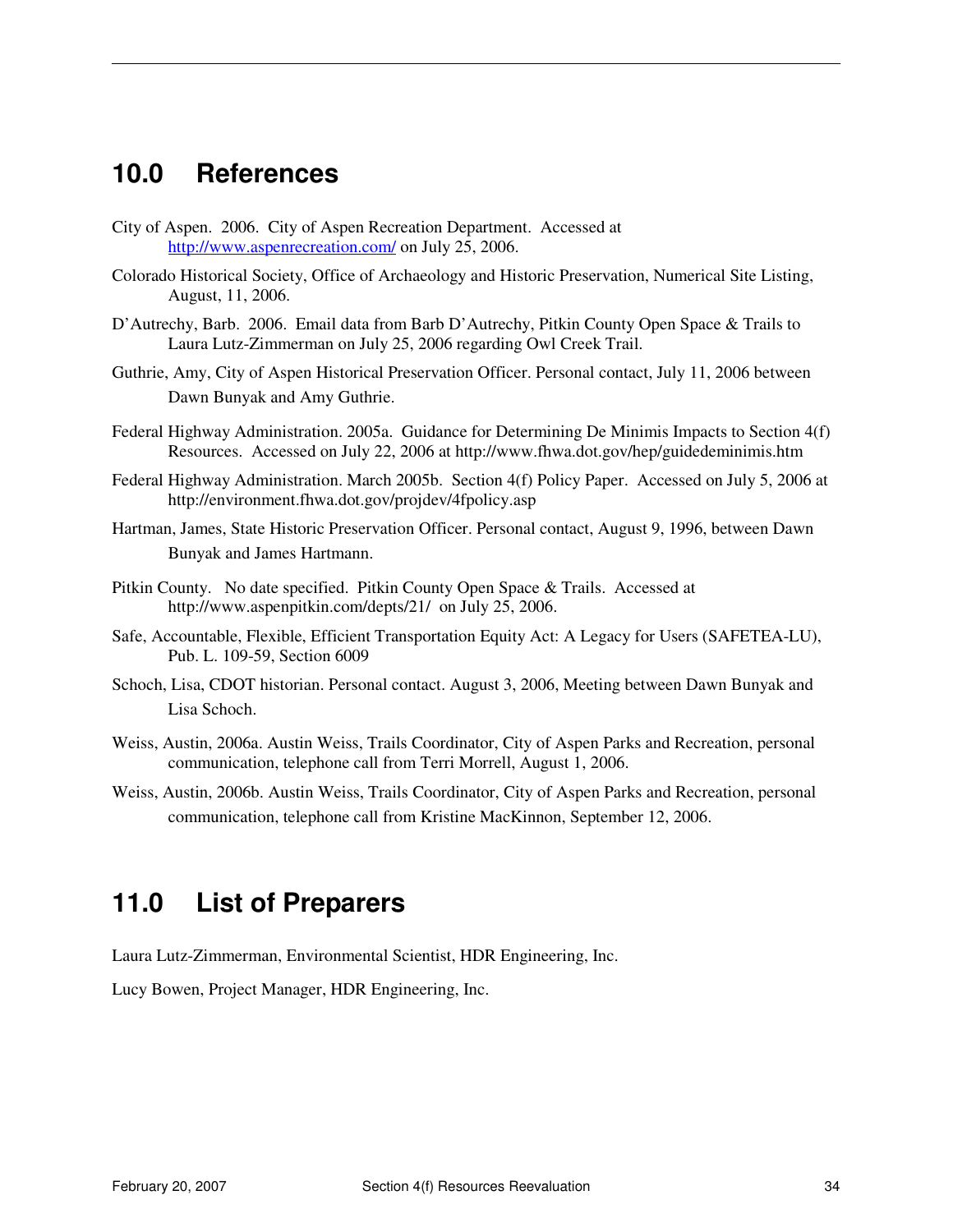# **APPENDIX A**

# **AGREEMENT FOR TEMPORARY OCCUPANCY OF BERGMAN TRAIL**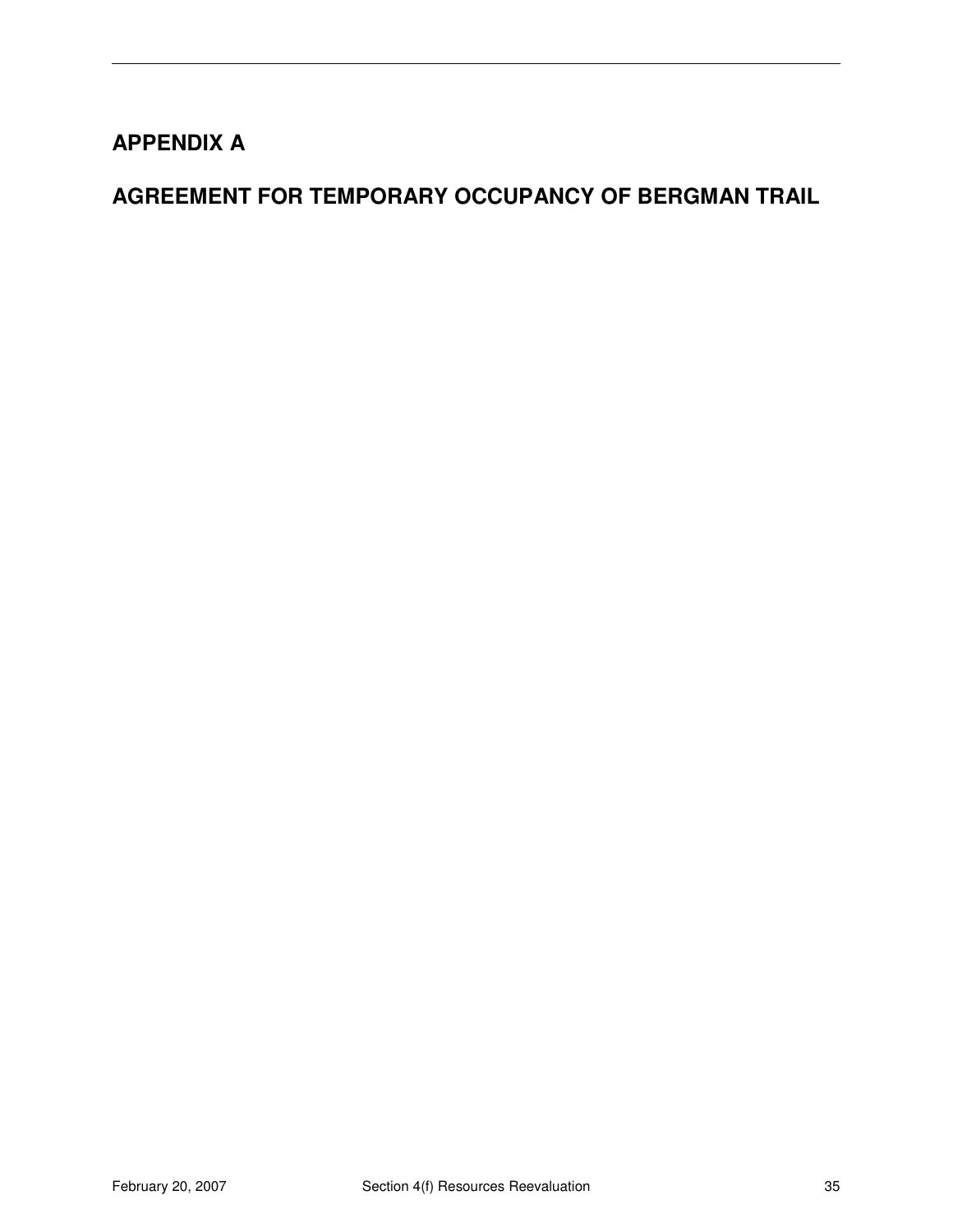

March 7, 2007

Mr. Pete Mertes Resident Engineer State Of Colorado Department Of Transportation  $Region 3 - Engineering$ 202 Centennial Street Glenwood Springs, Colorado 81601-2845

RE: Temporary detour for Bergman Trail

Dear Pete.

We understand that the Colorado Department of Transportation (CDOT) is currently planning a project on SH 82 that will require the temporary closure and detour of the Bergman Trail where it crosses SH 82.

Several discussions and consultations regarding the Bergman Trail have been held involving Randy Ready and John Krueger of the City of Aspen, and Pete Mertes and Joe Elsen of CDOT Region 3 during the reevaluation of the Entrance to Aspen. These consultations took place between September 2006 and March 2007, primarily at the Technical Working Group meetings for the Reevaluation effort.

The Bergman Trail was constructed across SH82 (via underpass) in 2005, and crosses just east of the cut-and-cover tunnel area designated as the Preferred Alternative in the 1998 Record of Decision for the project. Construction of the roadway in this area would require the closure of the trail across SH82 while construction is in the vicinity. This closure would be for duration substantially shorter than the entire construction period for the project, but its duration cannot be estimated with accuracy until final design is completed.

On February 26, 2007, CDOT and City of Aspen representatives met in Glenwood Springs and delineated a feasible detour of the trail. The detour shown on the attached map was determined to be acceptable, and would allow continued interconnection of area trails and uninterrupted public use of the trail system during the temporary occupancy of the Bergman Trail.

As a result of consultation with the project team, we understand the following to be true:

1. The duration of the closure and detour will be temporary, and that before the project is finished and closed, the trail will be returned to at least its current condition and the detour will be removed.

> 130 South Galena Street · Aspen, Colorado 8181-1975 · Phone 970.920.5000 · Fax 970.920.5197 www.aspengov.com Printed on Recycled Paper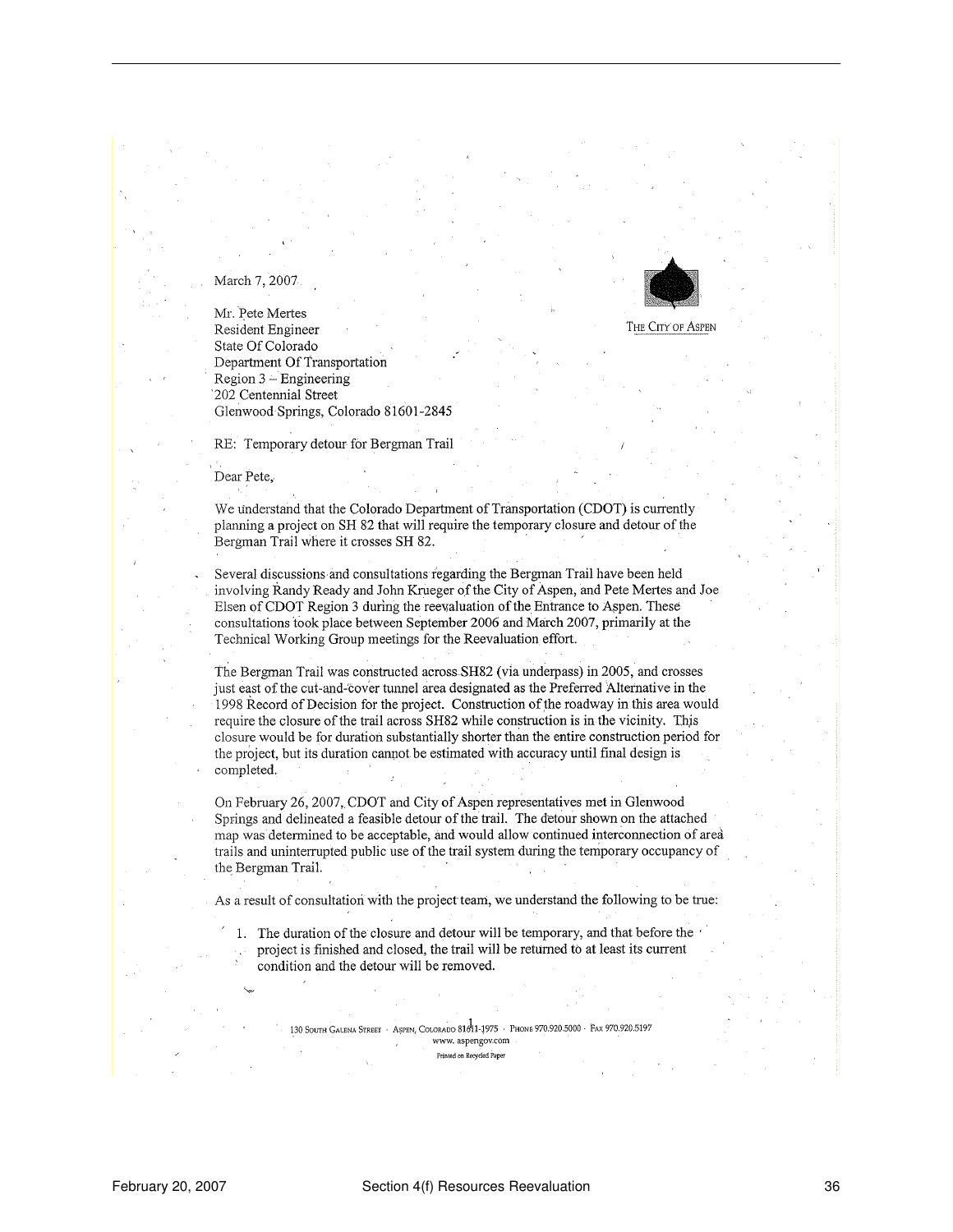That there will not change in ownership of the land or the trail as a result of this  $2.$ project. In other words, no new permanent easements or other transfers of land ownership will occur that would affect the trail or our responsibilities for trail management and ownership.

3. The temporary closure of the trail and the proposed detour would add distance to some specific destinations along the trail system, but this additional distance would be minimal. The existing trail underneath SH82 could be damaged during construction of the roadway above, but such damage is not expected to be extensive and would be repaired immediately as part of the construction effort. Therefore, we believe that the project, temporary closure and detour will not result in any permanent adverse physical impacts.

The detour will be constructed prior to the closure, to the same condition as the  $\overline{4}$ . existing trail (width, surfacing, etc.) and will provide interconnectivity during construction to the broader trail system in the area. The trail detour will be posted on the project web sites, and will be noticed in the local newspaper and/or with flyers and announced in appropriate public forums so that the public can plan accordingly. The trail will be restored to its existing condition or better as soon as public safety allows. As a result of these mitigation activities, we believe that there will not be interference with the activities and purpose of the Bergman Trail on either a temporary or permanent basis.

5. We reiterate our understanding that before this project is closed, the trail and associated properties will be restored to at least the condition that they existed before the project was initiated.

Therefore, we find that as outlined by the project team in our consultations, the closure and detour of the Bergman trail does not present temporary or permanent adverse impacts to the trail, its function, or the activities associated with the trail.

We Believe that these actions show compliance with the definition for temporary occupancy as set forth in 23 CFR135(p)(7)(v).

Sincerely.

Randy Ready **Assistant City Manager** City Of Aspen

 $\mathcal{L}$